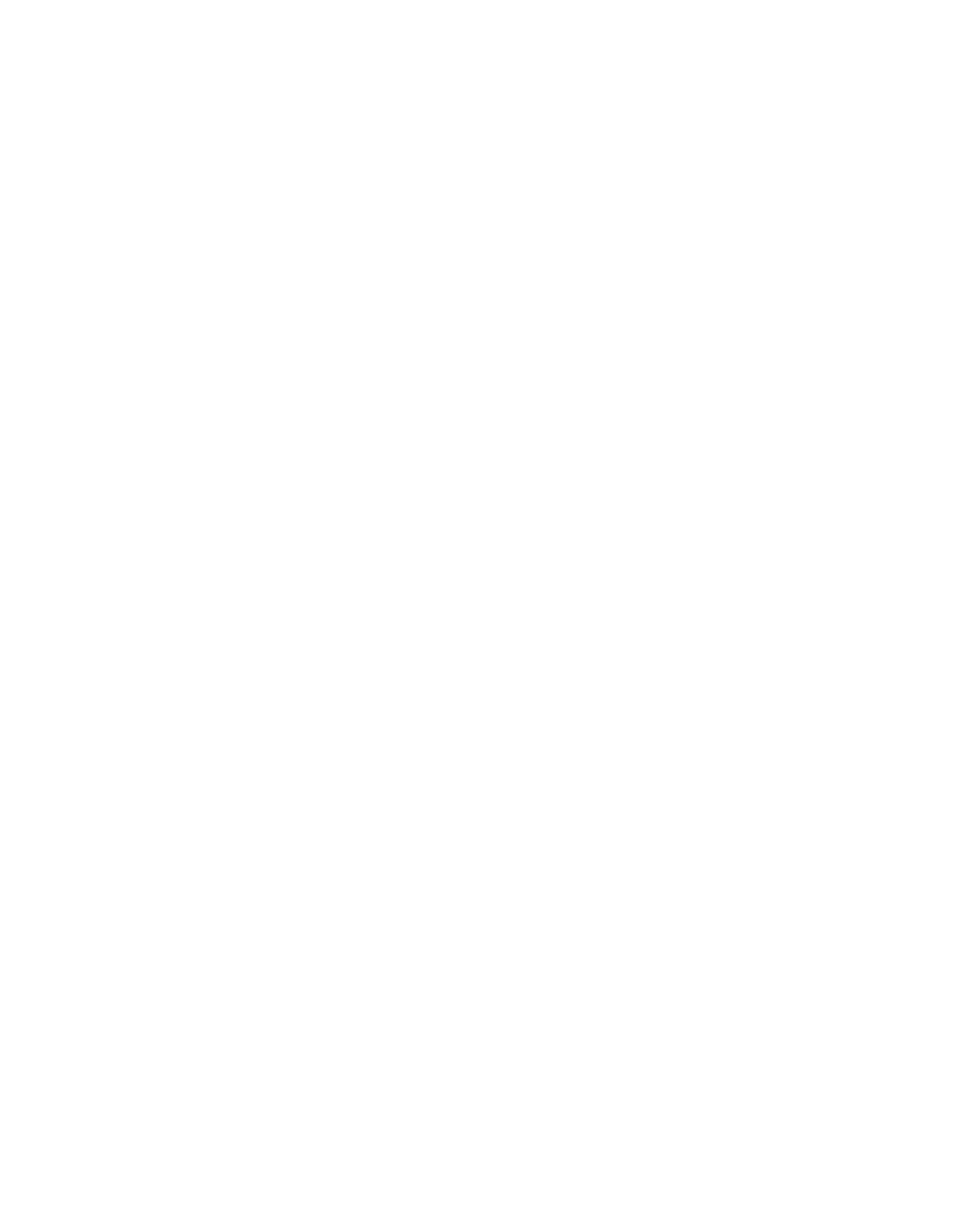## RESEARCH AND WRITING TEAM

Naing Htoo, Matthew F. Smith, Paul Donowitz, Marco Simons, Jonathan Kaufman, Brad Weikel, Sandra Ray, Michelle Salomon, DOng Keun Lee, Eunice Mavhenyengwa, Anonymous EarthRights International Field Teams.

## ABOUT EARTHRIGHTS INTERNATIONAL

EarthRights International (ERI) is a nongovernmental, nonprofit organization that combines the power of law and the power of people in defense of human rights and the environment, which we define as "earth rights." We specialize in fact-finding, legal actions against perpetrators of earth rights abuses, training grassroots and community leaders, and advocacy campaigns. Through these strategies, EarthRights International seeks to end earth rights abuses, to provide real solutions for real people, and to promote and protect human rights and the environment in the communities where we work.

## ACKNOWLEDGMENTS

EarthRights International would like to thank the generous individual and institutional supporters who make the activities of the organization possible. Special thanks to the entire staff of EarthRights International for their direct and indirect assistance in preparing this report, and to the organization's esteemed board members for their support and direction.

We could not do our work without the partnership and strategic collaboration of the many nongovernmental organizations and civil society organizations working for human rights and environmental protection in Burma, especially those based on the Thailand-Burma border. We thank all of you.

Most importantly, EarthRights International acknowledges the people of Burma. Many individuals from Burma took great risks to offer their testimony or provide insight and information, for no reward other than participating in the truth-telling process. Their names and other identifying information have been kept confidential for their own safety, but in time the restoration of respect for human rights and the environment in Burma will be theirs.

Southeast Asia Office P.O. Box 123 Chiang Mai University Chiang Mai, Thailand 50202 Tel: +66.1.531.1256 infoasia@earthrights.org

U.S. Office 1612 K Street NW, Suite 401 Washington, D.C. 20006 Tel: +1.202.466.5188 Fax: +1.202.466.5189 infousa@earthrights.org

Visit www.earthrights.org for more information about EarthRights International.

Free reproduction rights with citation to the original.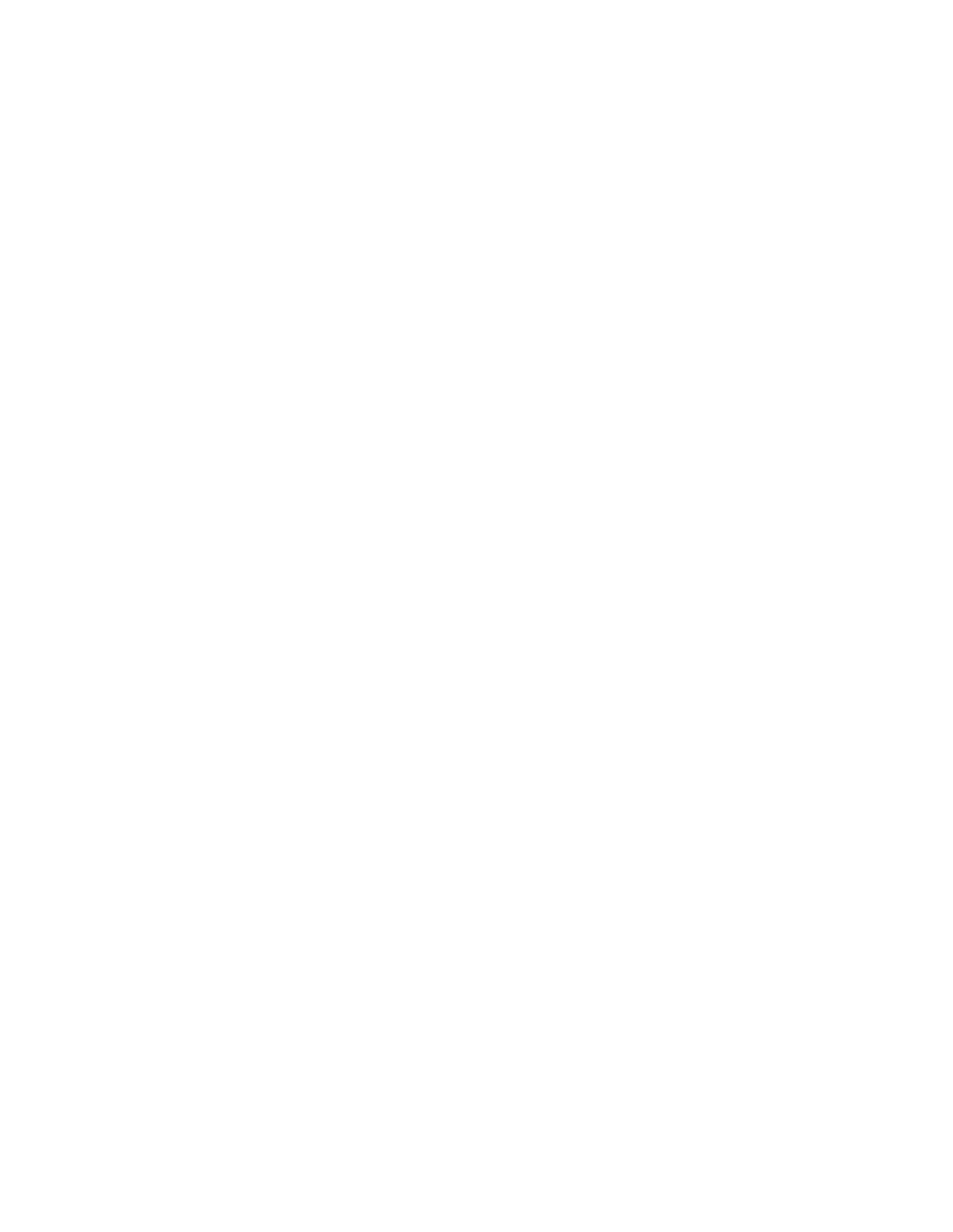## Table of Contents

| Chapter I: Continuing Abuses: Human Rights Violations and the Yadana and Pipeline, 2009-2010  9 |
|-------------------------------------------------------------------------------------------------|
| i.                                                                                              |
| ii.                                                                                             |
| iii.                                                                                            |
| What's Green is not Always Good: Land Confiscation for Forest Conservation Areas 12<br>iv.      |
| The Companies' Legal Liabilities for Complicity in Human Rights Abuses 13<br>V.                 |
| Chapter II: Revenue Secrecy: Total, Chevron, and PTTEP's Payments to the Junta and Refusals to  |
|                                                                                                 |
| i.                                                                                              |
| ii.                                                                                             |
| iii.                                                                                            |
| iv.                                                                                             |
|                                                                                                 |
| i.                                                                                              |
| ii.                                                                                             |
| iii.                                                                                            |
|                                                                                                 |
|                                                                                                 |
|                                                                                                 |
| Appendix B: A Call for Total, Chevron, and PTTEP to Practice Revenue Transparency in Burma      |
|                                                                                                 |
| Appendix C: Total and Chevron's Responses to the Global Call for Revenue Transparency  43       |
|                                                                                                 |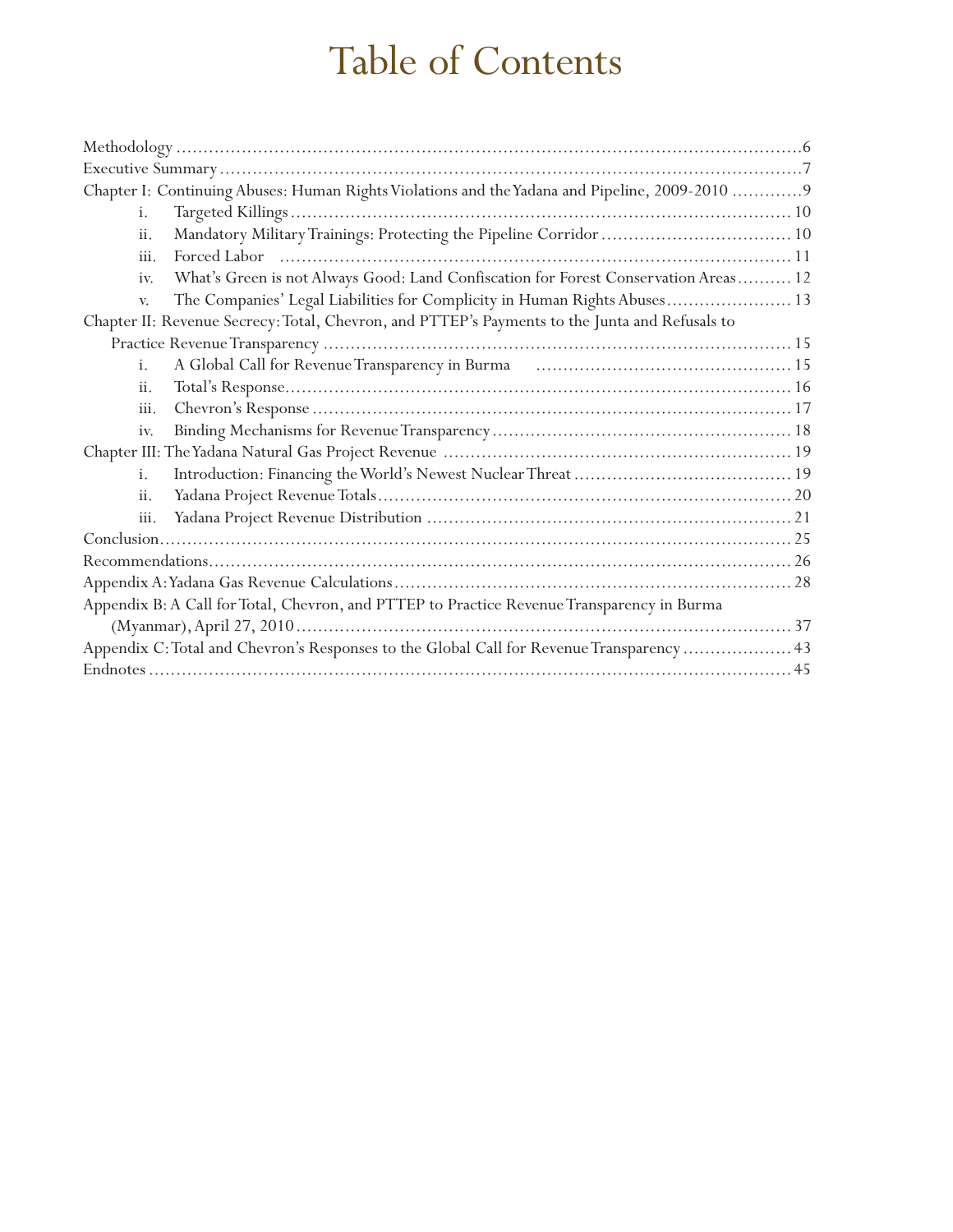## Methodology

EarthRights International began documenting human rights abuses connected to natural gas projects in Burma in 1994, collecting witness and victim testimony in the country and on the Thailand-Burma border. This report draws primarily on original research and investigations by the organization from 2009-2010 in Burma and along the Thailand-Burma border. Numerous field reports and interviews were conducted with current residents and recent refugees from the Yadana pipeline area, representatives of the International Labour Organization (ILO), and with shareholders and investors in oil companies operating in Burma. This report also draws on several hundred other pertinent interviews and field reports conducted in Burma and on its borders from 1994-2010.

Due to the lack of freedom of information in Burma and the lack of voluntary revenue transparency by Total, Chevron, and PTTEP, gas-related revenue calculations in this report are estimates based on publically available sources, including the companies' contracts and other supporting information, pieced together by EarthRights International.

This report references documents that became public through the 2004 partial trial of the lawsuit *Doe v. Unocal*, a landmark human rights case in which EarthRights International, representing Burmese villagers, sued Unocal in US court for the company's complicity in human rights abuses along the Yadana pipeline.

EarthRights International has over 15 years of experience documenting human rights abuses in Burma, reflected in previous reports and publications including *Total Impact 2.0* (2009), *Total Impact* (2009), *Getting It Wrong* (2009), *Complaint to the South Korean National Contact Point* (2008), *The Human Cost of Energy* (2008), *Total Denial Continues* (first edition 2000; updated second edition 2003), *More of the Same (Supplemental Report)* (2001), and *Total Denial* (1996). These and other publications that informed this report are available at www.earthrights.org/publications.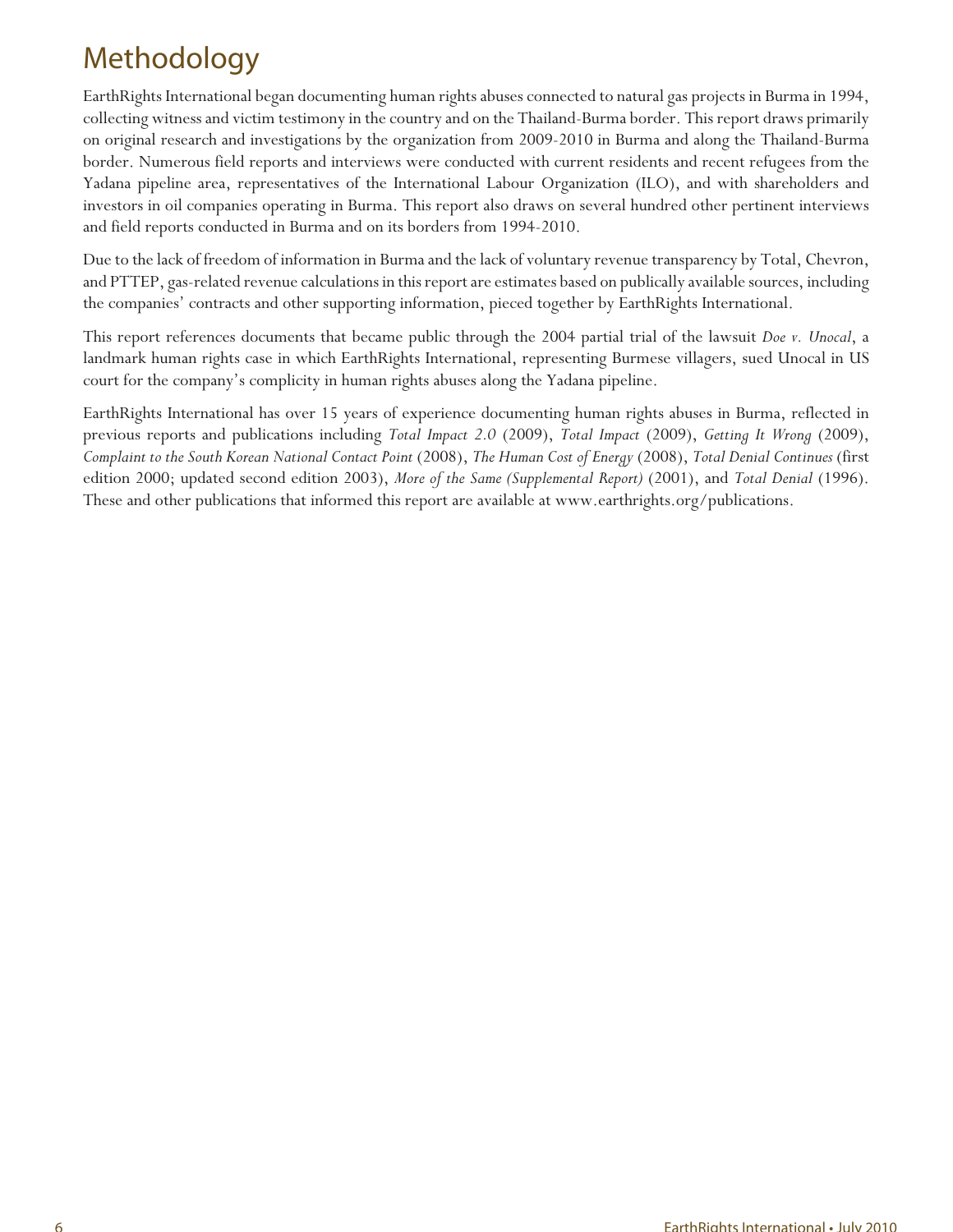## **Executive Summary**

*The oil companies Total (France), Chevron (US), and PTT Exploration & Production (PTTEP) (Thailand) have failed to stop human rights abuses occurring in relation to their natural gas project in Burma (Myanmar), abuses for which the companies bear responsibility and remain vulnerable to liability.*<sup>1</sup>  *The companies are financing the world's newest nuclear threat with multi-billion dollar payments, and have refused to practice financial transparency, despite calls by the Burmese and international community. As Burma braces itself for its first elections in 20 years, elections widely discredited as unfair, it is not too late for the companies to change course.* 

In a remote, ethnically diverse area of southern Burma, Total, Chevron, and PTT Exploration & Production (PTTEP) partner with the Burmese military regime's state oil company (the Myanma Oil and Gas Enterprise, or MOGE) on one of the world's most controversial development projects: The Yadana Gas Project. Yadana, named for the Burmese word for "treasure," brings gas from a deepwater offshore field to a 60 kilometer (40 mile) onshore natural gas pipeline across Burmese territory to Thailand, passing through an environmentally sensitive region traditionally controlled and administered by ethnic Karen, Mon, and Tavoyan communities. Most of the Yadana gas is bought by the Petroleum Authority of Thailand (PTT); relatively little of the gas or the revenue it generates is used to benefit the people of Burma or the country's own energy security.<sup>2</sup>

The construction, maintenance, and operation of the Yadana pipeline ushered the Burmese Army into the pipeline area, leading to severe human rights abuses against local people and causing unnecessary, adverse environmental impacts in the area. Income from the Yadana Project has been a financial lifeline for the country's oppressive ruling junta, thus fostering harmful political outcomes that affect the entire country. Despite Total's efforts to improve local livelihoods through an ambitious socio-economic program, the companies' pipeline project has come to exemplify a development model that fails to benefit the least advantaged citizens, leads directly to abuses they suffer, and contributes to authoritarian rule that now threatens to re-order the regional strategic balance.

Locally, EarthRights International has repeatedly documented violations of villagers' human and environmental rights caused by the Yadana pipeline project, most recently in two 2009 reports, *Total Impact* and *Getting it Wrong*. 3 In addition to the companies' complicity in the abuses covered in the reports,

EarthRights International has since documented even more recent examples of appalling human rights abuses against local villagers committed by pipeline security forces, including extrajudicial killings, forced labor, and uncompensated land confiscations. These abuses, dating from late 2009, are detailed in this report.

Along with the localized human rights abuses within the pipeline corridor and its surrounding areas, the Yadana Project has played an enormously significant role in financially supporting the Burmese military  $regime<sup>4</sup>$ the same regime that is suspected by the UN and others of committing crimes against humanity,<sup>5</sup> and that is now under international scrutiny for implementing an illegal, expensive, and clandestine nuclear weapons program while participating in illicit military trade with North Korea.<sup>6</sup>

In 2009, EarthRights International calculated that from 2000-2008 the Yadana Project had generated US \$7.58 billion in revenue, and that a significant portion of that money went directly to the Burmese junta, a claim the companies have never denied.<sup>7</sup> In the same report, EarthRights International exposed that portions of this revenue found their way into private bank accounts in two of Singapore's largest offshore banks, the Overseas Chinese Banking Corporation (OCBC) and DBS Group; these accounts could be used for many purposes, including the illicit acquisition of nuclear technology and ballistic weaponry.<sup>8</sup> Unsurprisingly, both banks denied the allegation.<sup>9</sup>

This report presents new gas revenue calculations which suggest that from 1998-2009, the Yadana Project generated a total of over US \$9 billion—over half of which, about US \$4.6 billion, went directly to the Burmese military regime. The project is widely regarded as the single largest official source of income for the regime. The new calculations in this report are based on newly considered documents admitted into evidence at the trial of the *Doe v. Unocal* lawsuit; the case was brought against Unocal Corp., one of the original Yadana partners that is now part of Chevron, by victims of pipeline abuses. The case was settled confidentifally in 2005.

While EarthRights International strives to continually improve the accuracy of the Yadana Project revenue figures, the best figures would be those provided by the corporate partners themselves. On April 27, 2010, EarthRights International, together with an international group of over 160 nongovernmental organizations (NGOs), scholars, investment firms, political figures, and labor unions, urged Total,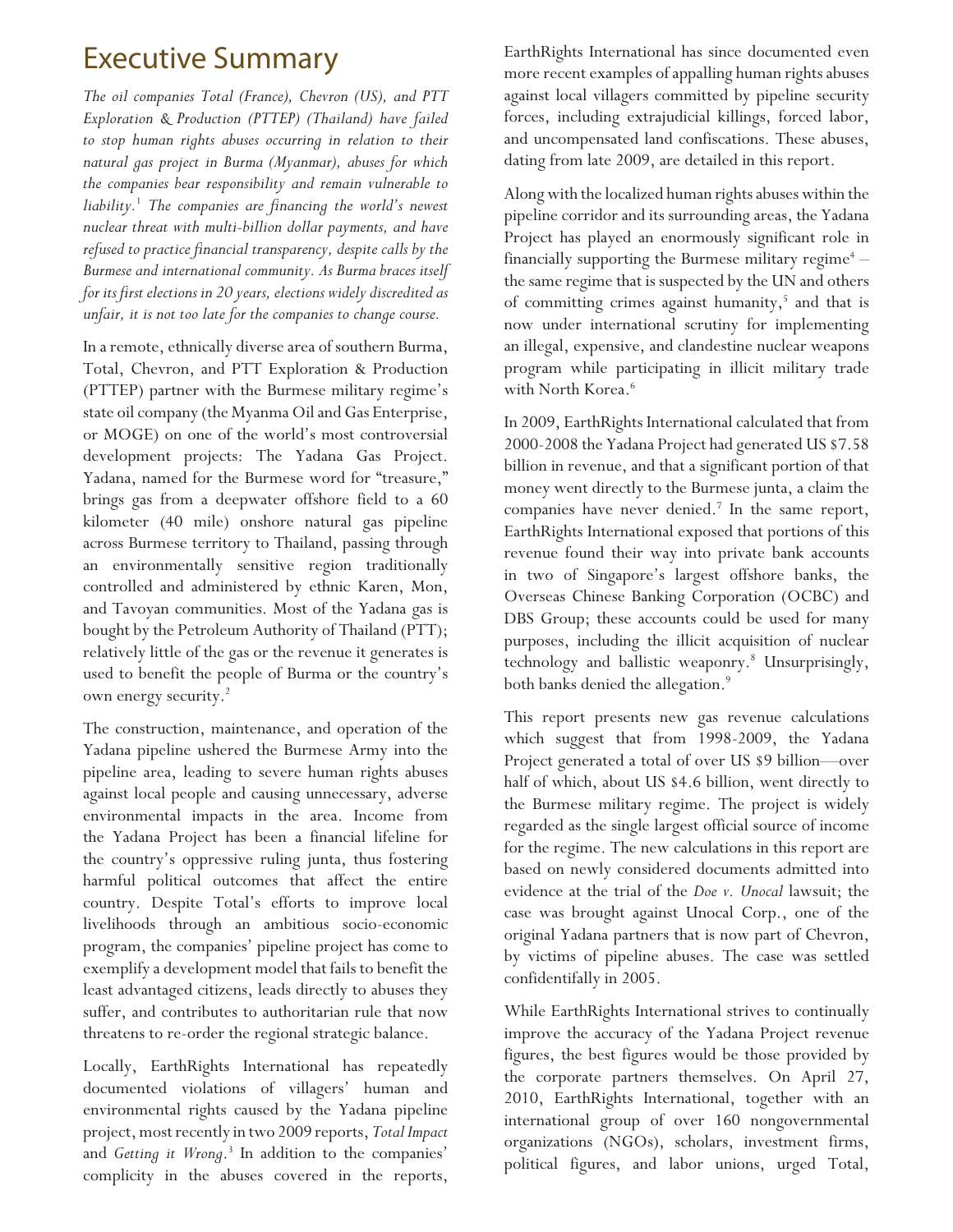Chevron, and PTTEP to practice complete revenue transparency in Burma and to publish details of their last two decades of payments to the corrupt military rulers of the impoverished country.<sup>10</sup>

PTTEP failed even to acknowledge the transparency initiative. On May 21 and May 24, 2010, respectively, Total and Chevron responded with similar obstinacy and misrepresentations that have come to characterize their partnership with Burma's ruling State Peace and Development Council (SPDC). In written statements submitted to the Business and Human Rights Resource Centre, Total and Chevron explicitly refused to practice financial transparency in Burma.<sup>11</sup>

However, the companies curiously cited inconsistent reasons for maintaining their fiscal secrecy in Burma. Chevron claimed it is contractually bound to secrecy, while Total simply implied the Burmese regime might be opposed to its transparency. This report parses and clarifies the companies' inconsistent public and private claims with respect to their legal ability to practice transparency in Burma and their overall regard for corporate responsibility. It also explains the inconsistency in the companies' claim that publishing their payments to the junta would forfeit a rightful competitive advantage – the same companies have elsewhere claimed publicly that revenue transparency improves their competitive advantage and is in their fundamental interest, not against it. $12$ 

With regard to the human rights impacts of the pipeline, EarthRights International would like to report that progress is being made on the abuses associated with the Yadana Project. Since releasing our latest reports in 2009, third parties have confirmed to EarthRights International that Total has in principle agreed to cooperate with the International Labour Organization (ILO) to facilitate local complaints of forced labor to the ILO complaints mechanism, per EarthRights International's 2009 recommendation. This is very reassuring, and represents a positive step for Total.

However, research presented in this report indicates that, since agreeing to cooperate with the ILO in late 2009, Total has failed to facilitate even one local complaint of forced labor to the ILO.<sup>13</sup> This fact was confirmed by the ILO in Burma, which has never received a complaint of forced labor from the pipeline area, let alone in the last year.<sup>14</sup> Instead, EarthRights International has documented that Total has recently provided direct financial compensation to villagers who have been subjected to forced labor in connection to their pipeline, with no direct involvement of the ILO or its complaints mechanism. While villagers should indeed be compensated for their labor, this act of payment is an acknowledgement of the company's responsibility for the violation. It also demonstrates an inadequate access to justice for the people of the pipeline region, who are dependent in part on the goodwill of a foreign corporation to receive any remedy, however insufficient. Ideally, pipeline-area residents would be able to determine for themselves what type of justice they would prefer to seek, without threats of persecution or intimidation and without the biased handling of a multinational oil company.

EarthRights International is not advocating for Total, Chevron, or PTTEP to leave Burma, but rather is advocating for access to justice for local victims of human rights violations. EarthRights International is principally concerned with preventing any more human rights violations against local people affected by the project, with the genuine improvement of the livelihoods of the people of Burma, and with ensuring that Burma's natural resource revenues are managed responsibly and benefit the people, particularly the country's least advantaged citizens. EarthRights International also prioritizes holding companies legally accountable for instances of abuses in which the companies are complicit. Total and Chevron are both vulnerable to legal liability for any number of abuses by pipeline security forces against local people. The companies could at present be sued by Burmese villagers in their home states, just as Chevron's predecessor Unocal was sued.

Total, Chevron, and PTTEP have thus far refused to implement many of the recommendations of EarthRights International and other stakeholders, but it is not too late for the companies to change course. We urge Total, Chevron, and PTTEP to heed the realistic and reasonable recommendations in this report.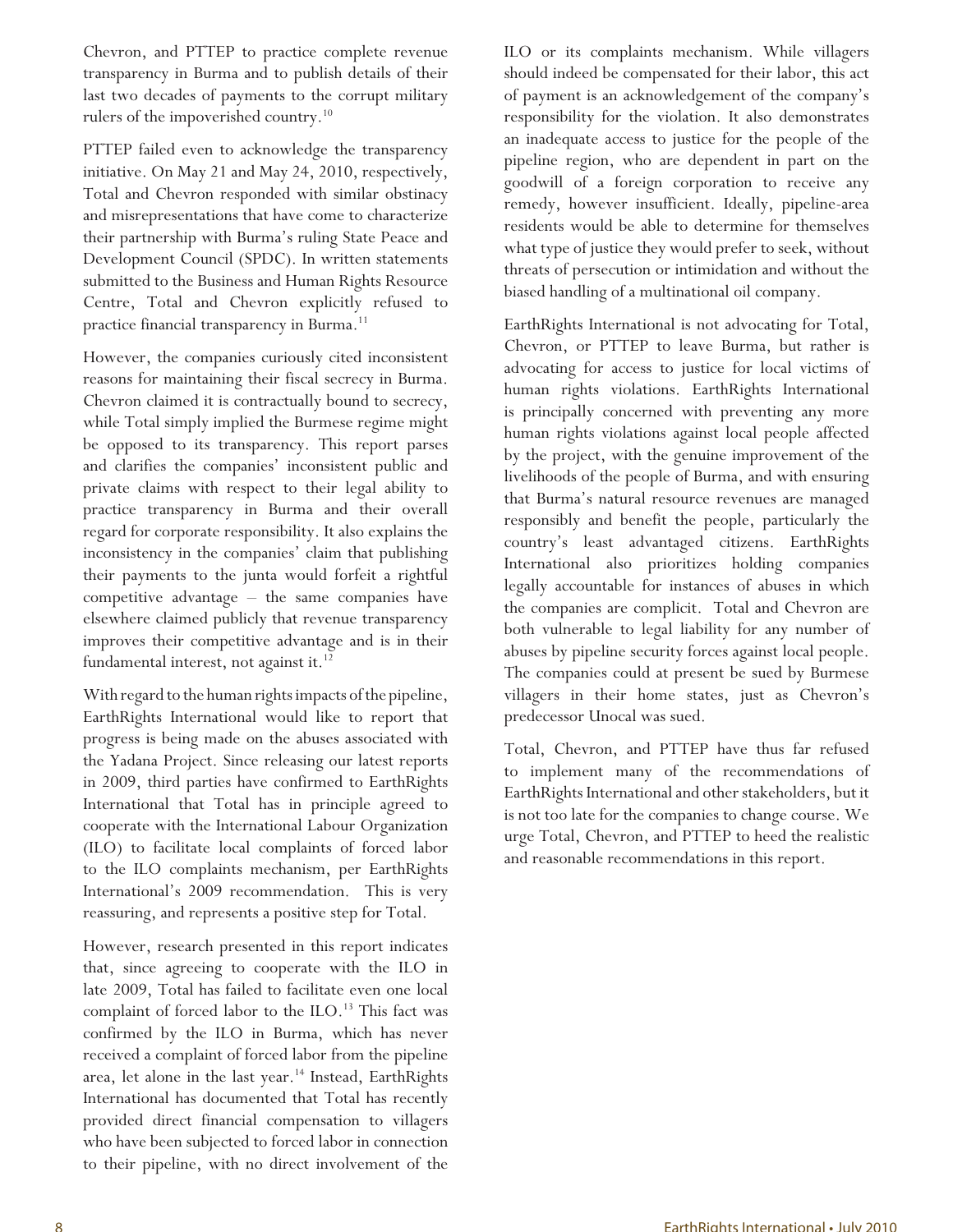## Chapter I: Continuing Abuses: Human Rights Violations and the Yadana and Pipeline, 2009-2010

"[T]here is a pattern of gross and systematic violation of human rights [in Burma] which has been in place for many years and still continues. Given the extent and persistence of the problem, and the lack of accountability, there is an indication that those human rights violations are the result of a State policy, originating from decisions by authorities in the executive, military and judiciary at all levels."<sup>15</sup>

- Tomás Ojea Quintana, UN Special Rapporteur on the situation of human rights in Myanmar, March 2010

"Before the company, the situation was normal. No military presence, no forced labor."

- Local resident, Michauglaung Village, 2009<sup>16</sup>

EarthRights International has collected information from inside Burma since the early 1990s that clearly shows a pattern of serious and widespread abuses associated with large-scale, extractive development projects, particularly in the country's ethnic areas. Forced labor, killings, and other abuses are committed by the Burma Army providing protection for these projects, related personnel, and infrastructure. EarthRights International has also presented evidence that large-scale extraction projects cannot proceed in Burma without the direct involvement of Burma's state security forces and that this involvement *per se* leads to widespread and systematic human rights abuses.<sup>17</sup>

EarthRights International is not alone in its witness to corporate complicity in these crimes in Burma, committed under the misnomer of development. In March 2010, the UN Special Rapporteur (UNSR) on Human Rights in Myanmar Tomas Ojea Quintana acknowledged in his progress report to the UN Human Rights Council that the Special Rapportuer had received multiple reports of human rights abuses associated with natural gas projects in Burma, including abuses committed against people living in the area of the Yadana project.<sup>18</sup> The Special Rappartuer went on to note that the oil companies operating the Yadana pipeline have a close relationship with the armed forces in Burma, and that companies still have a responsibility to protect human rights under these conditions.<sup>19</sup> Quintana found that the Yadana pipeline companies and other companies "rely on the Myanmar military to provide security for their projects,"<sup>20</sup> and he wrote of reports of "rampant use of forced labour" connected to the country's four main natural gas projects, including Total, Chevron, and PTTEP's Yadana pipeline.<sup>21</sup> The senior UN official also stressed that "extraction activities have directly resulted in an increase in human

rights and environmental abuses."<sup>22</sup>

EarthRights International's most recent report on the adverse human rights, environmental, and financial impacts of the Yadana project, *Total Impact* (2009), draws on hundreds of interviews with current residents and recent refugees from the pipeline region, defected soldiers from the Burma Army and Navy, former expatriate staff on the Yadana Project, shareholders and investors in Total and Chevron, and current and former staff of the International Labour Organization (ILO). These testimonies revealed instances and patterns of forced labor and violations of property rights, along with killings and other serious abuses committed by the Burma Army that provides security for Total, Chevron, and PTTEP's Yadana gas project. The report and its companion report *Getting It Wrong* (2009) revealed Total's lies and distortions surrounding the human rights situation in the pipeline area, including the untrue claim that the ILO had certified that Total had "eradicated" forced labor in the Yadana project area, a claim the company repeated to investors, the media, and others for seven years, until effectively retracting the statement under pressure in 2009. The ILO explicitly disavowed the claim as false and categorically untrue when EarthRights International brought it to its attention in 2009.<sup>23</sup>

*Total Impact* and *Getting It Wrong* were only the latest in a long line of reports linking human rights abuses committed by state security forces and the companies since EarthRights International released its first report on the pipeline, *Total Denial*, in 1996.<sup>24</sup> Since then, Total and Chevron have been subject to numerous advocacy and divestment campaigns, consumer boycotts, shareholder resolutions, and even lawsuits brought against the companies for their complicity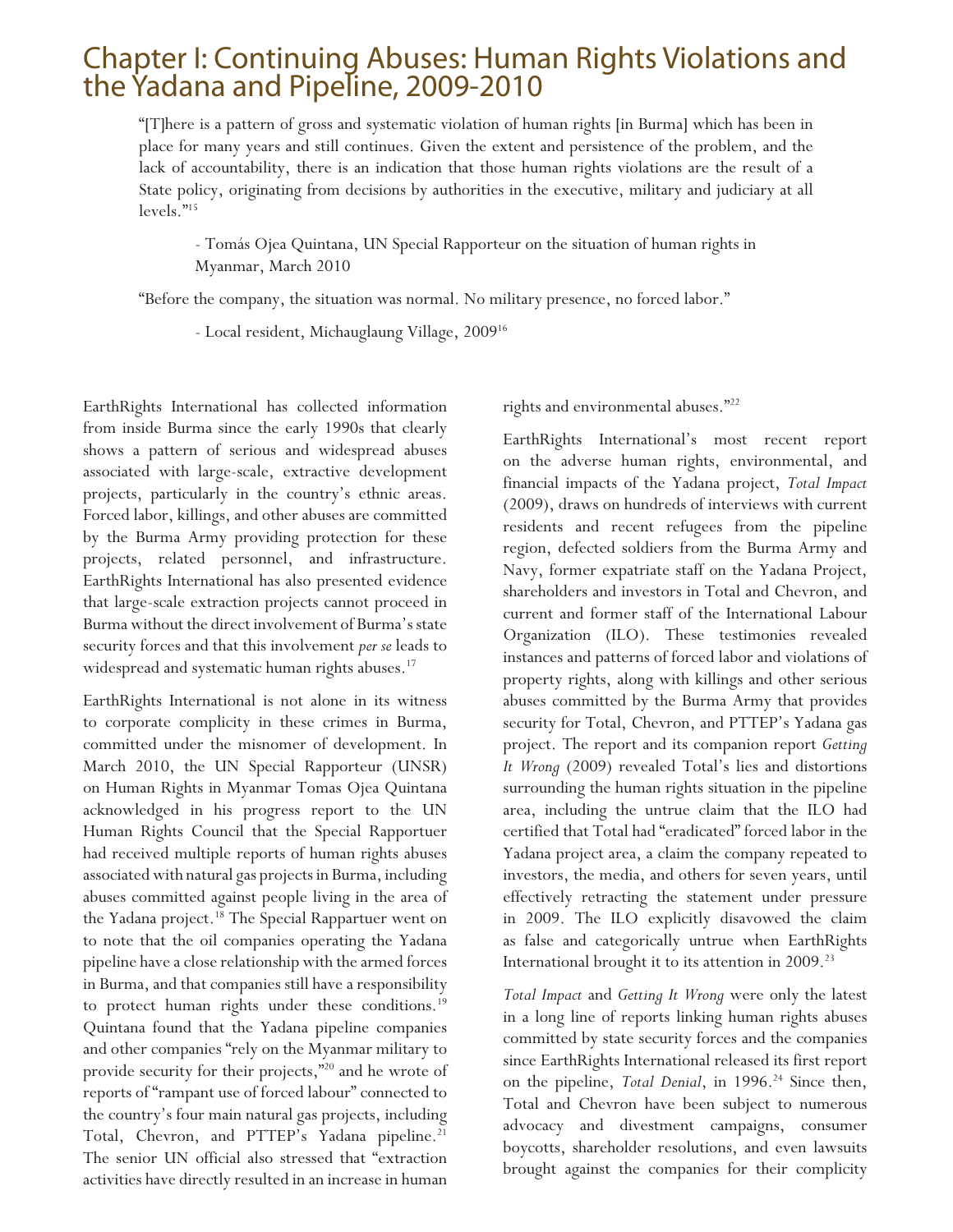in murder, rape, forced labor, and crimes against humanity committed in the pipeline corridor.<sup>25</sup>

Yet, since EarthRights International released the reports in 2009, instances of human rights abuses connected to the companies' presence in Burma continue. The following specific instances documented by EarthRights International in Burma in 2009-2010 reflect trends of abuses ongoing in the Yadana pipeline area.

## i. Targeted Killings

"*[The soldiers] arrested them for one night and the next day the soldier came in to the village to get a digging tool and later people found out that both of the villagers were killed by the soldier.*" 26

> – Local villager in the Yadana pipeline corridor, Lawther, Burma, 2010

The right to life is fundamental to the enjoyment of any other human right, and the prohibition of extrajudicial killings is codified in numerous international treaties and conventions that are binding on Burma.<sup>27</sup> EarthRights International has previously documented numerous instances of the Burmese Army breaching these obligations through extrajudicial killings committed for the protection of the commercial interests of the Yadana pipeline companies from the early 1990s to 2010.<sup>28</sup> In direct response to EarthRights International's allegations of killings documented in the 2009 report *Total Impact*, Total acknowledged that the claims were "particularly grave," but the company did not refute that killings occurred or that they were committed by soldiers tasked with providing security for the company and their pipeline.<sup>29</sup> Instead, Total claimed that they did not have knowledge of these cases.<sup>30</sup>

After being put on notice by EarthRights International through *Total Impact* and the follow-up report, *Total Impact 2.0*, Total and Chevron can no longer deny that they have knowledge of these abuses. Yet, far from demonstrating that they take the instances seriously (beyond their serious desire to avoid the appearance of complicity), $31$  the Yadana Project companies have failed to demonstrate to EarthRights International or local villagers that they respond in action to these allegations, while uniformly failing to publicly accept responsibility for these serious abuses.

Meanwhile, in the pipeline area, killings continue.

In February 2010, EarthRights International

documented the killing of two ethnic Mon villagers from Ahlersakan village in the pipeline area, perpetrated by soldiers from Infantry Battalion (IB) 282. IB 282's sole mandate is to provide security for the companies' personnel and pipeline. As told to EarthRights International from villagers in the pipeline are, the brutal orders were given by the battalion's officer, Balay (aka) Nyi Nyi Soe.<sup>32</sup>

According to a local villager from Lawther village:

Two villagers…were killed by IB 282 soldiers, their officer Balay (aka) Nyi Nyi Soe is the one who gave the order. They suspected these two villagers had connections to the Mon armed group so they questioned them. They arrested them for one night and the next day the soldier came in to the village to get a digging tool and later people found out that both of the villagers were killed by the soldiers.<sup>33</sup>

## ii. Mandatory Military Trainings: Protecting the Pipeline Corridor

Villagers from the pipeline area are forced by local battalions to attend abusive militia trainings, in which villagers are required to train as an armed militia in partnership with the Army. The villages themselves are forced by the Army to finance these trainings and to provide a varying quota of otherwise unwilling local participants. Upon graduation, villagers are tasked with providing security in the pipeline area and patrolling villages in the pipeline corridor.

The two pipeline corridor villagers who were shot and killed by pipeline security battalion 282 had just finished mandatory militia trainings by pipeline Army battalions.<sup>34</sup> These trainings were ordered by the military in the pipeline corridor, lasted the whole month of February 2010, and villagers could not refuse to go to the training. $35$ 

The series of forced militia trainings are another example of how the pipeline and the Army's related presence in the Yadana corridor have forced local people to change their way of life for the sake of the pipeline and the commercial interests of Total, Chevron, and PTTEP.

Since 2009, when EarthRights International exposed the forced militia trainings and related abuses – such as violent beatings endured by villagers in attendance at the trainings – the trainings have been re-named "fire fighting trainings" in the 25 villages recognized by the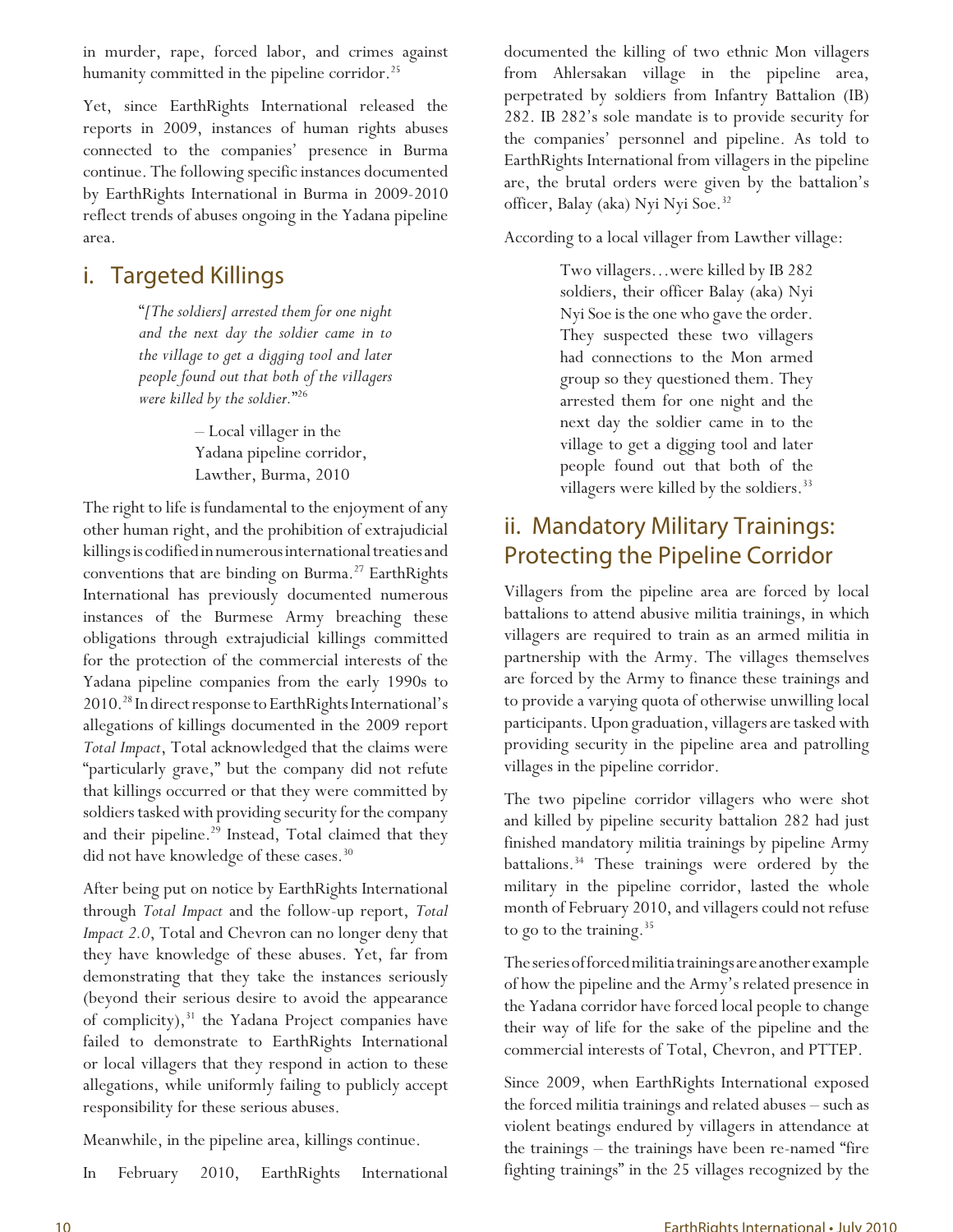companies as within the "pipeline corridor." The actual trainings have not changed. Outside the corridor, the trainings are referred to for what they are – forced militia trainings. This re-branding in the pipeline corridor appears to be a crude attempt to suggest there is some civic merit to the trainings, when in effect the trainings are unwelcomed by villagers and designed to build the local security apparatus.

One villager told EarthRights International: "Each village in the area had to send representatives depending on the number of households in the village. Our village had to send two people. Our villagers had to pay their expenses during the training. Now that they are done with the training each night they have to patrol the village and check for guests."<sup>36</sup> This increased security apparatus designed to have villagers locate "guests" in the pipeline area and report them back to the pipeline security battalions underscores the military regime's repression. It is related to the junta's desire to control the population from being influenced by armed ethnic opposition forces, but it also represents its desire to keep the reality of the pipeline corridor a secret from the international community.

This type of security is in some ways a direct response to the documentation work of EarthRights International and other organizations collecting sensitive human rights information in the area, such as the Human Rights Foundation of Monland (HURFOM).<sup>37</sup> The military regime is actively involved in attempts to prevent the documentation of the reality in the pipeline corridor. Villagers and others found to be documenting the human rights impacts of the pipeline face threats and violent persecution.

Moreover, since 2009, EarthRights International has also documented instances of villagers who, because of their ethnicity, were excluded from the militia trainings, but could not refuse to fund the training for others — an expense poor villagers can ill afford.<sup>38</sup> This reflects the reality of the ethnic divisions between the Karen and Mon villagers and the predominantly Burman authorities at the local level, as well as simple and common discrimination by the Burman Army against the many ethnic groups in the region.

### iii. Forced Labor

Earlier publications from EarthRights International have documented numerous incidents of villagers within the pipeline corridor forced to porter goods for soldiers providing security for the pipeline, forced to construct military buildings, or forced to participate in security watches against their will, sometimes directly over the Yadana pipeline or related infrastructure.<sup>39</sup> The use of forced labor is prohibited by customary international law, $40$  the Universal Declaration of Human Rights,<sup>41</sup> the International Labour Organization  $(ILO),<sup>42</sup>$  and even domestic Burmese law,<sup>43</sup> all of which bind the Burmese regime to refrain from this manifestly unacceptable practice. The Rome Statute of the International Criminal Court even allows the prosecution of systematic forced labor as a crime against humanity.<sup>44</sup>

Despite the international community's categorical intolerance for such abuse, it remains commonplace in Burma and for villagers in the Yadana pipeline area.

After the release of *Total Impact* and *Getting it Wrong* in 2009, EarthRights International was informed through third parties that Total agreed in principle to facilitate local complaints of forced labor to the ILO rather than keep incidents of forced labor hidden and subject to the company's decided remedy. This cooperation with the ILO involved a special training by the ILO in Rangoon (Yangon) attended by two staff from Total – one Burmese, one international staff. In principle, this is a positive development.

However, despite its tacit agreement to cooperate with the ILO, instances of forced labor connected to the pipeline project have continued and have not been facilitated by Total to the ILO, even since the Total staff attended the training in December.<sup>45</sup> This fact was confirmed by the senior ILO representative in Rangoon.<sup>46</sup>

Between late 2009 and early 2010, EarthRights International documented numerous occurrences of villagers being forced to porter goods over several days for pipeline security soldiers.<sup>47</sup> According to a villager in Zinba, a village Total recognizes as within its sphereof-responsibility:

> In late 2009…about 20 soldiers came into our village…They stayed there for about two nights. I don't know what they are doing there but I knew that [name withheld] had to give them one of his goats to feed the soldiers. And the next day when they left they had the son of a house owner go to Michaunglaung through the jungle route. It took one night and the next day they let him come back.<sup>48</sup>

Another villager explained to EarthRights International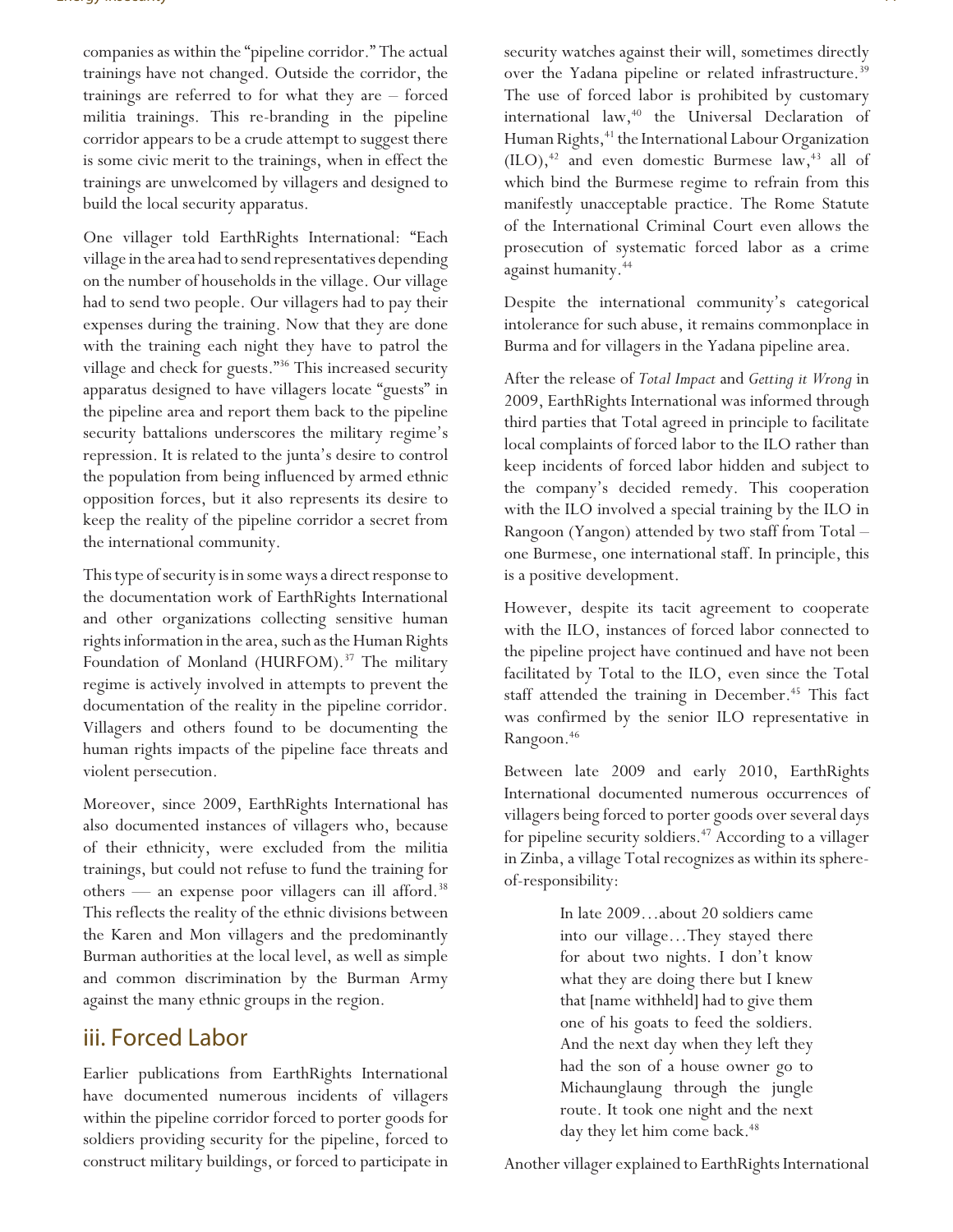another recent instance of forced portering:

In late 2009, during the harvest season, around 25 soldiers from LIB 410 came to our village and they ordered [three villagers] through the village headman to porter for them. They had to carry food for the soldiers as well as be the guide for the soldier. They went into the jungle to check on the armed opposition group. It was happening not so far away from the Total pipeline route. This time, it took about five days for them to come back. This kind of portering happens as needed by soldiers.<sup>49</sup>

Villagers have also recently been forced to construct huts for military commanders,<sup>50</sup> dig ditches next to pipeline roads,<sup>51</sup> and provide the materials for other forced constructions.<sup>52</sup> All of these abuses have occurred in 2009-2010.

According to one villager from Michaunglaung (old) village:

> In early 2010, the Kaleingaung authorities ordered our village head to collect 200 bamboos...They called our village head to attend a meeting in Kaleinaung and they told him there. We cut bamboo around the village. Since [the demand] was for 200 bamboos the villagers had to come together and cut it. It took several hours to cut it. We also had to bring the bamboo to Kaleinaung. We carried them by bullock cart. Those who own the bullock carts didn't have to cut the bamboo but they had to bring them to Kaleinaung. In our village some villagers own bullock carts. There are about five or six bullock carts in our village. These people had to bring the bamboo to Kaleinaung.<sup>53</sup>

EarthRights International's research indicates that Total has not attempted to work with local villagers to facilitate the filing of forced labor complaints with the ILO. Instead, Total compensated villagers who were forced to cut grass in the pipeline area. A villager from Zinba told EarthRights International:

> In late 2009, I myself I had to go and clean the LIB 410 battalion

compound…our village head told us that we will have to go and cut the grass for the soldiers. Later, Total came and gave us 3,000 kyat [approx. US \$3] to each for us who had to go and cut grass with our machines.<sup>54</sup>

This villager's testimony and others reveal how Total recognizes its complicity and responsibility in these orders given by the Army for villagers to do labor against their will and without compensation. Haphazard payments to only a handful of those forced to do work associated with the pipeline do not absolve Total, Chevron, or PTTEP of responsibility for the forced labor being demanded of the ethnic nationalities living in the pipeline corridor. Moreover, ex post facto financial compensation is an unacceptable remedy for local people. Local people should be able to determine for themselves what sort of justice they would prefer to seek, in an environment free from intimidation, bias, and threat. Given the ongoing threats of persecution from the Burmese authorities for complaining about forced labor, Total would appear to be well-positioned to facilitate complaints to the ILO.

## iv. What's Green is not Always Good: Land Confiscation for Forest **Conservation Areas**

The right to property, and the right to be free from having one's property free from arbitrary interference by the state, is recognized explicitly in numerous international treaties and conventions, among which is the Universal Declaration on Human Rights.<sup>55</sup> In addition to binding international agreements, Burma's domestic laws prevent the state from confiscating land for public purposes without abiding by certain procedures, including those found in Burma's Land Acquisition Act, which protects the privacy and security of the home and property.<sup>56</sup> The Act lays out a procedure for the acquisition of land by the authorities that includes giving generous notice of any intended survey of the land, providing for just compensation for the land owner for both the surveying and acquisition of the land, and providing an opportunity for interested persons to have their objections to any such proceedings heard. The Act even sets out proceedings for a complaint process to be followed if the amount of compensation for the land is in dispute.<sup>57</sup> According to EarthRights International's research, this law goes unenforced in Burma, particularly for residents who live in the vicinity of large-scale development projects like the Yadana pipeline.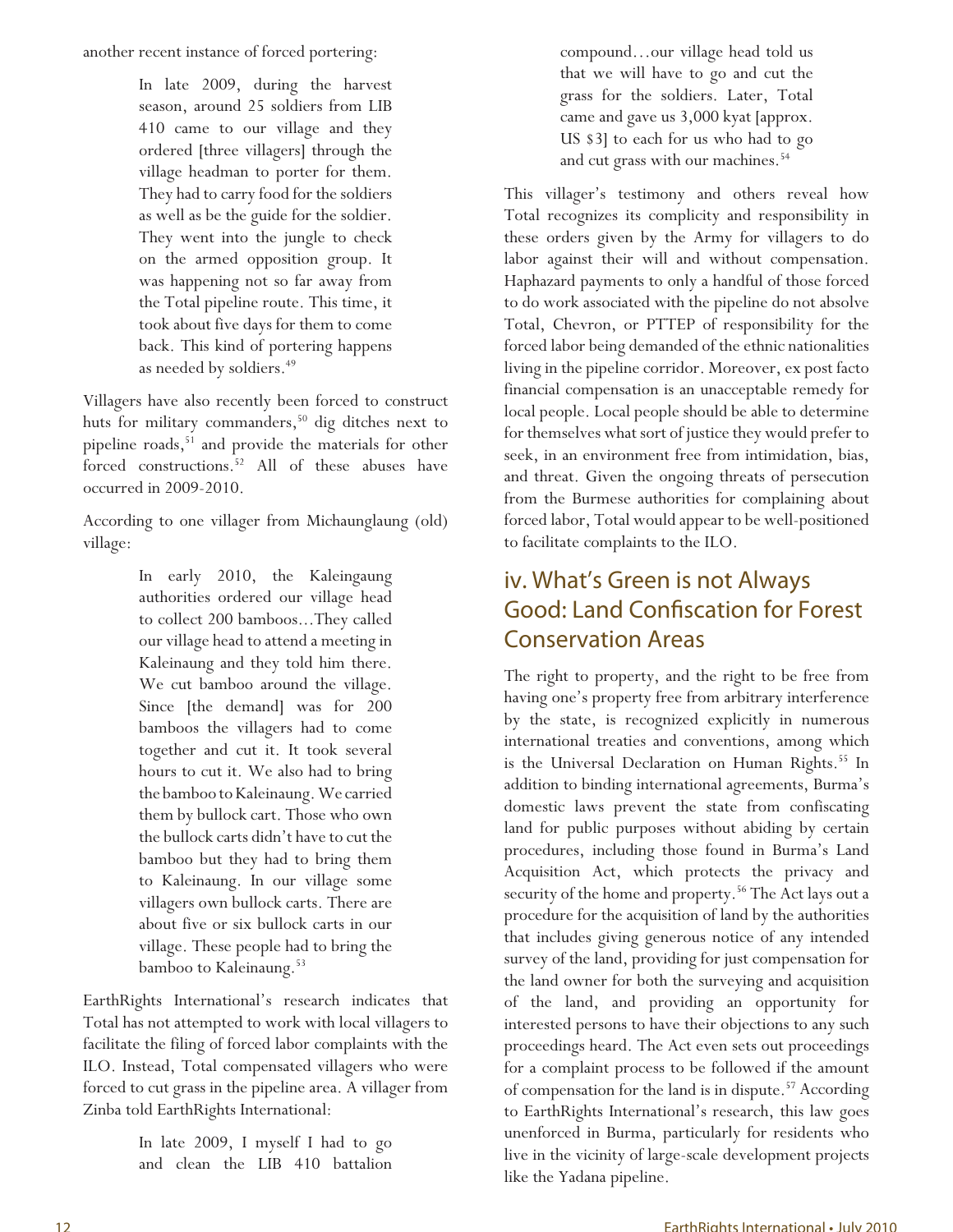In *Total Impact* (2009), EarthRights International documents numerous testimonies of local people and former Total and Chevron company staff, and cites documents obtained from the Yadana consortium companies that demonstrate the companies' neglect of earth rights<sup>58</sup> through inadequate environmental planning.<sup>59</sup> The report also notes the adverse impacts of a Total-sponsored "environmental protection group" which designated areas as protected that were traditionally relied upon by villagers for farming or gathering. There are no effective or apparent strategies to compensate lost livelihoods in connection to this program.<sup>60</sup> Land for this conservation program has been confiscated from local people.

According to a villager from Zinba interviewed by EarthRights International in 2010:

> They only marked a few areas of land around the village in which the villagers can farm. Some of the areas which they marked for forest conservation go through some people's plantation land, as well. I know one villager, about six acres of his cashew nut plantation was marked for the conservation area.<sup>61</sup>

According to EarthRights International's research, these land confiscations were done without adequate community input or compensation, and were part of a program founded by local authorities and funded by Total.<sup>62</sup> According to villagers' testimonies, the environmental protection program is limited and misguided, failing to address the real environmental issues facing the region. The impoverished villagers in the region rely on their ability to practice shifting cultivation, an impossible practice if their land is confiscated or if access to their land is restricted.<sup>63</sup>

Highland farming and gathering forest products are basic sources of income for numerous villagers in the pipeline area. Limiting the forest area in which villagers can farm and gather poses a significant problem for many, leaving some to feel as though they have no option for survival.

While EarthRights International recognizes the importance of forest conservation for the people of Burma, Total should not be complicit in practices that deprive villagers of their land without input or adequate compensation. The company should instead embark on an ongoing process of accurate and impartial environmental impact assessments, mitigation of environmental impacts of their projects,

and conservation programs that take into account the rights and needs of the local population.

## v. The Companies' Legal Liabilities for Complicity in Human Rights Abuses

The risk to both Chevron and Total over the abuses committed in their service by the Burmese military is not just reputational – they also face the real potential for legal liability. For nearly nine years, between 1996 and 2005, Unocal Corp. faced litigation for its complicity in the murders, torture, rape, and forced labor perpetrated against villagers by the Burmese military providing security along the Yadana pipeline. Although that case eventually settled before a verdict could be rendered, the courts confirmed that the company could be held liable for complicity in the human rights abuses committed abroad – many of which were disturbingly similar to those catalogued in this report and previous reports by EarthRights International and others.<sup>64</sup> This liability arises under the Alien Tort Statute, which allows foreigners to bring suit in US federal courts for certain violations of universally recognized human rights principles, as well as the long-standing and basic maxim that a defendant may be sued for his torts (assault and battery, for example) wherever he is found, even if the torts were committed abroad.

By virtue of its acquisition by Chevron, all of Unocal's liabilities now belong to Chevron. Chevron could consequently be held liable for its own conduct along pipeline, as well as for any of Unocal's conduct before, during, or after the *Doe v. Unocal* lawsuit that was not explicitly addressed in the settlement. Total, too, was a party to the Unocal litigation, until the courts found that the French company did not have a strong enough connection to the United States to be subject to jurisdiction.<sup>65</sup> However, future potential plaintiffs would have their own chance to prove that Total can be sued in the United States. Moreover, regardless of whether the company may be sued in the US, there is no question that Total does face potential liability in France – in fact, in 2005, Total was compelled to settle the claims of a group of Burmese villagers who sued Total in French courts for complicity in forced labor.<sup>66</sup> Moreover, as more countries ratify and pass domestic legislation pursuant to their obligations under the Rome Statute, the possibility of both criminal and civil penalties for companies which are complicit in acts constituting war crimes, crimes and humanity, and genocide rises.<sup>67</sup>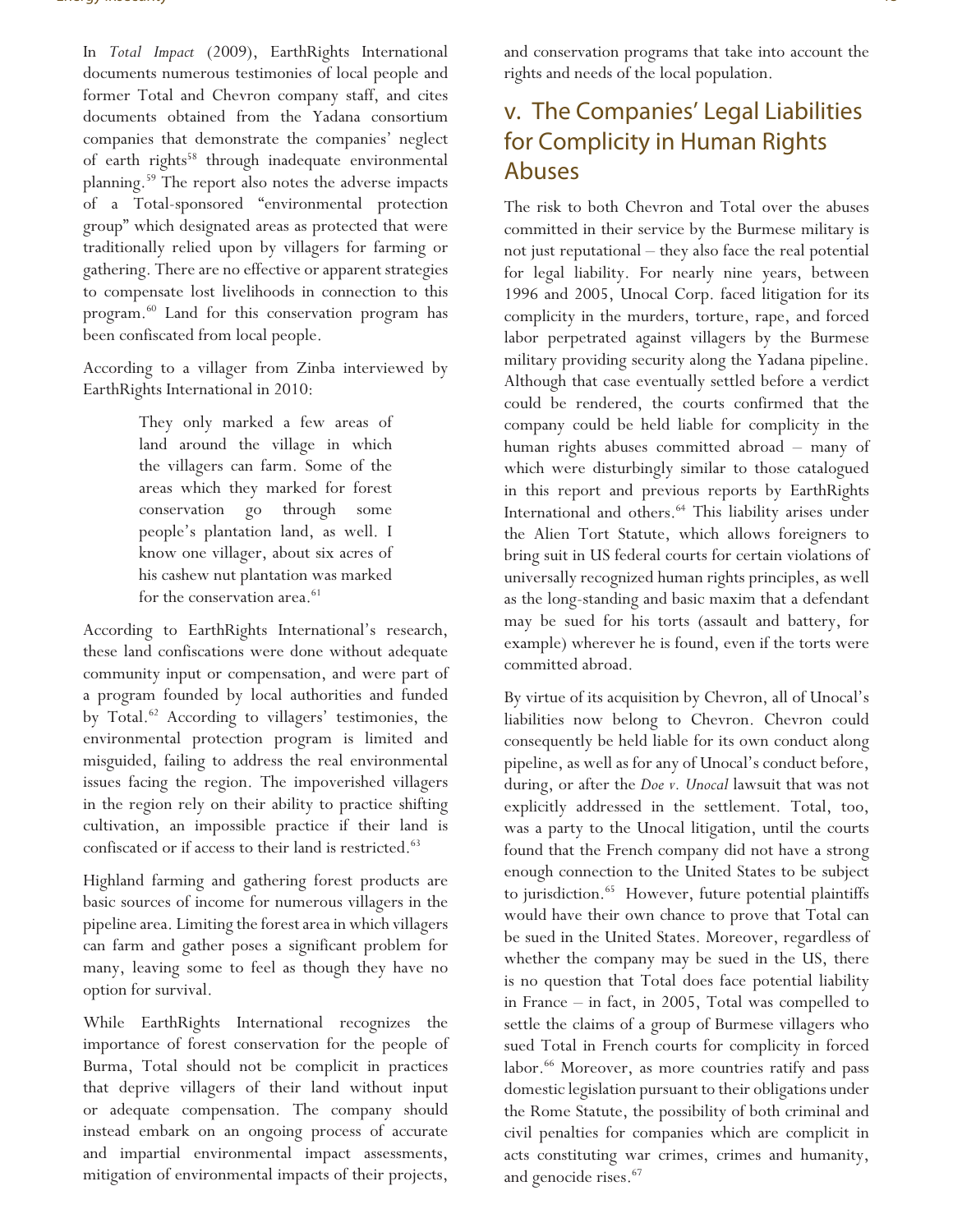In other words, there is no doubt that the abuses in the pipeline corridor are taking place, and that forums exist in which companies could be held legally accountable for facilitating them. The potential for liability, therefore, is limited only by the willingness and ability of plaintiffs to take the risks necessary to bring suit, the expense and difficulty of litigation, and statutes of limitation, which require that claims be brought within a limited time after the occurrence of an abuse.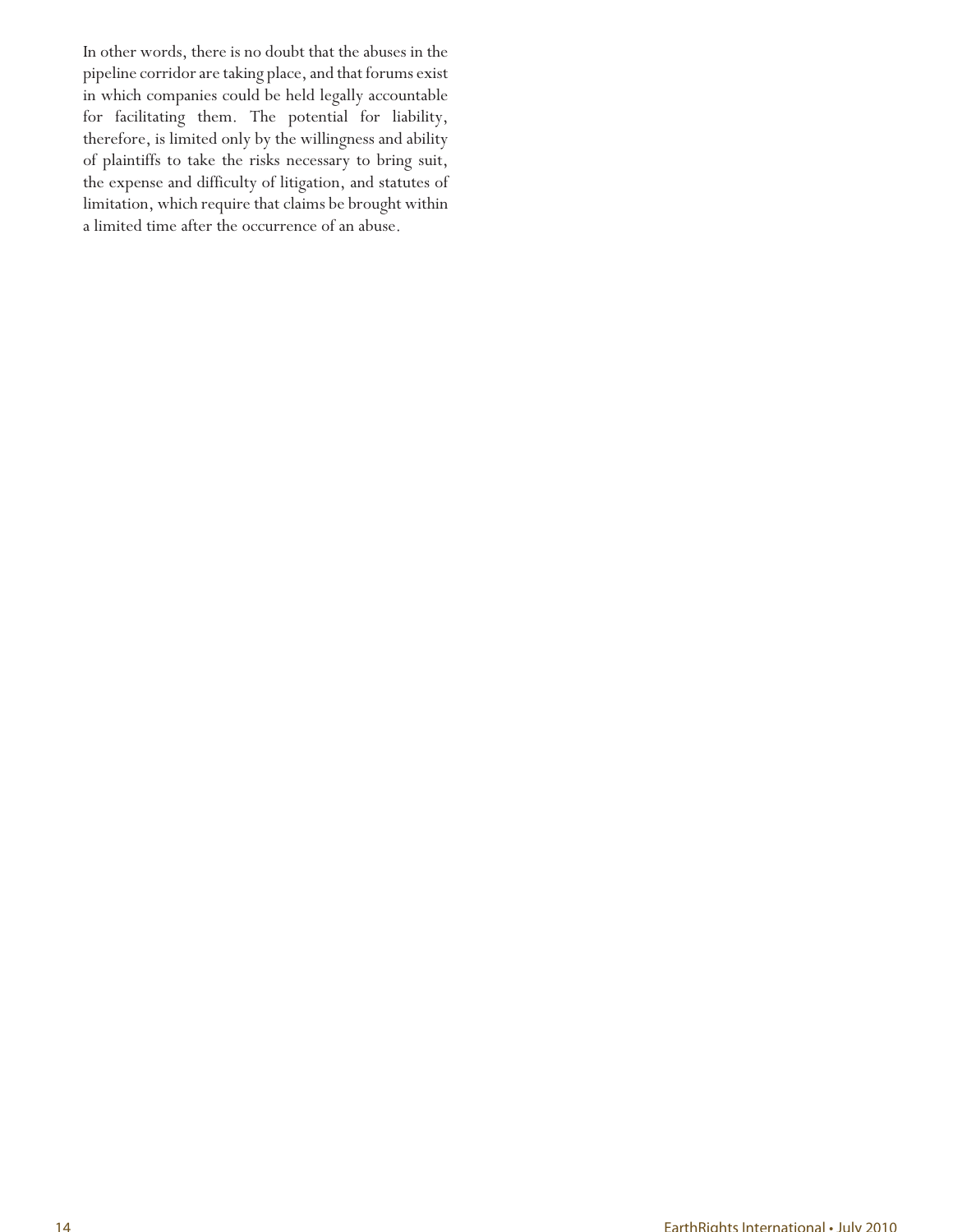## Chapter II: Revenue Secrecy: Total, Chevron, and PTTEP's Payments to the Junta and Refusals to Practice Revenue Transparency

"*The least we should expect from the companies operating inside Burma is full revenue transparency. We've seen decades of military dictatorship and years of irresponsible management of Burma's natural resource wealth – hence this initiative is a positive step towards changing that*."<sup>68</sup>

*–*Mr. Kjell Magne Bondevik, former Prime Minister of Norway speaking for the initiative urging Total, Chevron, and PTTEP to publish their last 18 years of payments to the Burmese authorities, April 27, 2010

"[*R*]*evenue transparency must be practiced for the citizens of Burma, who can use the information to monitor the government's use of natural resource wealth and demand accountability where none presently exists*."<sup>69</sup>

–Wong Aung, Coordinator, The Shwe Gas Movement

"*The people of Burma have a right to know the financial details surrounding the country's natural resources, including payments made by foreign oil companies*."<sup>70</sup>

– Naing Htoo, EarthRights International

## i. A Global Call for Revenue Transparency in Burma

On April 27, 2010 at a press conference in Bangkok, EarthRights International and the Shwe Gas Movement launched a new global initiative that called for Total, Chevron, and PTTEP to practice revenue transparency in Burma.<sup>71</sup> The groups released a two-page letter signed by over 160 NGOs, policy leaders, scholars, academics, labor unions, and investment firms calling on the three Yadana Project partner companies to publish detailed information about their revenue payments to the Burmese authorities since the project began in 1992, including taxes, fees, royalties, bonuses, and social benefits. Among the signatories of the initiative is a former president of Ireland, a former prime minister of Norway, investment firms managing US \$15 billion in capital, labor unions representing over 24 million workers, and over 60 Burmese NGOs representing every major ethnicity in the country and advocating on a broad range of issues from democratic freedom to women's rights to environmental justice. $\frac{72}{2}$ 

As explained in Chapter III of this report, EarthRights International estimates that the Yadana Pipeline has generated over US \$9 billion in revenues, over half of which went directly to the military regime in Burma. This revenue has financed a military administration that continues decades of systematic human rights violations and has been accused of crimes against humanity and war crimes. The revenue has also financed a military

command exposed for developing a clandestine and illegal nuclear weapons program, while also participating in illicit weapons trade with North Korea in violation of UN sanctions against Pyongyang.

Needless to say, the multi-billion dollar benefits of Burma's gas riches have yet to accrue to the rightful recipients: the people of Burma. Revenue transparency can help change that.

As a resource-rich country ruled by a military junta, and as the third most corrupt nation in the world according to Transparency International's *Corruption Perceptions Index*, Burma desperately needs revenue transparency.<sup>73</sup> Empirical studies show a causal relationship between natural resource wealth in developing countries and slow economic growth,<sup>74</sup> civil war,<sup>75</sup> increased corruption,<sup>76</sup> and gender inequality.<sup>77</sup> Natural resource wealth has also been shown to make states less democratic.<sup>78</sup> According to UCLA Political Scientist Michael Ross, "in too many countries, dictators use natural resource wealth to keep themselves in power. Revenue secrecy makes this possible. Revenue transparency can help change it."<sup>79</sup>

The global transparency initiative to get Total, Chevron, and PTTEP to publish their payments to the Burmese authorities is an effort to break the cycle of corruption, poverty, and human rights and environmental abuses in the beleaguered country. At its core it is an effort to encourage the responsible management of the country's natural resource wealth; a long-term issue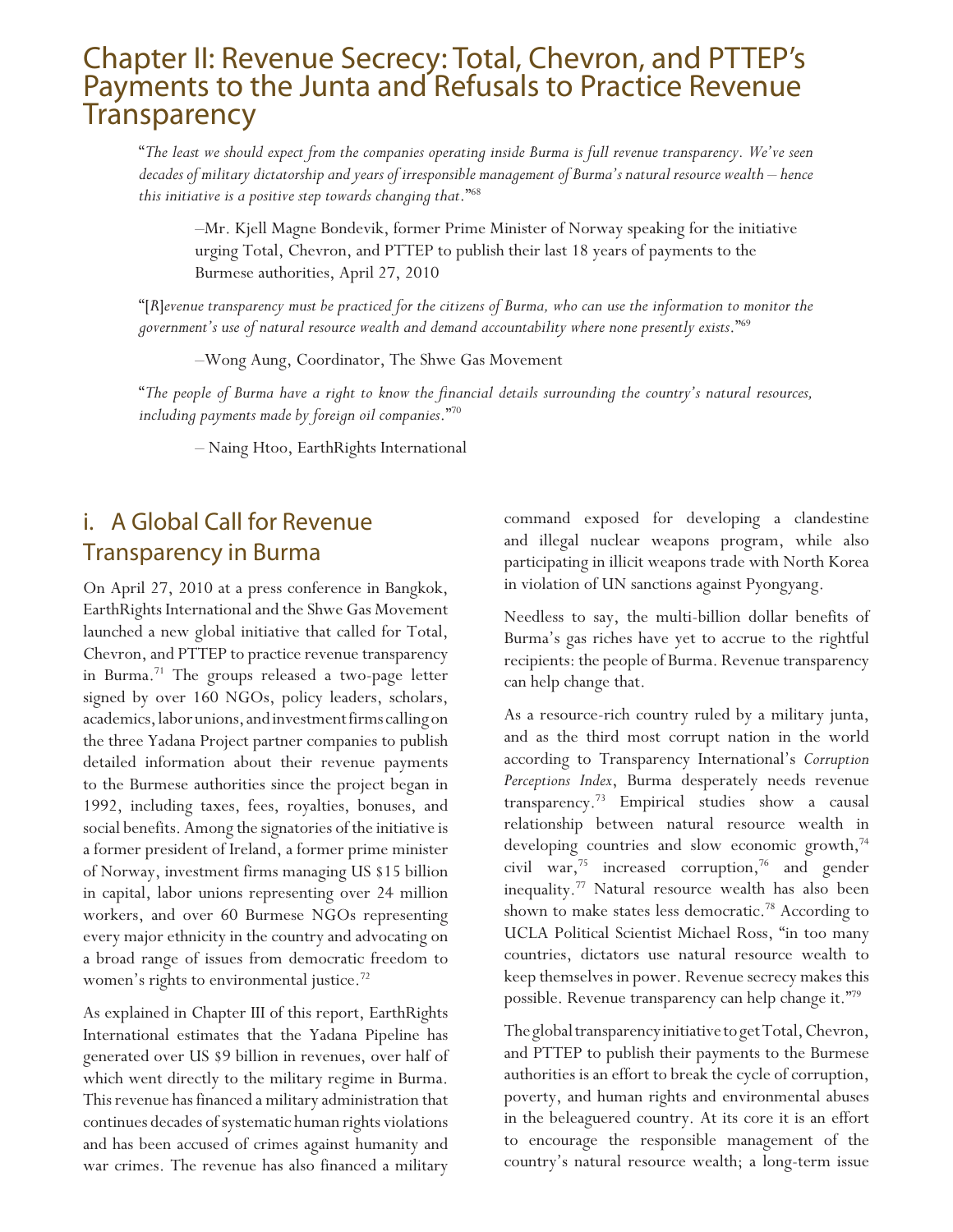that will be critically important for Burma's future development.

According to Publish What You Pay, an international movement working for revenue transparency in oil, gas, and mining firms:

> Regular reporting by corporations of payments made to foreign governments for oil, gas and mineral extraction would aid efforts to end corruption, make producing countries and their energy supplies more stable, and enable citizens of these countries to hold their leaders to account for the misuse of their abundant natural resource wealth.<sup>80</sup>

Both Total and Chevron have publicly recognized the importance of revenue transparency and are active members of the Extractive Industries Transparency Initiative (EITI). Total itself has identified transparency as an important part of socially responsible business and believes that it "is in the interest of all stakeholders."<sup>81</sup> Likewise, Chevron has asserted, as detailed below, that revenue transparency is good for business. Both companies publish payments to other countries, some of which (like Burma) are not members of EITI, and Chevron is transparent about its financial agreements with Burma's neighbor Thailand, where the company has significant interests.

## ii. Total's Response

Total has a history of negative responses to its critics' allegations that the company's Yadana Project has contributed directly to human rights violations and contributed to authoritarianism through multi-billion dollar support to the Burmese junta. The company has summarily rejected requests to meet with EarthRights International, i.e. requests made by EarthRights International itself were rejected as well as requests on behalf of EarthRights International by investors, NGOs, and high-level UN officials. Some of these groups and individuals suggested directly to Total that the company give EarthRights International the same guided tour of their company's operations as that offered to others, but the suggestion was categorically rejected by Total's leadership.<sup>82</sup> In 2009, former CEO Christophe de Margerie told Newsweek magazine that critics of his company's activities can "go to hell."<sup>83</sup>

Against this background, Total's response to the transparency initiative is unsurprising: In a written statement, the company rejected the transparency

initiative, citing two primary reasons: 1) a (vaguely articulated) failure to have the permission of the Burmese authorities; and 2) maintaining competitive advantage (through secrecy). The company implied that it is refusing to disclose its payments to the military regime because the military regime may be averse to it: "Total cannot disclose any financial or contractual information if the host country is opposed to such disclosure."<sup>84</sup> The company states its argument as such: "Total would accept to disclose individually, and not only collectively, amounts paid to a given government, provided that such disclosure: 1) is permitted by the relevant government; and 2) would not compromise the Group's commercial position."<sup>85</sup>

The first reason appears to be carefully crafted to avoid making the claim that Total is contractually forbidden from making disclosures. Prior to issuing this statement, Total repeatedly told investors, shareholders, labor unions, and other interested parties that its contracts with the Burmese authorities restrict it from practicing revenue transparency. As discussed more fully below, these contracts are now publicly available from US court files; EarthRights International recently published and analyzed the contracts, and found nothing in them that would prohibit Total from disclosing its payments to the authorities in Burma.<sup>86</sup> This fact was exposed publicly in the Global Call for transparency,<sup>87</sup> and the company's unsupported arguments to investors and shareholders about its contractual obligations in Burma have also been documented and refuted.<sup>88</sup>

Total's public statement also states that it "*fully concurs*" with a statement claiming that if a company "wants to disclose but the government does not want to, disclosure may be possible but is unlikely," primarily because the company does not want to "jeopardize their relationship with the government."<sup>89</sup> This further indicates that Total is not contractually restricted from disclosing payments to the junta if it so desired. Indeed, in October 2009, in direct response to EarthRights International, Total disclosed that its portion of the Yadana natural gas project in Burma generated US \$254 million for the Burmese authorities in 2008.<sup>90</sup> This admission further confirms that any claims by Total that it cannot legally disclose its payments to the junta are not truthful. (It should also be pointed out that this disclosure in 2009 was not a disclosure of the payments the company made to the authorities, but an aggregate sum of the amount of money Total's interest in the project earned for the state.)

Although Total has now omitted the contractual argument from its public statement, EarthRights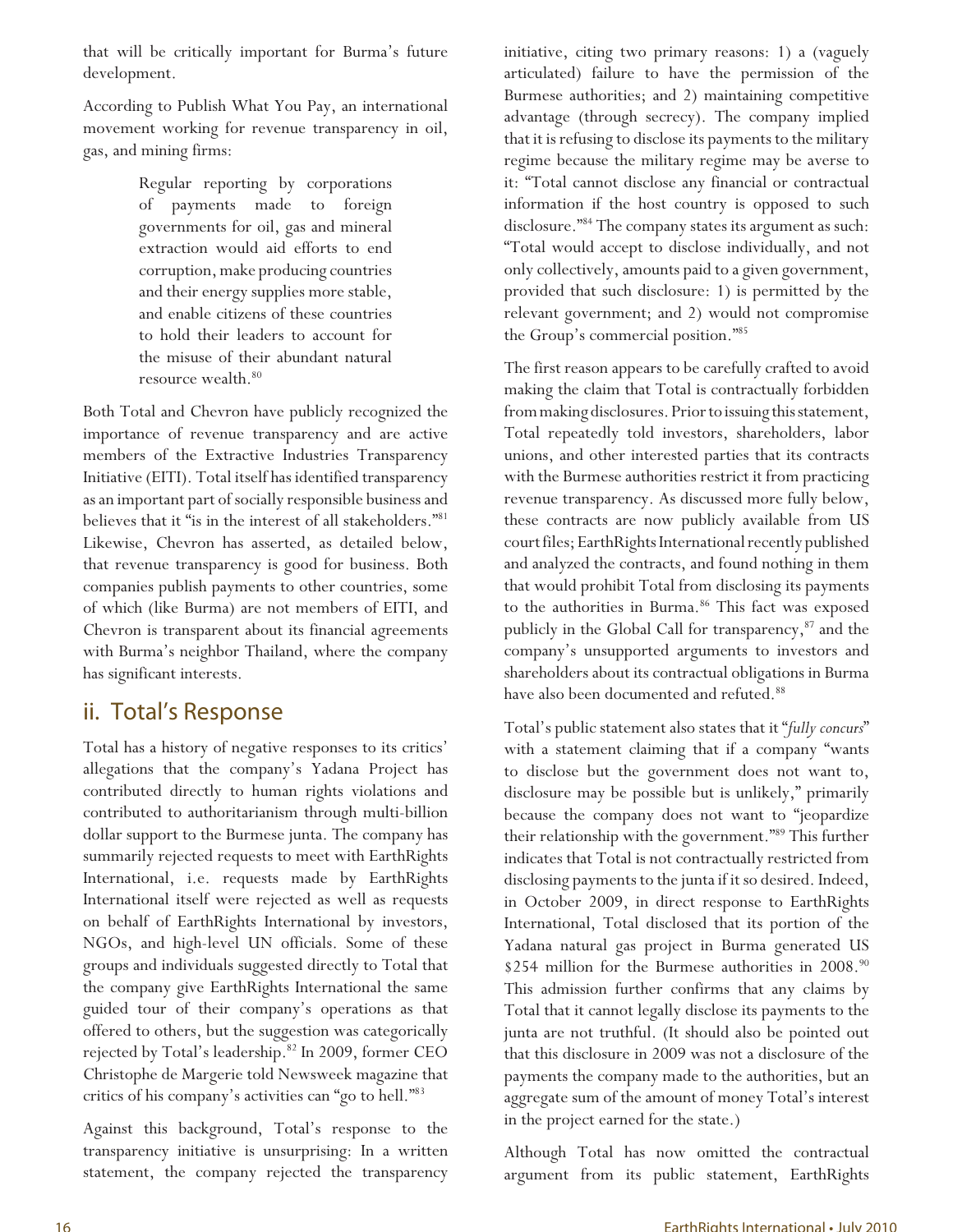International has confirmed that the company continues to privately claim to inquiring parties that its contracts prohibit transparency. The company has never provided any evidence supporting this claim. The company has privately claimed it is legally forbidden from sharing its contracts with third parties, but again EarthRights International's analysis has found nothing that would restrict the company from doing so;  $91$  moreover, most of the relevant contracts are already in public court files.

The second part of Total's argument for continued revenue secrecy – that releasing these figures would compromise their commercial position – is refuted by evidence, common practice, and the company's own stated position regarding its interests in Burma. The company itself has said generally that transparency is in its own interest,  $92$  and in its response the company notes it currently practices revenue transparency with the "government[s] of Angola (which is not an EITI member), Cameroon, Gabon, Nigeria, and Norway"<sup>93</sup> without any indication that the company suffered from compromised commercial positions in these countries.

Total's revenue transparency in these other countries demonstrates that it has no general concern that practicing transparency in one country will hurt its competitiveness globally. As for its competitiveness in Burma itself, French President Nicolas Sarkozy has called on all French companies including Total to make no new investments in Burma, and Total itself said explicitly that it planned no new investments in the country beyond the Yadana project.<sup>94</sup> Any competitive disadvantage in Burma would be decidedly irrelevant.<sup>95</sup>

### iii. Chevron's Response

Chevron also issued a cursory response to EarthRights International's release of the Revenue Transparency initiative and, like Total, it did so with little effort to truly engage the request. In its one-page response, Chevron simply cites its efforts at socioeconomic assistance in the pipeline corridor (which was the subject of the 2009 report by EarthRights International<sup>96</sup>) and a 2009 Human Rights policy (without engaging in any meaningful effort to refute the allegations of ongoing abuses against the people in the pipeline corridor). In direct response to the call for revenue transparency, Chevron states:

> Chevron believes that the disclosure of revenues received by governments

and payments made by extractive industries to governments could lead to improved governance in resourcerich countries. The transparent and accurate accounting of these funds contributes to stable, long-term investment climates, economic growth and the wellbeing of communities.<sup>97</sup>

Thus, the company claims to understand that revenue opacity can be harmful in relation to Burma. Chevron then goes on to excuse its own role in the wrongful practice of revenue secrecy in Burma by claiming that the contracts it holds with the Burmese government do not allow these figures to be released, claiming "contractual obligations related to the Yadana Project do not permit disclosure of payments or other confidential information relative to the Project."<sup>98</sup> This claim falls under the weight of the same criticisms already discussed in relation to Total's similar assertion, i.e. that the company's contracts do not in fact restrict revenue transparency.

Indeed, the contracts themselves do not support Chevron's claim. Chevron's predecessor in the Yadana Project, Unocal Corporation (which Chevron acquired in 2005), introduced the governing contracts at the partial trial in the human rights suit *Doe v. Unocal Corp*. in 2004. In those contracts, there is nothing that would prevent the companies' revenue transparency in Burma. Moreover, as part of its defense at trial, Unocal introduced dozens of actual payment records to the junta as exhibits without suggesting that their defense was hampered by contracts that required confidentiality.<sup>99</sup> If the companies' contracts did in fact restrict transparency, Unocal presumably would have noted this in the litigation, and sought to keep these records under seal rather than in the public court file. Therefore, unless the companies' contracts with the Burmese authorities have changed significantly, Chevron (and privately, Total) appears to be misleading the public and their shareholders about their contractual obligations in Burma.

Moreover, EarthRights International has documented that, like Total, Chevron has systematically misled its shareholders and the public regarding its contractual obligations in Burma. EarthRights International received communications from a longtime Chevron shareholder – the manager of an investment firm – indicating that Chevron has made its dubious argument that its contracts require revenue opacity in Burma, both to him personally and also to several investment firms, including the one he represents, and to two of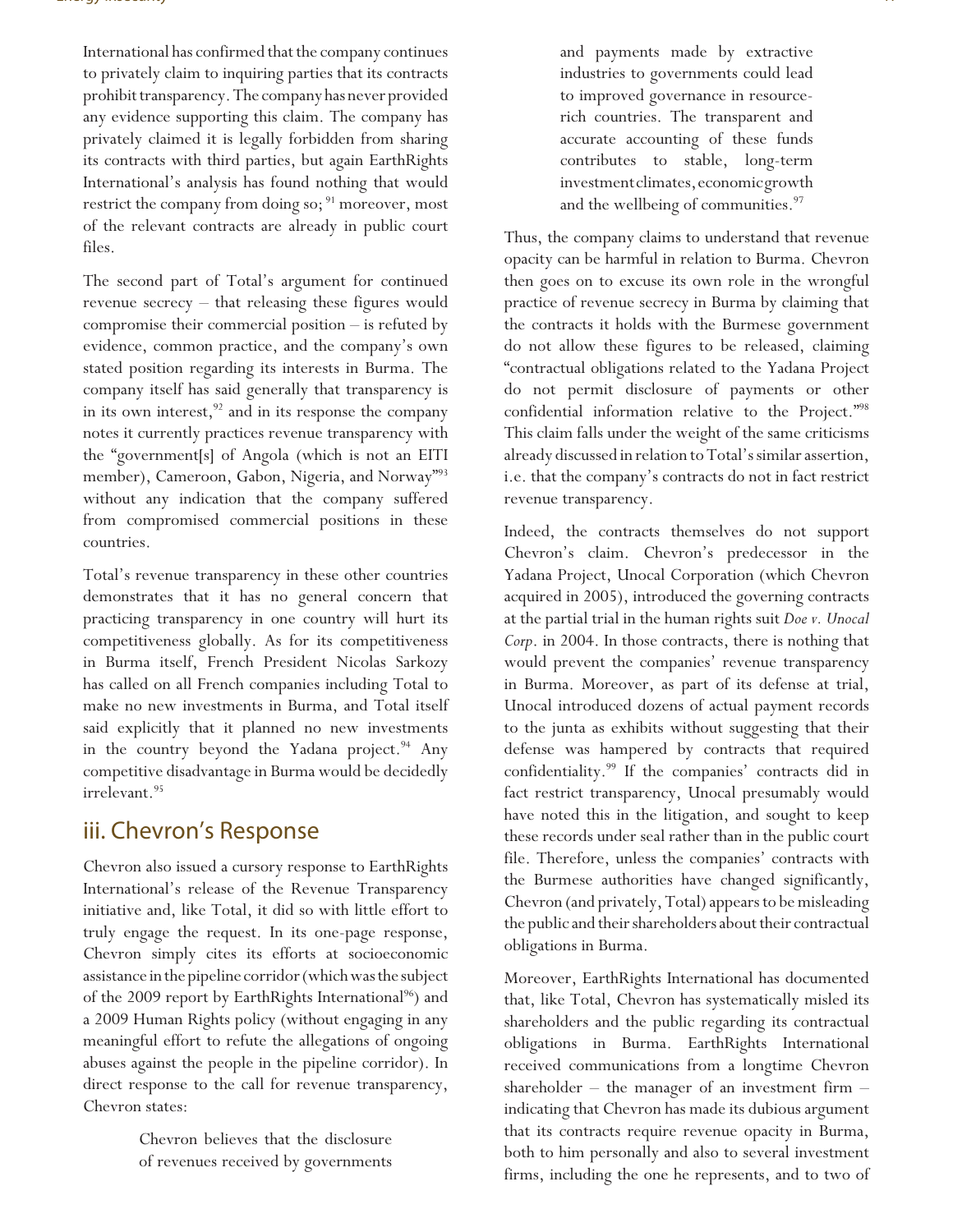America's largest labor unions. This shareholder cited phone calls with Chevron executives and his notes following the phone calls. In these communications, Chevron rejected requests to be transparent in Burma, claiming their contracts with the junta prevented disclosure of any payment information to anyone, including the company's own investors. Like Total, the company also claimed their contracts could not be shared, which is belied both by the lack of any such restrictions in the contracts themselves and the fact that most of the contracts are in fact already in the public domain.

## iv. Binding Mechanisms for Revenue Transparency

The global call for extractive companies and host governments to practice revenue transparency has increased dramatically in the last several years, with the promulgation of both voluntary schemes and binding standards. Recently, the Hong Kong stock exchange began requiring all companies currently listed and those applying for listing to make public payment information, including: payments made to host country governments in respect of taxes, royalties and other significant payments on a country by country basis. In the United States, the Energy Security Through Transparency Act (ESTT) (S.1700) was introduced in the Senate in 2009. This legislation would amend Section 13 of the Securities Exchange Act of 1934 (15 USC 78m) ("Periodical and Other Reports") by adding a new section (m) "Disclosure of Payment by Resource Extraction Issuers" and would require companies registered with the U.S. Securities and Exchange Commission (SEC) to disclose payments to foreign governments for the commercial development of oil, natural gas, and minerals. This disclosure would apply to all companies that file with the SEC, regardless of where they are based, meaning that most of the world's top extractive companies would be covered by this law; it would set a new international standard for transparency in the extractive industry.

If passed, the ESTT Act would require Total and Chevron to disclose their payment to the Burmese junta going forward. While far short of disclosing all historical payments, this legislation would compel these companies to disclose their payments while providing the people of Burma with critical information on the resource-revenue their country receives. Despite extolling the virtues of revenue transparency, Chevron, through their membership in the American Petroleum Institute, has lobbied strongly against this legislation.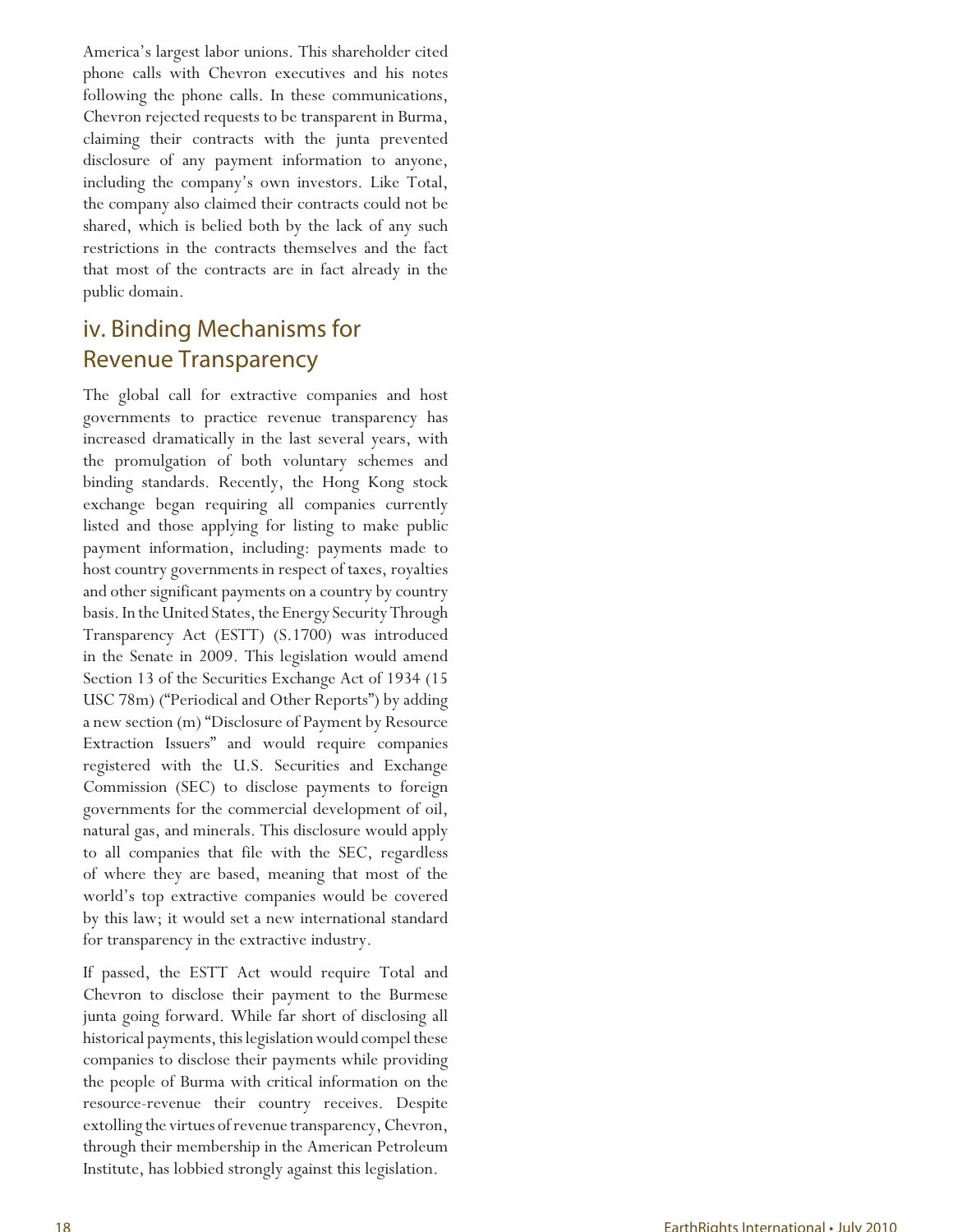## i. Introduction: Financing the World's Newest Nuclear Threat

It has long been known that the Yadana Project is likely to be the single largest source of revenue for the Burmese military regime; the revenue, much of which may be kept outside the country, enables the regime to engage in international hard-currency transactions to buy arms and other acquisitions. Little if any of the money is used for the benefit of the people of Burma.

Burma became a party to the Treaty on the Non-Proliferation of Nuclear Weapons in 1992, the same year it signed a contract with Total for the Yadana Project.<sup>100</sup> This agreement obligates Burma "not to manufacture or otherwise acquire nuclear weapons" and not to in any way assist in the transfer of nuclear weapons technology.<sup>101</sup> Burma is also a party to the Treaty on the Southeast Asia Nuclear Weapon-Free Zone, which prohibits the development or placement of nuclear weapons in its territory.<sup>102</sup>

In 2009, evidence surfaced from several sources indicating the military regime had ambitions to develop a nuclear weapon of mass destruction, despite the country's lack of external enemies and despite its own international obligations to nuclear nonproliferation.<sup>103</sup> These fears and others were recently confirmed with a detailed five-year study released by the Democratic Voice of Burma (DVB), analyzed and written by the former president of the International Atomic Energy Agency (IAEA) Robert E. Kelley.<sup>104</sup> The information in DVB's 30-page report *Nuclear Related Activities in Burma* formed the basis of a documentary on Al Jazeera.<sup>105</sup> It is based on hundreds of pages of top secret documents and photographs, largely provided to DVB by a former Army Major, Sai Thein Win. The accumulated intelligence led Kelley and DVB to conclude that while a functioning nuclear warhead in Burma may be years off, the military dictatorship is without a doubt pursuing nuclear technology that can only be used for a bomb. "The information…suggests that Burma is mining uranium, converting it to uranium compounds for reactors and bombs, and is trying to build a reactor and or an enrichment plant that could only be useful for a bomb. There is no chance that these activities are directed at a reactor to produce electricity in Burma."<sup>106</sup>

This news came just one month after a leaked UN report suggested that North Korea is exporting nuclear and ballistic missile technology to Burma using multiple intermediaries, shell companies, and overseas criminal networks to circumvent UN sanctions against Pyongyang.<sup>107</sup> Adding to these concerns are mountains of evidence that detail the military regime's construction of an intricate nationwide system of bunkers, caverns, and tunnels throughout the entire country, at exorbitant costs and in partnership with North Korea.<sup>108</sup>

In 2009, EarthRights International reported that rather than being used to benefit the people of Burma, portions of the country's natural gas revenue found their way into private bank accounts in two offshore banks in Singapore – the Overseas Chinese Banking Corporation and DBS Group.<sup>109</sup> This revenue and its convenient offshore location would enable the regime to engage in international hard-currency transactions to buy arms and technologies for nefarious purposes.

In a 2009 filmed interview with PLTV in France, Total Vice President of Public Affairs Jean-Francois Lassalle was asked about the prospect of revenue from Total's presence in Burma being used to fund an illicit nuclear weapons program. The executive dismissed the possibility on the grounds that Burma's nuclear ambitions were merely "rumors."<sup>110</sup> These "rumors" are now far more substantiated.<sup>111</sup>

For years, EarthRights International has remained concerned that Total, Chevron, and PTTEP have financed authoritarianism in Burma and that Burma's natural resource wealth has been misappropriated and used irresponsibly. Now, it appears that the Burmese generals are intent on shifting the global political balance, following in the authoritarian footsteps of allies such as North Korea, while the country's least advantage citizens continue to languish beneath the weight of repression and grossly irresponsible spending priorities of the ruling junta.

EarthRights International's new and revised calculations below detail the estimated amount of revenues Total, Chevron, and PTTEP's Yadana gas pipeline has generated for the Burmese military regime from 1998- 2009.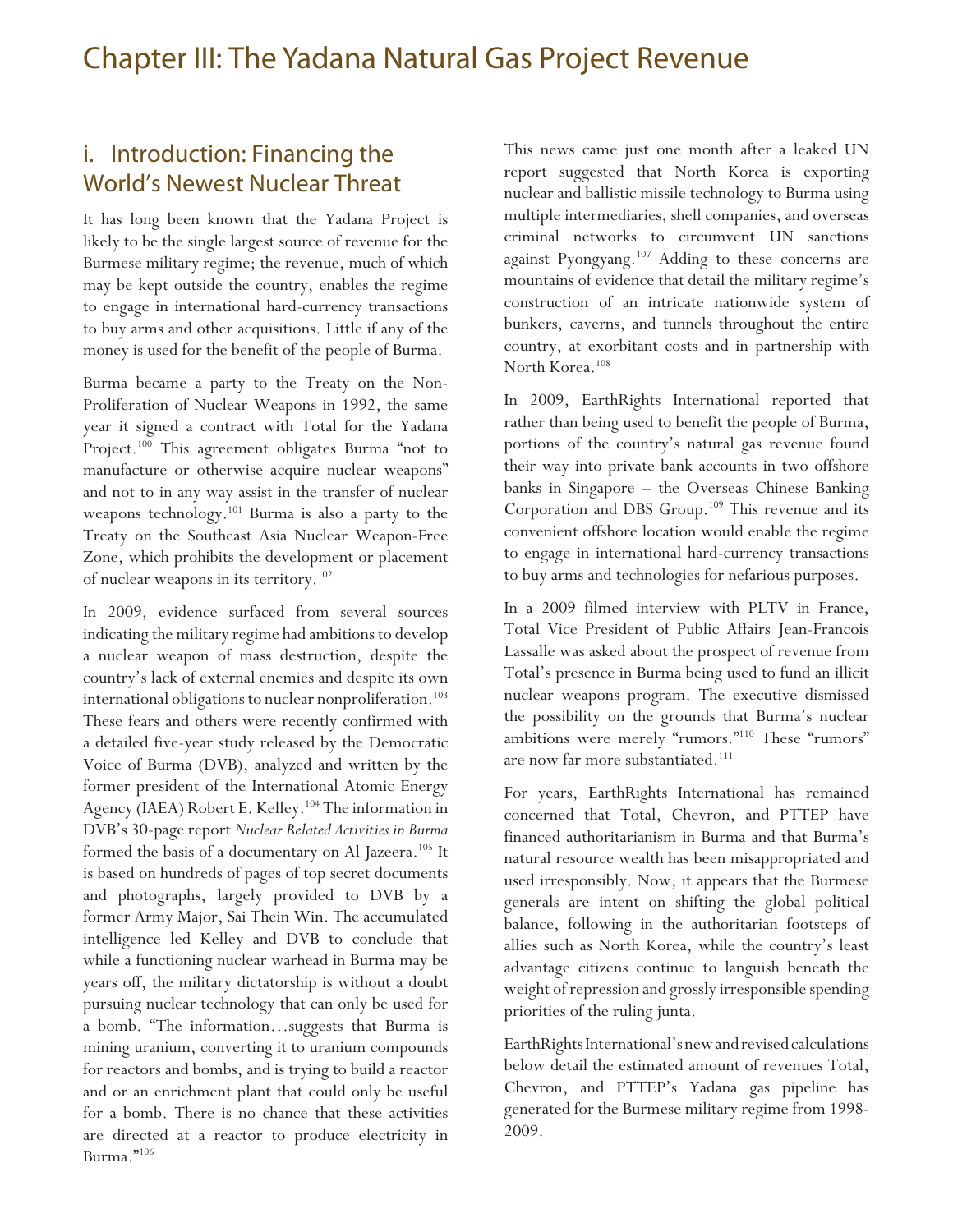## ii. Yadana Project Revenue Totals

EarthRights International has revised its previous estimates of the revenue and revenue distributions from the Yadana project, taking into consideration a number of additional documents released as part of the *Doe v. Unocal* case—most of which were introduced at trial by Unocal itself, and which recently came into EarthRights International's possession.<sup>112</sup> Although we strive for the most accurate figures possible, until Total and its partners release full payment data our analysis will continue to be an approximation of the actual numbers. Our present estimate is that, from 1998 through the end of 2009, the Yadana Project has generated about US \$9.031 billion, of which US \$1.679 billion has been used to pay development and operating costs. The Burmese regime's share of the income, after costs, is estimated to be US \$4.599 billion, of which US \$915 million is taken "in kind" as gas for domestic use, and the remainder is taken in cash. The remaining revenue is split among the corporate partners Total, Chevron, and PTTEP.

The total sales value of the Yadana gas is based on the heating value (or "calorific value") of the gas measured in British Thermal Units (BTU), not volume. The contracts specify an initial price of US \$3 per million BTU (mmBTU), with a subsequent pricing formula based on inflation and the spot price of Singapore fuel oil.<sup>113</sup> (The apparently strange pricing reference may have been used because fuel oil was Thailand's alternative energy source.) Although the contracts specified that the partners would deliver gas with a heating value of at least 715 BTU per cubic foot (cf), the documents suggest that the actual heating value is about  $711.8$  BTU/cf.<sup>114</sup>

In the early years of the Yadana Project, PTT was not prepared to accept the full contract quantity of the gas, which started at 65 million cubic feet per day (mmscfd) in August 1998 and built up to 525mmscfd by September 1999.<sup>115</sup> Although the actual production of the Yadana pipeline from 1998-2000 was well below the contract quantity, the contract required PTT to pay for the gas anyway. We have added these "take-or-pay" payments (and, in some cases, interest on the payments) to the contract year, regardless of when the payment was made. For 1998, PTT negotiated a discount for the take-or-pay gas, arguing that the producers had failed to deliver gas with the agreed-upon heating value, reducing the price to about US \$2.44/mmBTU for this period.<sup>116</sup> After the initial period, the price presumably reverted to the usual formula.

Since PTT paid for this gas but did not take it, however, it was entitled to take the "pre-paid" gas in later years. Pursuant to the contracts, we have assumed that all production in later years over the contract quantity of 525mmscfd was not sold in that year, but was characterized as "make-up gas" and applied toward the gas that PTT had already purchased. (PTT later increased this contract quantity to 565mmscfd starting on September 1, 2006.<sup>117</sup>) PTT paid for so much un-used gas during the early years of the project that, according to our calculations, it still has yet to make up all of the prepaid gas.

This turned out to be a good deal for PTT. While the take-or-pay gas was purchased at US \$2.44/mmBTU for 1998, an average of US \$2.75/mmBTU for 1999, and an average of US \$3.52/mmBTU for 2000, PTT is taking the make-up gas in years when the price is far higher—an estimated US \$7.09/mmBTU for the last quarter of 2009, and as high as US \$10.51/mmBTU in the last quarter of 2008. It may have been a mistake for the partners to insist that PTT pay for the gas up front, rather than allowing PTT to simply pay the prevailing price when it took the gas. In 1998, however, the Burmese regime was struggling financially; in March of 1998 *The Economist* magazine estimated that the regime's foreign exchange reserves had fallen below US \$100 million.<sup>118</sup> Perhaps the Burmese generals pushed for immediate payments from PTT, even if it meant foregoing greater value later on, because they desperately needed a financial lifeline, a lifeline the Yadana consortium was happy to provide.

From August 1998 until mid-2003, we have used the actual revenue figures for the project; $119$  thereafter we have estimated the revenue based on published data and formulas. We have calculated the gas price in the same way as the Yadana consortium, based on weighted averages of fuel oil prices, adjusted for inflation, and using the best production quantity information we could find; when available, we have used quarterly production figures for greater accuracy.<sup>120</sup>

We have also used the project's budgeting figures to get a better estimate of operating costs. We have actual cost figures for 1999 through mid 2003,<sup>121</sup> and have extrapolated from these to estimate that the ongoing costs are around US \$44 million annually—US \$32 million for the gas production, and US \$12 million for the pipeline transportation. Finally, we have also estimated the revenue that has been applied toward the project's development cost—which has been reported as US  $$1.2$  billion.<sup>122</sup>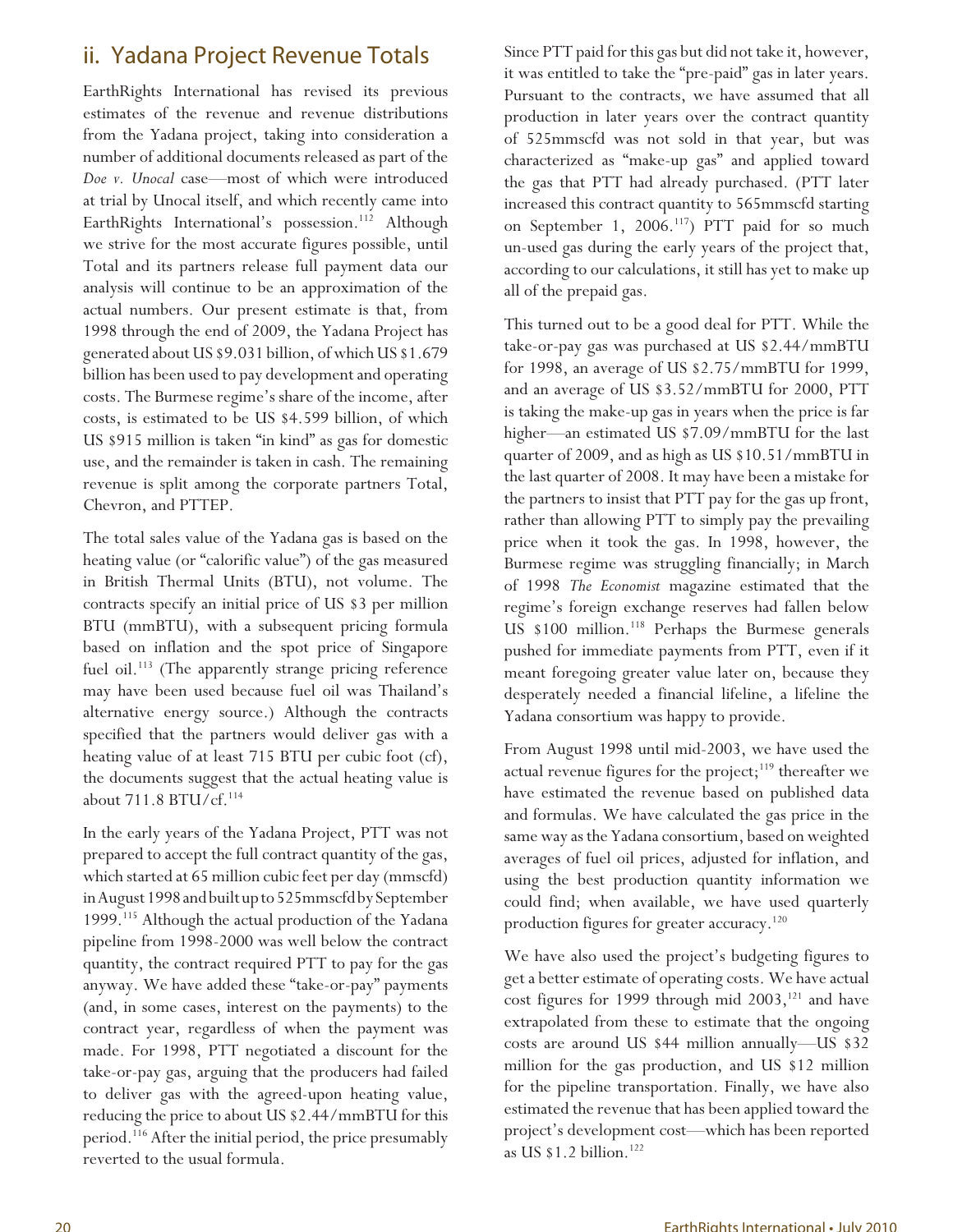| Year | <b>Revenue</b><br>from actual<br>sales | Take-or-<br>pay (incl.<br>interest) | <b>Total</b><br>revenue<br>from PTT | <b>Operating</b><br>costs | <b>Applied toward</b><br>development<br>costs | <b>Total</b><br>costs | Net gas<br>sales |
|------|----------------------------------------|-------------------------------------|-------------------------------------|---------------------------|-----------------------------------------------|-----------------------|------------------|
| 1998 | \$1,693                                | \$50,469                            | \$52.162                            | \$15,507                  | \$20.694                                      | \$36,200              | \$15.962         |
| 1999 | \$2.138                                | \$285.495                           | \$287.632                           | \$49.435                  | \$150.185                                     | \$199.619             | \$88,013         |
| 2000 | \$171.650                              | \$323.705                           | \$495.355                           | \$33.215                  | \$192.434                                     | \$225.648             | \$269.707        |
| 2001 | \$530.029                              | \$0                                 | \$530.029                           | \$36,500                  | \$195.951                                     | \$232.451             | \$297.578        |
| 2002 | \$493.654                              | \$0                                 | \$493.654                           | \$36.995                  | \$190.632                                     | \$227.627             | \$266.026        |
| 2003 | \$558.994                              | \$0                                 | \$558.994                           | \$43,190                  | \$210.929                                     | \$254,118             | \$304.875        |
| 2004 | \$583.519                              | \$0                                 | \$583.519                           | \$44,000                  | \$180.976                                     | \$224.975             | \$358.544        |
| 2005 | \$663,850                              | \$0                                 | \$663.850                           | \$44,000                  | \$58,200                                      | \$102.200             | \$561.650        |
| 2006 | \$889,506                              | \$0                                 | \$889,506                           | \$44,000                  | \$0                                           | \$44,000              | \$845.506        |
| 2007 | \$988.901                              | \$0                                 | \$988.901                           | \$44,000                  | \$0                                           | \$44,000              | \$944.901        |
| 2008 | \$1,325.976                            | \$0                                 | \$1,325,976                         | \$44,000                  | \$0                                           | \$44,000              | \$1,281.976      |
| 2009 | \$1,246,425                            | \$0                                 | \$1,246,425                         | \$44,000                  | \$0                                           | \$44,000              | \$1,202.425      |

### **Yadana Project gas sales to PTT, 1998-2009 (in millions of US\$)**

## iii. Yadana Project Revenue Distribution

EarthRights International has made additional revisions to our previous estimations of the distribution of the revenue, reflecting the actual distribution for 1998 through mid-2003 and using better estimates of the distribution going forward.

Distribution of revenue follows a somewhat complex scheme, because the partners and the regime have artificially divided the project into a production component, run by a joint venture, and a transportation component, run by a corporation, the Moattama Gas Transportation Company (MGTC). This division is essentially on paper only, since the partners have the same percentage interests in both the joint venture and MGTC, and Total operates both segments. But the contracts specify that the producers in the joint venture (who actually sell the gas) pay a "transportation tariff" to MGTC. Based on the relative development costs of the gas field production and the pipeline construction, this tariff is 38.8% of the sales price.<sup>123</sup> The remainder goes to the partners' production joint venture.<sup>124</sup>

Since 2001, the regime has taken some of its profit "in kind," as gas for domestic consumption. This is valued at the same price as the export gas, except that the transportation tariff is  $86.8\%$  of the export gas tariff,<sup>125</sup> because the domestic gas does not travel the whole length of the pipeline. In calculating the revenue distribution, the value of the domestic gas is added to the total revenue, such that the total revenue is more than what is paid by PTT. When the total revenue is distributed, the value of the domestic gas is included in the Burmese regime's portion.

|      |                                                 | <b>Project Revenue</b>                |                         |                                       | <b>To MGTC</b>                                              |                                       |                              | <b>To Joint Venture</b>        |              |
|------|-------------------------------------------------|---------------------------------------|-------------------------|---------------------------------------|-------------------------------------------------------------|---------------------------------------|------------------------------|--------------------------------|--------------|
| Year | <b>Total</b><br>export<br>revenue<br>(from PTT) | <b>Total</b><br>domestic<br>gas value | <b>Total</b><br>revenue | <b>Export</b><br>tariff<br>$(38.8\%)$ | <b>Domestic</b><br>tariff<br>(86.8%<br>of export<br>tariff) | <b>Total</b><br><b>MGTC</b><br>income | <b>From</b><br>export<br>gas | <b>From</b><br>domestic<br>gas | <b>Total</b> |
| 1998 | \$52.162                                        | \$0                                   | \$52.161                | \$20,238                              | \$0                                                         | \$20.238                              | \$31.923                     | \$0                            | \$31.923     |
| 1999 | \$287.632                                       | \$0                                   | \$287.632               | \$111,606                             | \$0                                                         | \$111.606                             | \$176.026                    | \$0                            | \$176.026    |
| 2000 | \$495.355                                       | \$0                                   | \$495.355               | \$192.201                             | \$0                                                         | \$192.201                             | \$303.154                    | \$0                            | \$303.154    |
| 2001 | \$530.029                                       | \$4.130                               | \$534.159               | \$205.656                             | \$0                                                         | \$205.656                             | \$324.372                    | \$4,130                        | \$328.502    |
| 2002 | \$493.654                                       | \$18,644                              | \$512.298               | \$191.543                             | \$2.240                                                     | \$193.783                             | \$302.110                    | \$16,404                       | \$318.514    |
| 2003 | \$558.994                                       | \$35,220                              | \$594.214               | \$216.889                             | \$7.867                                                     | \$224.757                             | \$342.104                    | \$27.353                       | \$369.457    |
| 2004 | \$583.519                                       | \$44.937                              | \$628.456               | \$226.405                             | \$11.122                                                    | \$237.527                             | \$357.113                    | \$33.815                       | \$390.929    |
| 2005 | \$663.850                                       | \$111.454                             | \$775.304               | \$257.573                             | \$34.068                                                    | \$291.642                             | \$406.276                    | \$77.385                       | \$483.662    |
| 2006 | \$889.506                                       | \$145.397                             | \$1,034,903             | \$345.128                             | \$44,443                                                    | \$389.572                             | \$544.377                    | \$100.953                      | \$645.331    |
| 2007 | \$988.901                                       | \$154.273                             | \$1,143.174             | \$383.693                             | \$47.156                                                    | \$430.850                             | \$605.207                    | \$107.116                      | \$712.324    |
| 2008 | \$1,325.976                                     | \$206.858                             | \$1,532.835             | \$514.478                             | \$63.230                                                    | \$577.709                             | \$811.497                    | \$143.627                      | \$955.125    |
| 2009 | \$1,246.425                                     | \$194.448                             | \$1,440.873             | \$483.612                             | \$59.437                                                    | \$543.050                             | \$762.812                    | \$135.010                      | \$897.822    |

### **Yadana Project initial revenue distribution, 1998-2009 (in millions of US\$)**

MGTC's income then goes to pay MGTC's operating costs, its taxes, and its shareholders, which are the same four joing venture partners. In our calculations we have estimated that the income from MGTC is first used to pay back pipeline development costs; because the pipeline cost was approximately US \$465.6 million, and the contracts allow depreciation at 12.5% annually, we estimate that MGTC paid US \$58.2 million of the development costs each year (with shortfalls in the early years carried over to the next year), with the full initial costs paid off in the year 2005. We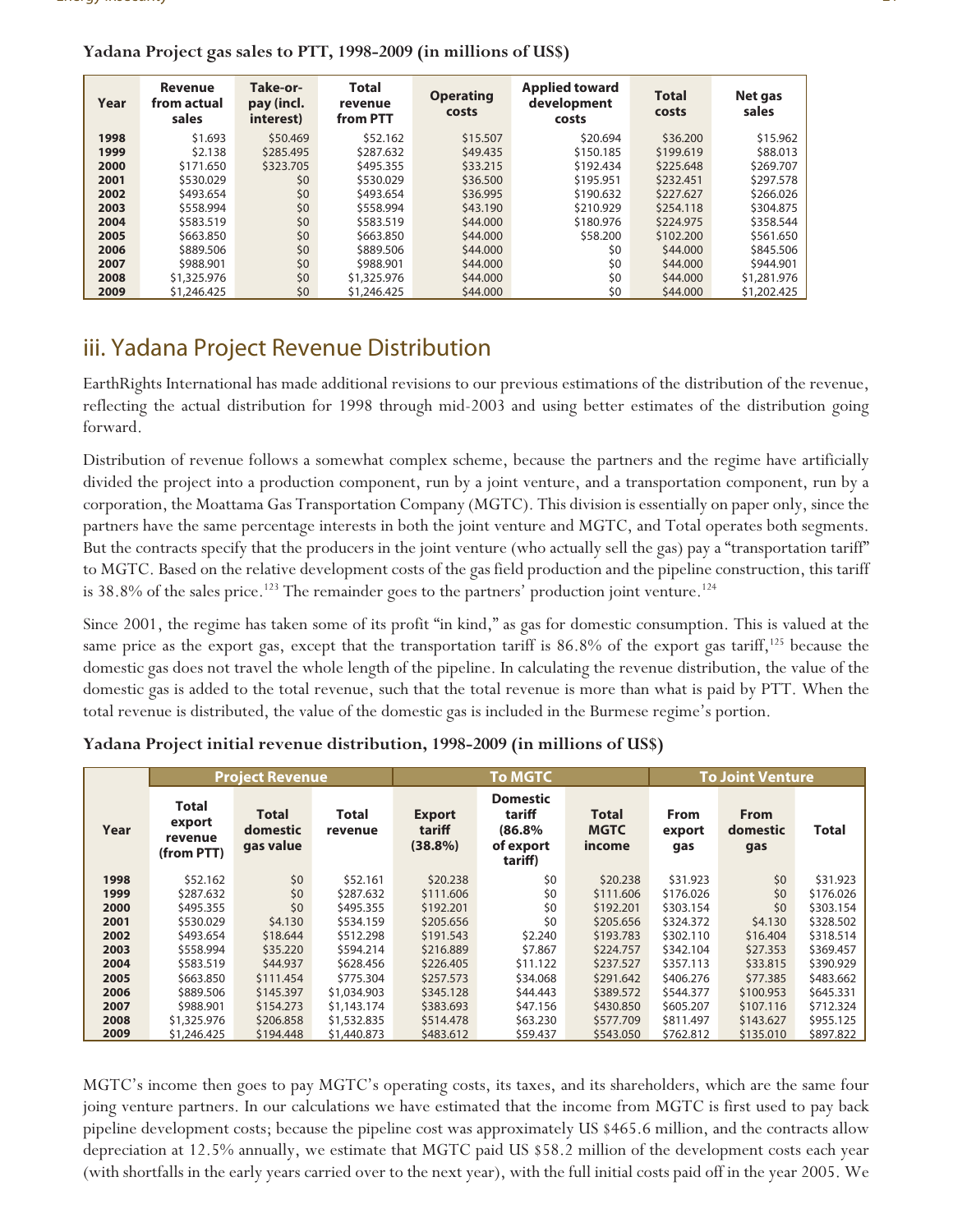have used actual operating costs figures from 1998-2003, and thereafter estimated costs of US \$11 million annually. MGTC is subject to a 30% income tax after a 3-year tax holiday that ended in August 2001, and pays taxes on its income after operating costs and amortized development costs.

|      |                                       |                           | <b>Costs</b>                                          |                       | <b>Estimated shareholder distribution</b> |                            |                              |                            |                      |                                         |
|------|---------------------------------------|---------------------------|-------------------------------------------------------|-----------------------|-------------------------------------------|----------------------------|------------------------------|----------------------------|----------------------|-----------------------------------------|
| Year | <b>Total</b><br><b>MGTC</b><br>income | <b>Operating</b><br>costs | <b>Applied</b><br>toward<br>develop-<br>ment<br>costs | <b>Total</b><br>costs | Taxes<br>(after<br>costs)                 | <b>TOTAL</b><br>(31.2375%) | <b>Chevron</b><br>(26.2825%) | <b>PTTEP</b><br>$(25.5\%)$ | <b>MOGE</b><br>(15%) | <b>Total</b><br>after-<br>tax<br>income |
| 1998 | \$20.238                              | \$4.166                   | \$16.072                                              | \$20.238              | \$0                                       | \$0                        | \$0                          | \$0                        | \$0                  | \$0                                     |
| 1999 | \$111,606                             | \$17,360                  | \$94.246                                              | \$111,606             | \$0                                       | \$0                        | \$0                          | \$0                        | \$0                  | \$0                                     |
| 2000 | \$192.201                             | \$9.790                   | \$64.281                                              | \$74.071              | \$0                                       | \$36.900                   | \$33.386                     | \$30.123                   | \$17.719             | \$118.129                               |
| 2001 | \$205.656                             | \$10,000                  | \$58,200                                              | \$68,200              | \$17.182                                  | \$37.570                   | \$33.992                     | \$30,670                   | \$18,041             | \$120.274                               |
| 2002 | \$193.783                             | \$10.170                  | \$58,200                                              | \$68,370              | \$37.623                                  | \$27.423                   | \$24.811                     | \$22,386                   | \$13.168             | \$87.789                                |
| 2003 | \$224.757                             | \$11.190                  | \$58,200                                              | \$69.390              | \$46.595                                  | \$33.977                   | \$30.741                     | \$27.736                   | \$16.315             | \$108,771                               |
| 2004 | \$237.527                             | \$12,000                  | \$58,200                                              | \$70,200              | \$50.411                                  | \$36.521                   | \$33.043                     | \$29.813                   | \$17.537             | \$116,916                               |
| 2005 | \$291.642                             | \$12,000                  | \$58,200                                              | \$70,200              | \$66.638                                  | \$48.356                   | \$43.751                     | \$39.474                   | \$23.220             | \$154.803                               |
| 2006 | \$389.572                             | \$12,000                  | \$0                                                   | \$12,000              | \$96,005                                  | \$87.954                   | \$79.577                     | \$71.799                   | \$42.235             | \$281.566                               |
| 2007 | \$430.850                             | \$12,000                  | \$0                                                   | \$12,000              | \$108.383                                 | \$96.982                   | \$87.745                     | \$79.169                   | \$46.570             | \$310.466                               |
| 2008 | \$577.709                             | \$12,000                  | \$0                                                   | \$12,000              | \$152.422                                 | \$129,100                  | \$116.805                    | \$105.388                  | \$61.993             | \$413.286                               |
| 2009 | \$543.050                             | \$12,000                  | \$0                                                   | \$12,000              | \$142.029                                 | \$121.520                  | \$109.946                    | \$99,200                   | \$58.353             | \$389.020                               |

The joint venture's income is split between production costs, the Burmese regime, and the joint venture partners (which also includes MOGE at 15%). Costs, including paying down accrued development costs, can take up to half this amount; we estimate that the initial development costs were paid off by the year 2004. A 10% royalty is also paid to the regime on the total amount. The remainder, the producers' profit, is then split between MOGE and the partners according to a formula that varies with the price of gas, but generally gives MOGE around 60%. What is left is then divided among the partners according to their percentage interest, again including MOGE at 15%. During the early years of the project, some funds were also allocated to pay back MOGE's estimated costs for exploring the field prior to signing the original contracts. Finally, although the corporations pay their own taxes, we have included the tax figures here to show that this money also flows back to the Burmese regime; the corporations are subject to the same tax treatment as MGTC, with their share of the producers' profit subject to 30% tax after the 3-year tax holiday.

### **Production joint venture revenue distribution, 1998-2009 (in millions of US\$)**

|      |                                         |                           | <b>Costs</b>                                       |                       |                                                | <b>Payment</b>                       |                                      |                                                  |                                        |  |
|------|-----------------------------------------|---------------------------|----------------------------------------------------|-----------------------|------------------------------------------------|--------------------------------------|--------------------------------------|--------------------------------------------------|----------------------------------------|--|
|      | <b>Total joint</b><br>venture<br>income | <b>Operating</b><br>costs | <b>Applied</b><br>toward<br>develop-<br>ment costs | <b>Total</b><br>costs | <b>Royalty</b><br>(10%)<br>(to<br><b>MOGE)</b> | οf<br><b>MOGE's</b><br>past<br>costs | <b>MOGE</b><br>share<br>of<br>profit | <b>Tax on</b><br>partners'<br>share of<br>profit | Partners'<br>total after-<br>tax share |  |
| 1998 | \$31.923                                | \$11.340                  | \$4.621                                            | \$15.961              | \$3.192                                        | \$7.485                              | \$5.108                              | \$0                                              | \$.176                                 |  |
| 1999 | \$176.026                               | \$32.075                  | \$55.938                                           | \$88.013              | \$17.602                                       | \$21.908                             | \$28.828                             | \$0                                              | \$19.674                               |  |
| 2000 | \$303.154                               | \$23.425                  | \$128.152                                          | \$151.577             | \$30.315                                       | \$.687                               | \$66.173                             | \$0                                              | \$54.401                               |  |
| 2001 | \$328.502                               | \$26,500                  | \$137.751                                          | \$164.251             | \$32.850                                       | \$0                                  | \$83.112                             | \$5,002                                          | \$43.286                               |  |
| 2002 | \$318.514                               | \$26.825                  | \$132.432                                          | \$159.257             | \$31.851                                       | \$0                                  | \$70.621                             | \$14,480                                         | \$42.305                               |  |
| 2003 | \$369.457                               | \$32,000                  | \$152.728                                          | \$184.728             | \$36.945                                       | \$0                                  | \$90.333                             | \$14,649                                         | \$42.800                               |  |
| 2004 | \$390.929                               | \$32,000                  | \$122.775                                          | \$154,775             | \$39.092                                       | \$0                                  | \$118.236                            | \$20,100                                         | \$58.724                               |  |
| 2005 | \$483.662                               | \$32,000                  | \$0                                                | \$32,000              | \$48.366                                       | \$0                                  | \$241.978                            | \$41.136                                         | \$120.182                              |  |
| 2006 | \$645.331                               | \$32,000                  | \$0                                                | \$32,000              | \$64.533                                       | \$0                                  | \$329.279                            | \$55.977                                         | \$163.542                              |  |
| 2007 | \$712.324                               | \$32,000                  | \$0                                                | \$32,000              | \$71.232                                       | \$0                                  | \$365.455                            | \$62.127                                         | \$181.509                              |  |
| 2008 | \$955.125                               | \$32,000                  | \$0                                                | \$32,000              | \$95.512                                       | \$0                                  | \$496.568                            | \$84.416                                         | \$246.629                              |  |
| 2009 | \$897.822                               | \$32,000                  | \$0                                                | \$32,000              | \$89.782                                       | \$0                                  | \$465.624                            | \$79.156                                         | \$231.260                              |  |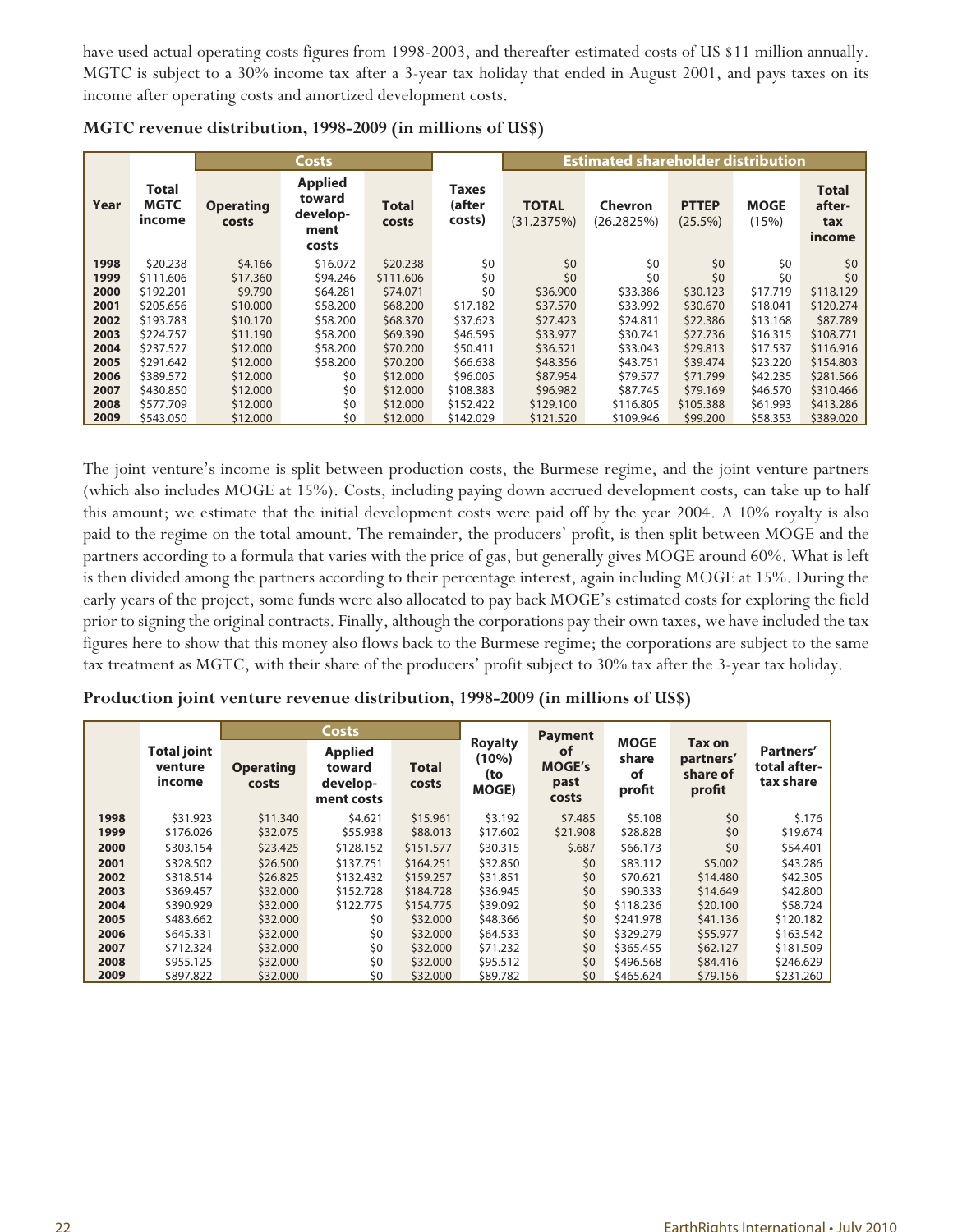| Year | <b>TOTAL</b><br>(31.2375%) | Chevron<br>(26.2825%) | <b>PTTEP</b><br>(25.5%) | <b>MOGE (15%)</b><br>(pays no tax) | <b>Total after-tax</b><br>share |
|------|----------------------------|-----------------------|-------------------------|------------------------------------|---------------------------------|
| 1998 | \$.054                     | 5.049                 | \$.044                  | 5.026                              | \$.176                          |
| 1999 | \$6.145                    | \$5.560               | \$5.016                 | \$2.951                            | \$19.674                        |
| 2000 | \$16.993                   | \$15.375              | \$13.872                | \$8.160                            | \$54,401                        |
| 2001 | \$13.245                   | \$11.984              | \$10.812                | \$7.243                            | \$43.286                        |
| 2002 | \$12,416                   | \$11.234              | \$10.136                | \$8.517                            | \$42.305                        |
| 2003 | \$12.562                   | \$11.365              | \$10.254                | \$8.617                            | \$42.800                        |
| 2004 | \$17.235                   | \$15.594              | \$14,070                | \$11.823                           | \$58,724                        |
| 2005 | \$35.274                   | \$31.914              | \$28.795                | \$24.197                           | \$120.182                       |
| 2006 | \$48,000                   | \$43.429              | \$39.184                | \$32.927                           | \$163.542                       |
| 2007 | \$53.274                   | \$48,200              | \$43.489                | \$36.545                           | \$181.509                       |
| 2008 | \$72.387                   | \$65,493              | \$59.091                | \$49,656                           | \$246.629                       |
| 2009 | \$67.876                   | \$61.411              | \$55.409                | \$46.562                           | \$231.260                       |

**Distribution of partner's share of profit, after taxes, 1998-2009 (in millions of US\$)**

The total net income for the Burmese regime includes a number of different pieces: the tax income from MGTC, MOGE's 15% stake in MGTC, the 10% royalty, payments for past costs, MOGE's split of the profit with the producers, the tax on the corporate partners' shares of the profit, and MOGE's 15% share of the profit as a producer. The total net income for the corporate partners is simply the sum of their distributions from MGTC and their after-tax profit from the joint venture.

### **Total project revenue distribution by partner, 1998-2009 (in millions of US\$)**

|            |                       |                                         | Corporate partners' share                 |                                         |             | <b>MOGE/regime share</b>     |             | <b>Total</b>                          |
|------------|-----------------------|-----------------------------------------|-------------------------------------------|-----------------------------------------|-------------|------------------------------|-------------|---------------------------------------|
| Year       | <b>Total</b><br>costs | <b>TOTAL</b> net<br>after-tax<br>income | <b>Chevron</b> net<br>after-tax<br>income | <b>PTTEP</b> net<br>after-tax<br>income | In cash     | In kind<br>(domestic<br>gas) | Total       | revenue<br>(incl.<br>domestic<br>gas) |
| 1998       | \$36.200              | \$.054                                  | 5.049                                     | \$.044                                  | \$15.812    | \$0                          | \$15.812    | \$52.161                              |
| 1999       | \$199.619             | \$6.145                                 | \$5.560                                   | \$5,016                                 | \$71.291    | \$0                          | \$71.291    | \$287.632                             |
| 2000       | \$225.648             | \$53.894                                | \$48,761                                  | \$43.995                                | \$123.056   | \$0                          | \$123.056   | \$495.355                             |
| 2001       | \$232.451             | \$50.816                                | \$45.976                                  | \$41.482                                | \$159.302   | \$4,130                      | \$163.432   | \$534.159                             |
| 2002       | \$227.627             | \$39,840                                | \$36.045                                  | \$32.522                                | \$157.618   | \$18,644                     | \$176.263   | \$512.298                             |
| 2003       | \$254.118             | \$46.539                                | \$42.107                                  | \$37.991                                | \$178.237   | \$35.220                     | \$213.457   | \$594.214                             |
| 2004       | \$224.975             | \$53,757                                | \$48,637                                  | \$43,883                                | \$212.264   | \$44.937                     | \$257.202   | \$628.456                             |
| 2005       | \$102.200             | \$83.631                                | \$75.666                                  | \$68,270                                | \$334.083   | \$111.454                    | \$445.537   | \$775.304                             |
| 2006       | \$44.000              | \$135.955                               | \$123,006                                 | \$110.983                               | \$475.560   | \$145.397                    | \$620.958   | \$1,034,903                           |
| 2007       | \$44,000              | \$150.256                               | \$135.946                                 | \$122,658                               | \$536.041   | \$154.273                    | \$690.314   | \$1,143.174                           |
| 2008       | \$44,000              | \$201.487                               | \$182.298                                 | \$164.479                               | \$733.711   | \$206.858                    | \$940.569   | \$1,532.835                           |
| 2009       | \$44,000              | \$189.396                               | \$171.358                                 | \$154,609                               | \$687.060   | \$194,448                    | \$881.508   | \$1,440.873                           |
| <b>ALL</b> | \$1,678.838           | \$1,011.770                             | \$915.409                                 | \$825.932                               | \$3,684.035 | \$915.361                    | \$4,599.399 | \$9,031.364                           |
| <b>PCT</b> | 18.59%                | 11.20%                                  | 10.14%                                    | 9.15%                                   | 40.79%      | 10.14%                       | 50.93%      | 100.00%                               |

### **Annual total project revenue distribution by partner, 1998-2009 (in millions of US\$)**

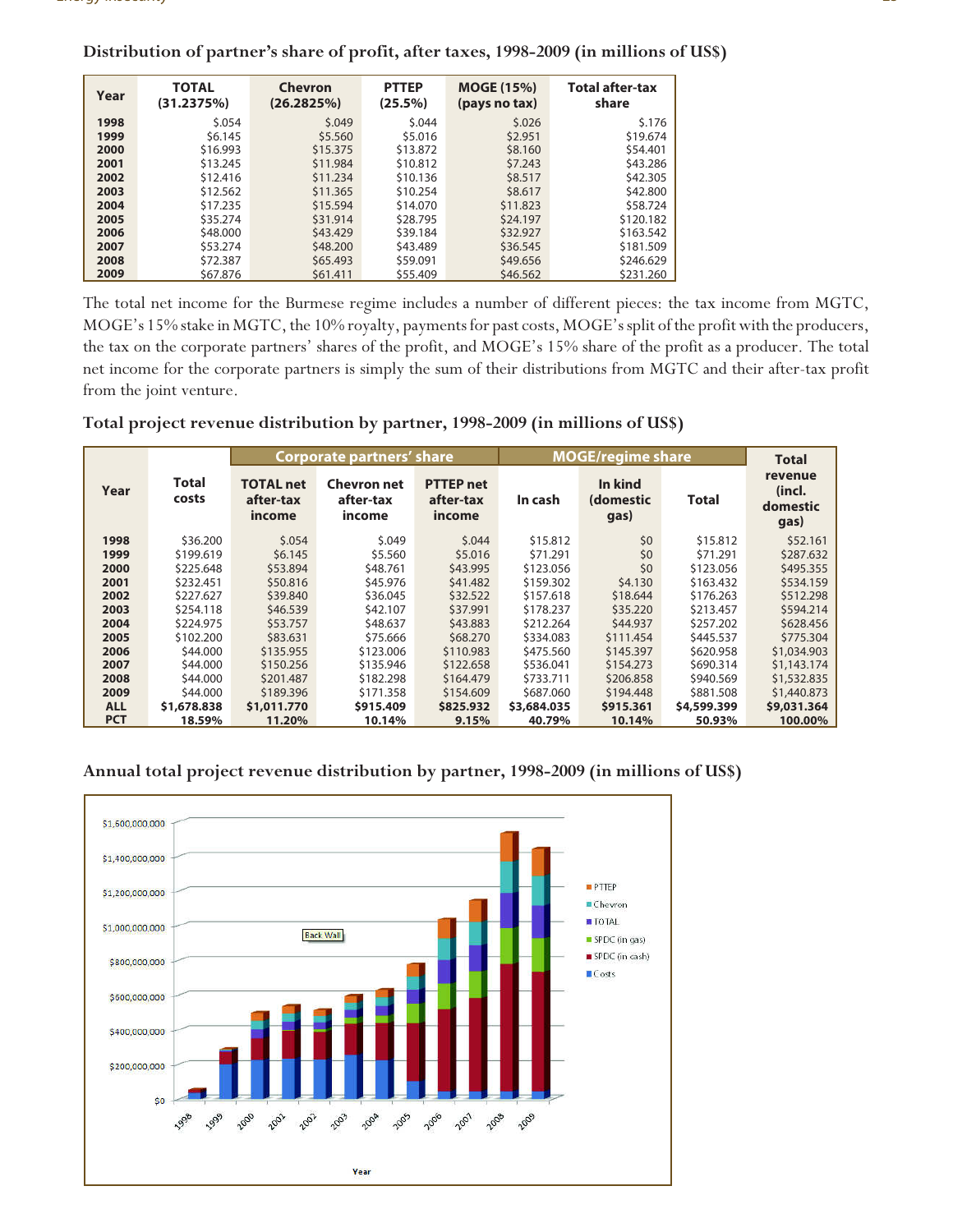Thus, of the total revenue generated by the project, including the value of the domestic gas taken, the Burmese regime has taken over 50%—or more than 62% of the net revenue, once costs are deducted.



### **Cummulative total project revenue distribution by partner, 1998-2009**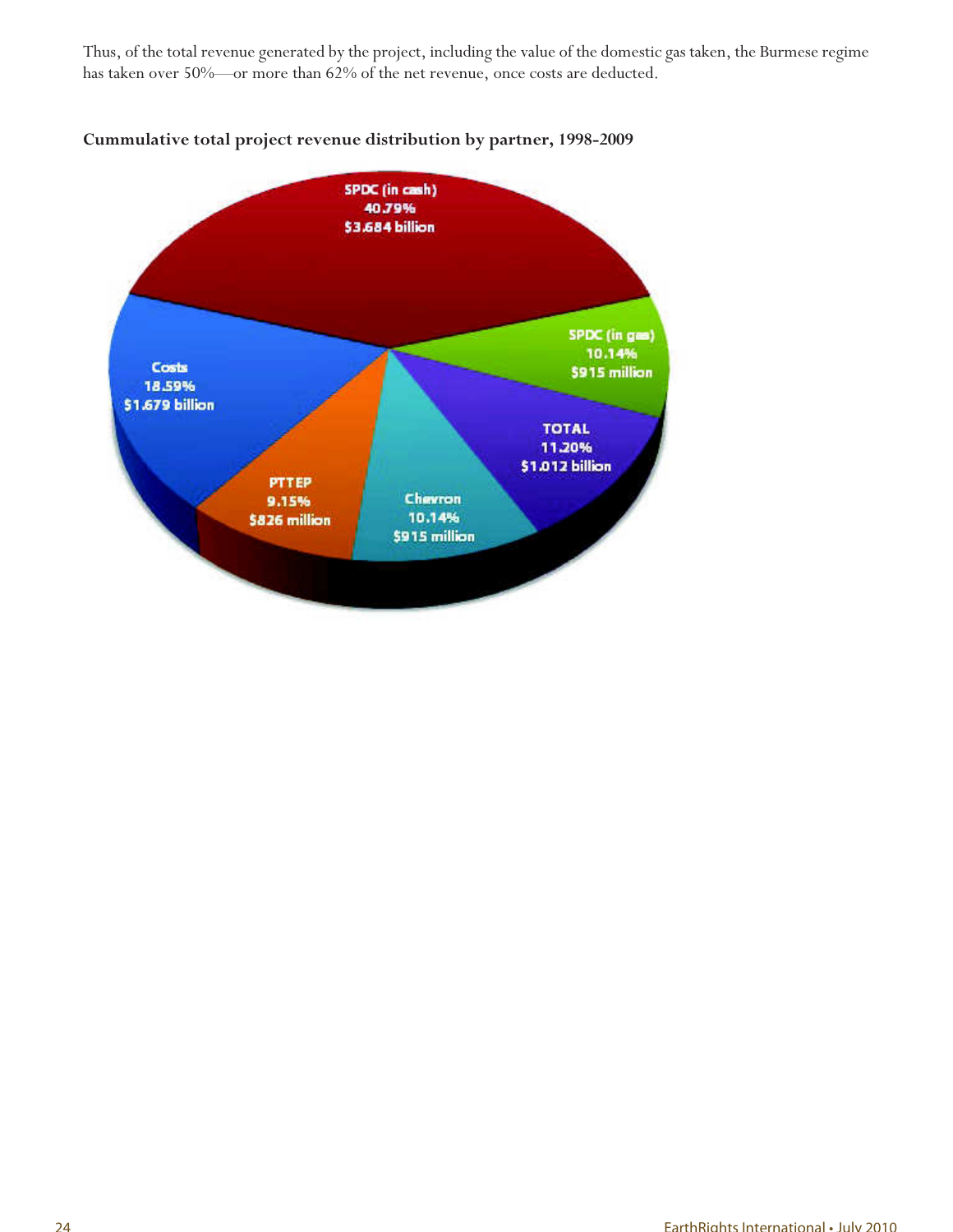## Conclusion

Total, Chevron, and PTTEP have been complicit in forced labor, killings, and other abuses committed by the Burmese Army providing security in the area of their natural gas pipeline in Burma. The companies are vulnerable to liability in their home states for these abuses and can be sued by affected villagers.

Given the positive development outcomes associated with revenue transparency in the extractive industries, a diverse and powerful international coalition requested that the Total, Chevron and PTTEP practice revenue transparency in Burma and publish details of all of their payments to the Burmese authorities over the last 18 years. Total and Chevron explicitly rejected the request, citing curiously inconsistent reasons that are detailed in this report.

In the absence of the companies' revenue transparency, EarthRights International has conducted its own original and detailed calculations based on newly-considered documents obtained through the *Doe v. Unocal* lawsuit in the US. From 1998-2009, EarthRights International estimates in this report that the Yadana gas pipeline has generated over US \$9 billion, over half of which went directly to the Burmese military regime – or 62 percent of net revenue, after costs. The Yadana Project companies have thus financially upheld a violent and authoritarian regime accused of crimes against humanity and war crimes, and a regime exposed as the world's newest nuclear threat. Rather than use the country's gas revenues to benefit the people of Burma and secure a stable economic future for the entire country, the Burmese military regime is instead engaged in an expensive military program in partnership with North Korea, reportedly in violation of UN sanctions against Pyongyang, and the generals are developing a program to equip the country with nuclear weapons of mass destruction, violating their international and regional commitments to nuclear non-proliferation.<sup>126</sup>

Total, Chevron, and PTTEP already made the profound mistake of doing business with the Burmese military regime, long before the country was a nuclear threat, and against the better judgment of a number of their competitors and critics in the 1990s, when their project in Burma began.

However, it is not too late for the companies to change course and do the right thing.

EarthRights International hereby requests a series of meetings with the companies, dismissing Total's previous denials to engage with EarthRights International. Reports have emerged that Total has been convening meetings in Rangoon (Yangon) with other multinational oil companies operating in Burma to discuss a variety of issues, including social and environmental impacts of their projects. To EarthRights International's knowledge, local people and objective civil society groups have not been present at these meetings. While there is nothing inherently wrong with meetings between oil companies excluding civil society, if the company is seriously intent on stemming the adverse social impacts of oil and gas projects in Burma, these meetings should be complemented by additional meetings that include genuine civil society groups who are relatively unhampered by the military regime's repression. For security purposes, the meetings could be held in Bangkok, Thailand; organizations that should be present would include but not be limited to EarthRights International, the Human Rights Foundation of Monland, the Shwe Gas Movement, and other relevant international organizations.

Regarding revenue transparency, Total, Chevron, and PTTEP should embrace their own assertions about the virtues and value of transparency and follow the unambiguous will of the international community: the companies should practice complete revenue transparency in Burma and publish their last two decades of payments to the Burmese military regime. Given that the companies are already in dialogue with numerous other oil companies operating in Burma, it would appear that they are well-positioned to advocate for revenue transparency in Burma. The companies should demonstrate their efforts at promoting revenue transparency in Burma. Positive results will benefit not only Burma, but also the companies' own bottom line.

While there are no easy answers when it comes to the complex social, political, and economic problems that beset Burma, these and other concerted steps detailed in the recommendations below can and should be taken by Total, Chevron, and PTTEP. EarthRights International also calls on the international community, investors and shareholders, and the ruling junta to heed the reasonable recommendations included in this report.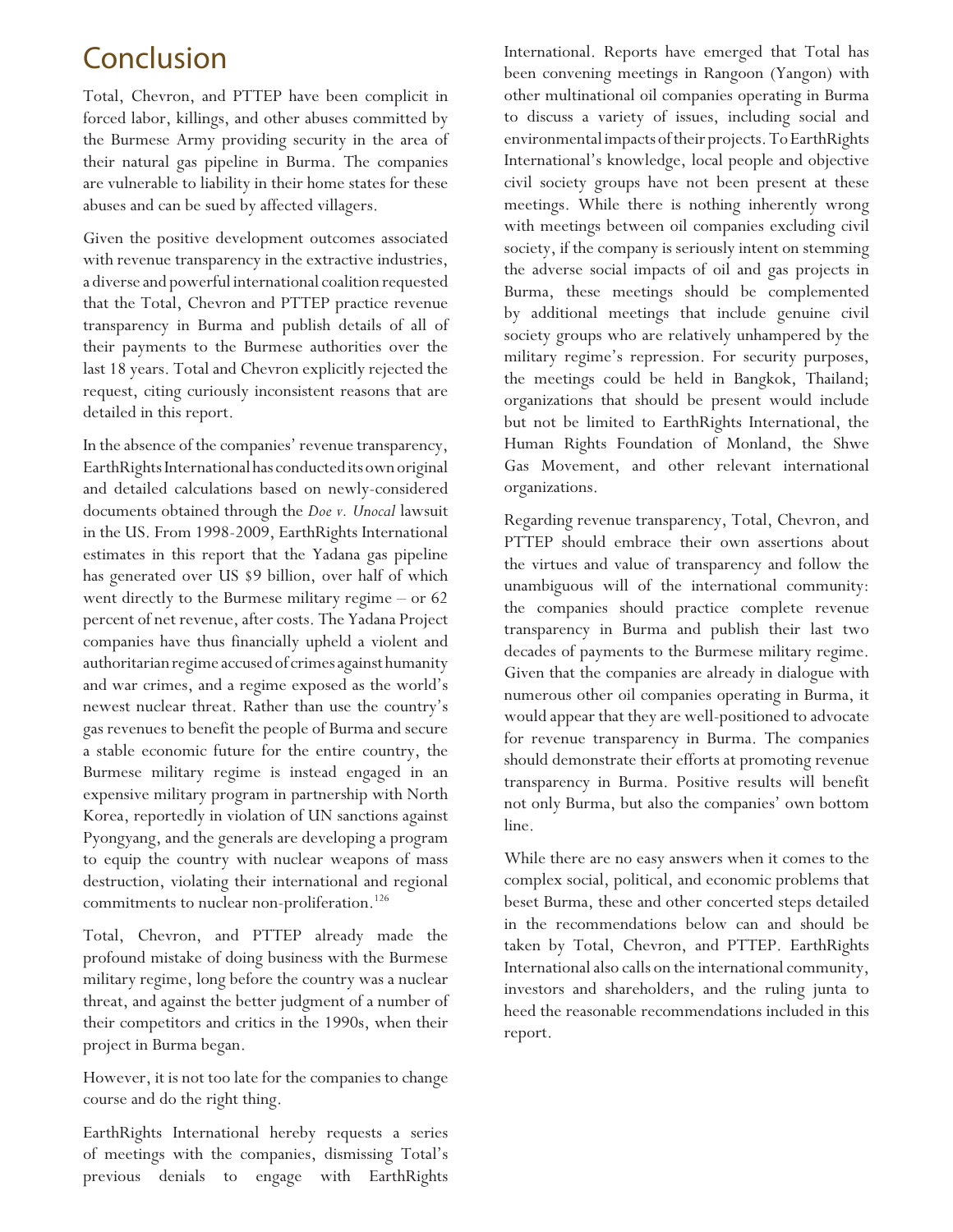## Recommendations

## To Total, Chevron, and PTTEP:

- Publish disaggregated data about all payments made to the Burmese authorities since 1992, or earlier, per the Global Call for Revenue Transparency signed by over 160 nongovernmental organizations, labor unions, investment firms, scholars, and world policy leaders.
- Demonstrate benchmarked efforts to promote revenue transparency in Burma; demonstrate encouragement to other oil companies in Burma to follow suit and practice disaggregated revenue transparency in Burma.
- Chevron should stop lobbying against, and instead support, the Energy Security Through Transparency Act pending before the US Congress, a bill that promotes revenue transparency through the mandatory disclosure of resource-related payments to governments for all oil, gas, and mining firms registered with the US Securities and Exchange Commission.
- Conduct ongoing Environmental Impact Assessments in the pipeline area and make the assessments public, per international best practice. These assessments should be conducted by independent-third parties.
- Facilitate local complaints of forced labor to the International Labour Organization.
- Demonstrate a clear and measurable system for stemming adverse human rights impacts, including taking steps to enable accessible and objective assessments of the human rights situation in the pipeline corridor by EarthRights International and other select groups capable of such sensitive work.
- Acknowledge a wider and more accurate sphere-ofresponsibility in the pipeline corridor, including all villages affected by the Yadana pipeline project.
- Invite relevant civil society organizations to the meetings that Total has been convening in Rangoon (Yangon) between representatives of oil companies operating in Burma. Appropriate invitees would include but not be limited to EarthRights International, the Human Rights Foundation of

Monland, the Shwe Gas Movement, and other relevant international organizations. For security purposes, it is requested that Total convene the meetings in Bangkok, Thailand.

• Meet with EarthRights International's management, as previously requested, to discuss the local and national impacts of the companies' operations in Burma.

## To the International Community:

- Apply targeted multilateral pressure on Burma's petroleum sector (oil and gas), including actions designed to restrict the State Peace and Development Council's access to capital markets with regard to the natural gas revenue generated from the Yadana and Yetagun Gas Projects, and future revenue generated from the Shwe Gas Project. This should include targeted multilateral actions designed to restrict international transactions by individuals and institutions associated with the petroleum sector in Burma.
- Maintain and strengthen targeted restrictions on new investment in Burma's petroleum (oil and gas), mining, timber, and hydropower sectors until a range of preconditions are firmly in place, including:
	- » Full disclosure of all payments made to the State Peace and Development Council.
	- » Reliable guarantees that large-scale development projects can proceed in Burma without an unreasonably high risk of adverse human rights impacts by the Burma Army providing security for the projects.
	- » Reliable guarantees that local communities can participate freely in development decisions, including Free Prior and Informed Consent before projects commence.
- Home-state access to justice for foreign victims of corporate-related human rights abuses.
- Enact and strengthen legal and other regulatory mechanisms that promote transparency, normative frameworks and harmonization across systems. The goals of such mechanisms must be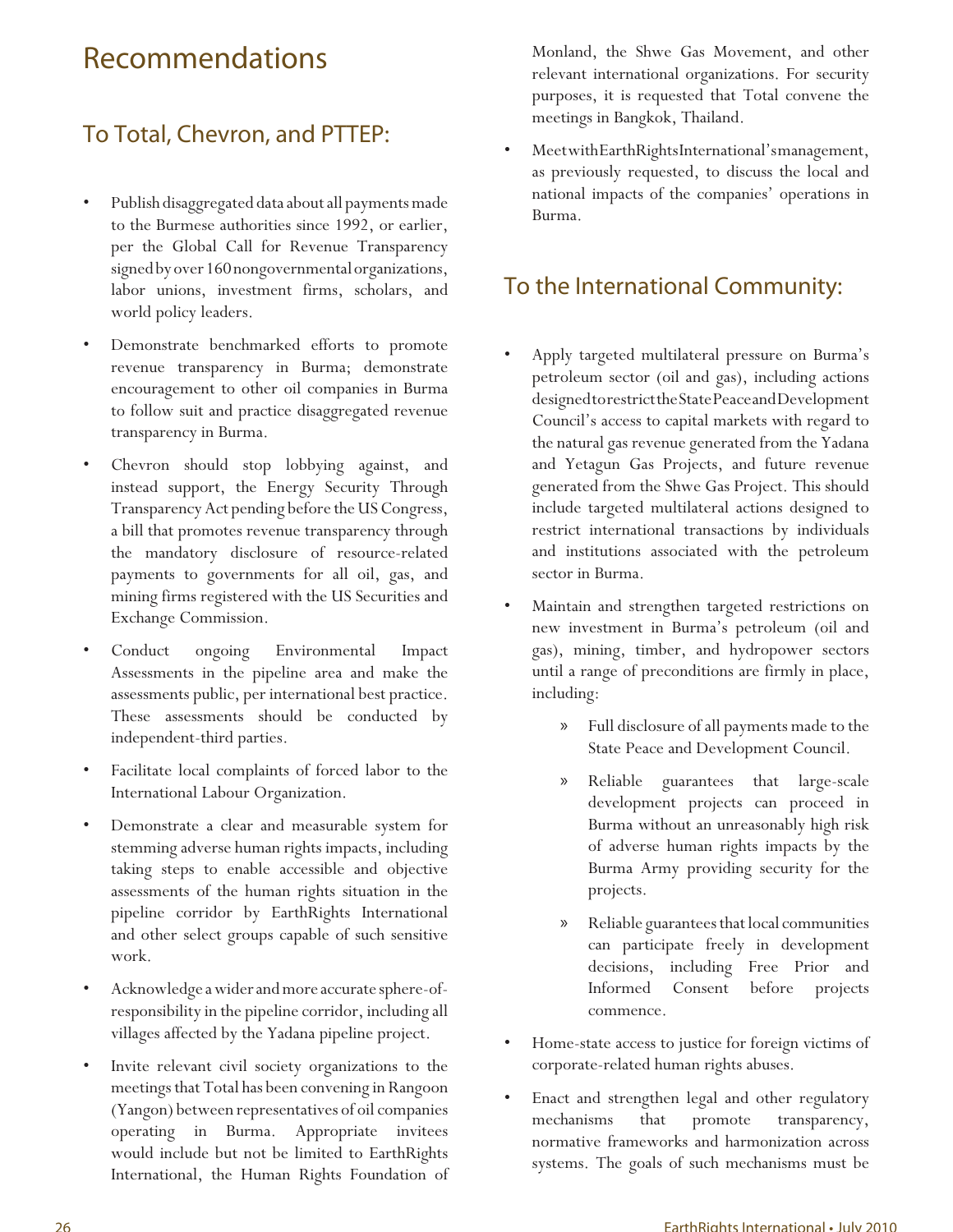to promote stability for corporations operating internationally, allow for corporate liability and accountability for complicity in abuses abroad, and enable access to justice for survivors of abuses abroad. Civil society organizations and citizens of these countries should advocate for legislation to create such mechanisms.

## To Investors and Shareholders in Extractive Industry Companies in Burma:

- Actively engage companies about their investments, effects, and activities in Burma with clear and timeoriented benchmark goals for improving corporate behavior.
- Support shareholder resolutions that promote policies and practices designed to improve: the promotion and protection of human rights, the environment, and the rule of law; revenue transparency and other forms of transparency; and the rights of indigenous peoples and affected communities, including the right of Free, Prior, and Informed Consent.
- Promote the goals and objectives of the Publish What You Pay campaign and the Extractive Industries Transparency Initiative.

## To Extractive Industry Companies Invested in or Considering Investment in Burma:

• Cease new investments or project construction until negative human rights and environmental impacts can be adequately mitigated or prevented, and local communities are provided Free Prior and Informed Consent to the projects. In particular, companies involved in the development of the Shwe Gas Project, including Daewoo International, Korea Gas Company (KOGAS), Gas Authority of India Ltd. (GAIL), ONGC Videsh, China National Petroleum Company (CNPC), PetroChina, and others should immediately cease all projectrelated work until all of the elements of these recommendations are implemented.

- Conduct independent, objective, and verifiable third-party environmental and human rights impact assessments before the initiation of any oil and gas projects in Burma; include the full and free participation of local people and make the entire assessments publicly available in local languages.
- Facilitate independent, verifiable, third-party human rights monitoring of existing projects.
- Recognize Free Prior and Informed Consent as an indigenous human right and consult objective and independent third parties to ensure the right is being respected in relation to the company's proposed operations.
- Publish disaggregated data about all payments made to the Burmese authorities.

## To the State Peace and Development Council (SPDC):

- Cease committing human rights abuses against the people in the Yadana pipeline region and throughout Burma, including extrajudicial killings, sexual violence, torture, excessive force, arbitrary detentions and imprisonment, forced labor, and forced relocation.
- Require by law environmental, social, and human rights impact assessments in relation to any natural resource exploitation project that stands to have environmental, social, or human rights impacts.
- Require by law revenue transparency from oil, gas, mining, and hydropower companies conducting business within Burma's borders.
- Take steps toward membership in the Extractive Industries Transparency Initiative, including most importantly a demonstrated respect for basic human rights and the promotion of a free and genuine civil society.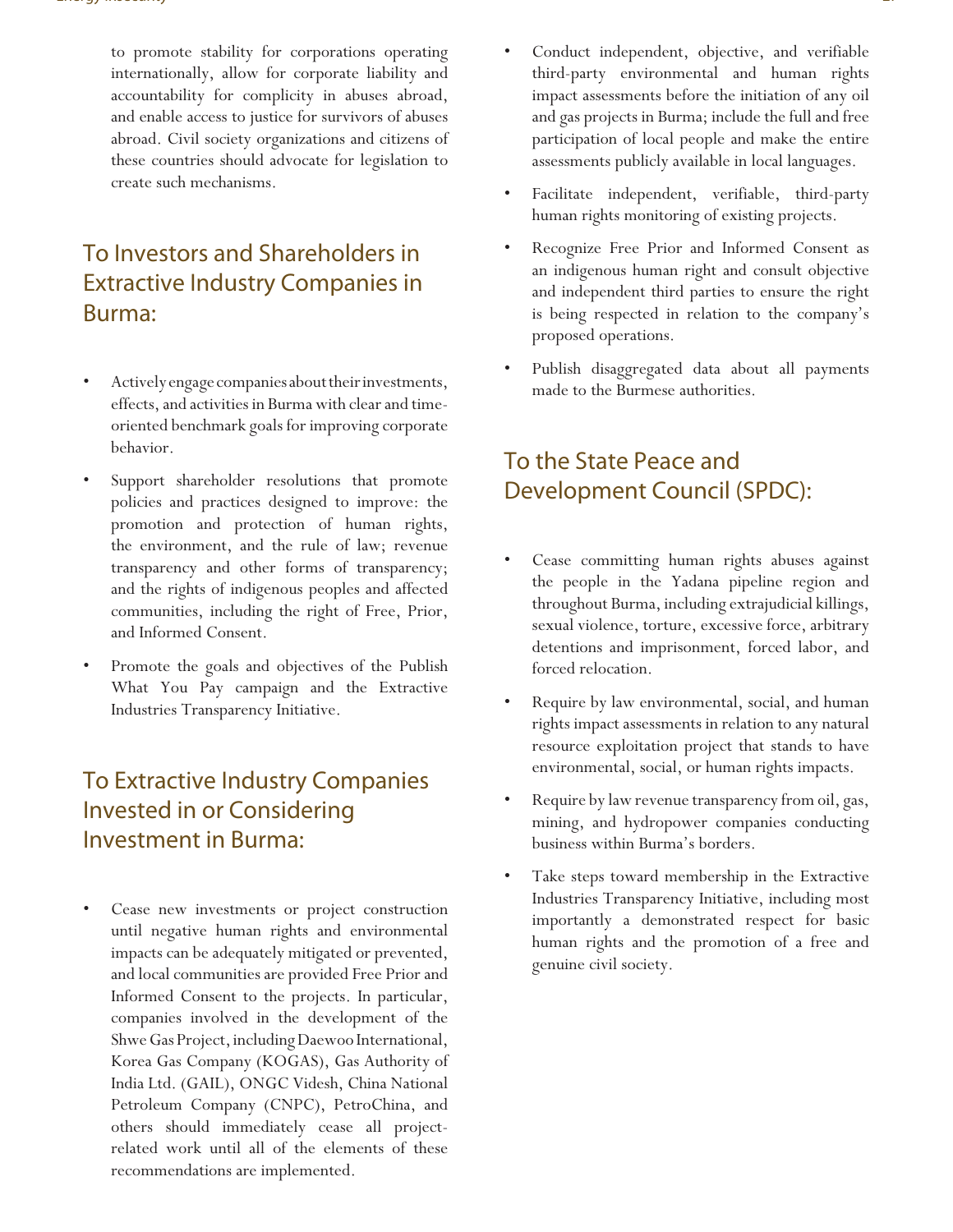## Appendix A: Yadana Gas Revenue Calculations

### **NOTES TO ALL TABLES:**

- 1. All currency figures are in US dollars.
- 2. The data in these tables were compiled on a quarterly basis but are presented here annually; thus the figures may not add up perfectly. For example, although we have listed the average annual price and the average annual daily gas volume, the value of the sales depends on whether the volume fluctuates during different quarters.
- 3. Generally, for 1998 through mid-2003, these tables use actual sales and payment figures; from mid-2003 forward they reflect EarthRights International's calculations. Because the payment figures generally only show the basic distributions between the royalty, the MOGE/government share of the joint venture revenue, past costs, the MGTC transportation tariffs, and the producers' shares of the joint venture revenue, other figures for 1998 through mid-2003 have also been calculated by EarthRights International.

### **SOURCES:**

- Sales price: Calculated from the monthly weighted averages of Singapore spot prices for "FO 180 CST 2%" published in *Platt's Oilgram Price Report*, where available; otherwise calculated from Singapore Residual Fuel Oil 180 spot prices from the U.S. Energy Information Administration, http://tonto.eia.doe.gov/dnav/pet/hist/ rfo180sin5M.htm.
- Gas volume: Reverse calculated from the price and known sales figures in Defs.' Trial Exs. 2473-3537, *Doe v. Unocal* for 1998 through mid-2003; taken from published production figures by PTTEP and Total for subsequent periods, at www.pttep.com and www.total.com.
- Gas heating value (711.8 BTU/cf): Taken from Defs.' Trial Ex. 2501.
- Distribution formulas: Derived from the Memorandum of Understanding, Defs.' Trial Ex. 1001, the Production Sharing Contract, Defs.' Trial Ex. 1002, the MGTC Agreement, Defs.' Trial Ex. 1012, and the Export Gas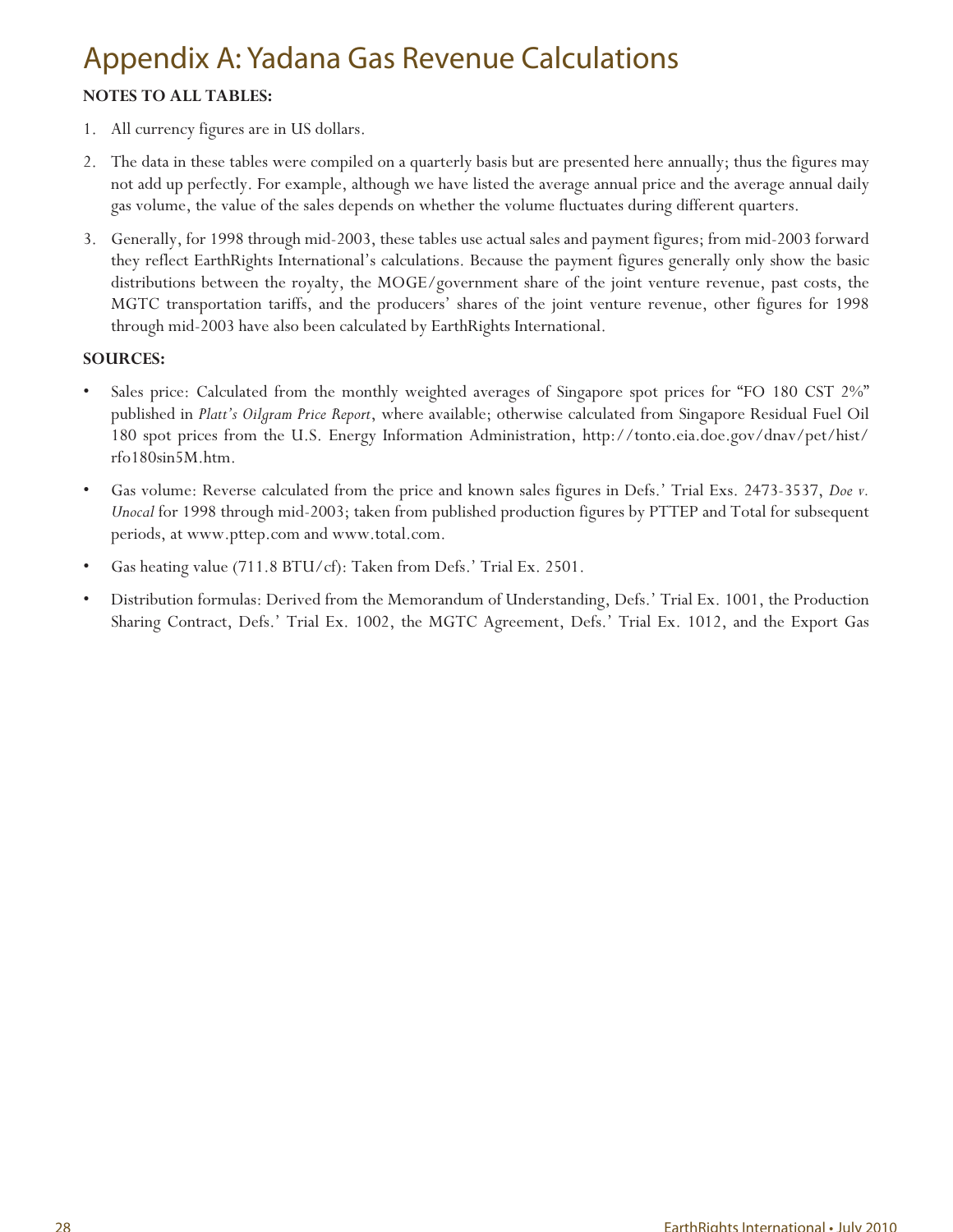| Year | Average<br>volume<br>produced<br>(mmscfd) | Average<br>export sales<br>volume<br>(mmscfd) | Average<br>domestic<br>gas volume<br>(mmscfd) | Average<br>make-up<br>gas volume<br>(mmscfd) | <b>Volume</b><br>paid for but<br>not taken<br>(mmscf) | <b>Prepaid gas</b><br>balance<br>(mmscf) | Average<br>sales price<br>(5/mmBTU) | Sales of<br>prepaid gas<br>(incl. interest) | Sales of<br>delivered gas (at<br>711.8 BTU/cf)                                                                                                                  | <b>Total annual</b><br>sales                                                                                                                                                    |
|------|-------------------------------------------|-----------------------------------------------|-----------------------------------------------|----------------------------------------------|-------------------------------------------------------|------------------------------------------|-------------------------------------|---------------------------------------------|-----------------------------------------------------------------------------------------------------------------------------------------------------------------|---------------------------------------------------------------------------------------------------------------------------------------------------------------------------------|
| 1998 | 6                                         | $\boldsymbol{6}$                              | $\pmb{0}$                                     | $\pmb{0}$                                    | 29046                                                 | 29046                                    | \$2.44                              | \$50,469,330.00                             | \$1,692,510.00                                                                                                                                                  | \$52,161,840.00                                                                                                                                                                 |
| 1999 | $\mathsf 3$                               | $\mathsf 3$                                   | $\mathbf 0$                                   | $\pmb{0}$                                    | 141928                                                | 170974                                   | \$2.75                              | \$285,495,252.77                            | \$2,137,630.54                                                                                                                                                  | \$287,632,883.31                                                                                                                                                                |
| 2000 | 177                                       | 177                                           | $\pmb{0}$                                     | $\pmb{0}$                                    | 126915                                                | 297889                                   | \$3.52                              | \$323,704,918.97                            | \$171,650,438.31                                                                                                                                                | \$495,355,357.28                                                                                                                                                                |
| 2001 | 538                                       | 525                                           | $\overline{7}$                                | 6                                            | $\mathbf 0$                                           | 295620                                   | \$3.89                              | \$0.00                                      | \$530,029,164.93                                                                                                                                                | \$530,029,164.93                                                                                                                                                                |
| 2002 | 611                                       | 522                                           | 21                                            | 68                                           | $\boldsymbol{0}$                                      | 270863                                   | \$3.64                              | \$0.00                                      | \$493,653,936.16                                                                                                                                                | \$493,653,936.16                                                                                                                                                                |
| 2003 | 623                                       | 524                                           | 33                                            | 66                                           | $\boldsymbol{0}$                                      | 246700                                   | \$3.98                              | \$0.00                                      | \$558,994,204.26                                                                                                                                                | \$558,994,204.26                                                                                                                                                                |
| 2004 | 700                                       | 525                                           | 50                                            | 125                                          | $\mathbf 0$                                           | 200806                                   | \$4.23                              | \$0.00                                      | \$583,519,176.84                                                                                                                                                | \$583,519,176.84                                                                                                                                                                |
| 2005 | 650                                       | 525                                           | 100                                           | 25                                           | 0                                                     | 191681                                   | \$4.86                              | \$0.00                                      | \$663,850,108.03                                                                                                                                                | \$663,850,108.03                                                                                                                                                                |
| 2006 | 680                                       | 538                                           | 100                                           | 42                                           | $\boldsymbol{0}$                                      | 176513                                   | \$6.35                              | \$0.00                                      | \$889,506,165.51                                                                                                                                                | \$889,506,165.51                                                                                                                                                                |
| 2007 | 758                                       | 565                                           | 100                                           | 93                                           | $\boldsymbol{0}$                                      | 142568                                   | \$6.70                              | \$0.00                                      | \$988,901,434.02                                                                                                                                                | \$988,901,434.02                                                                                                                                                                |
| 2008 | 702                                       | 565                                           | 100                                           | 37                                           | $\pmb{0}$                                             | 128961                                   | \$8.11                              | \$0.00                                      | \$1,325,976,457.40                                                                                                                                              | \$1,325,976,457.40                                                                                                                                                              |
| 2009 | 680                                       | 565                                           | 100                                           | 15                                           | 0                                                     | 123486                                   | \$9.35                              | \$0.00                                      | \$1,246,424,837.23                                                                                                                                              | \$1,246,424,837.23                                                                                                                                                              |
|      |                                           |                                               |                                               |                                              |                                                       |                                          |                                     |                                             | average annual price and the average annual daily gas volume, the value of the sales depends on whether the volume fluctuates during different quarters.        | 1. The data in this table was compiled on a quarterly basis but is presented here annually; thus the figures may not add up perfectly. For example, although we have listed the |
|      |                                           |                                               |                                               |                                              |                                                       |                                          |                                     |                                             | 2. The data for 1998 reflects only part of a year, because gas started flowing on August 1, 1998; the data has been adjusted to reflect 153 days of production. | 3. For 1998 through mid-2002, this table uses actual sales figures and calculates the volumes from those figures. From mid-2002 forward, this table uses published volumes      |

 $\ldots$  . The second  $\ell$ 

- 
- 
-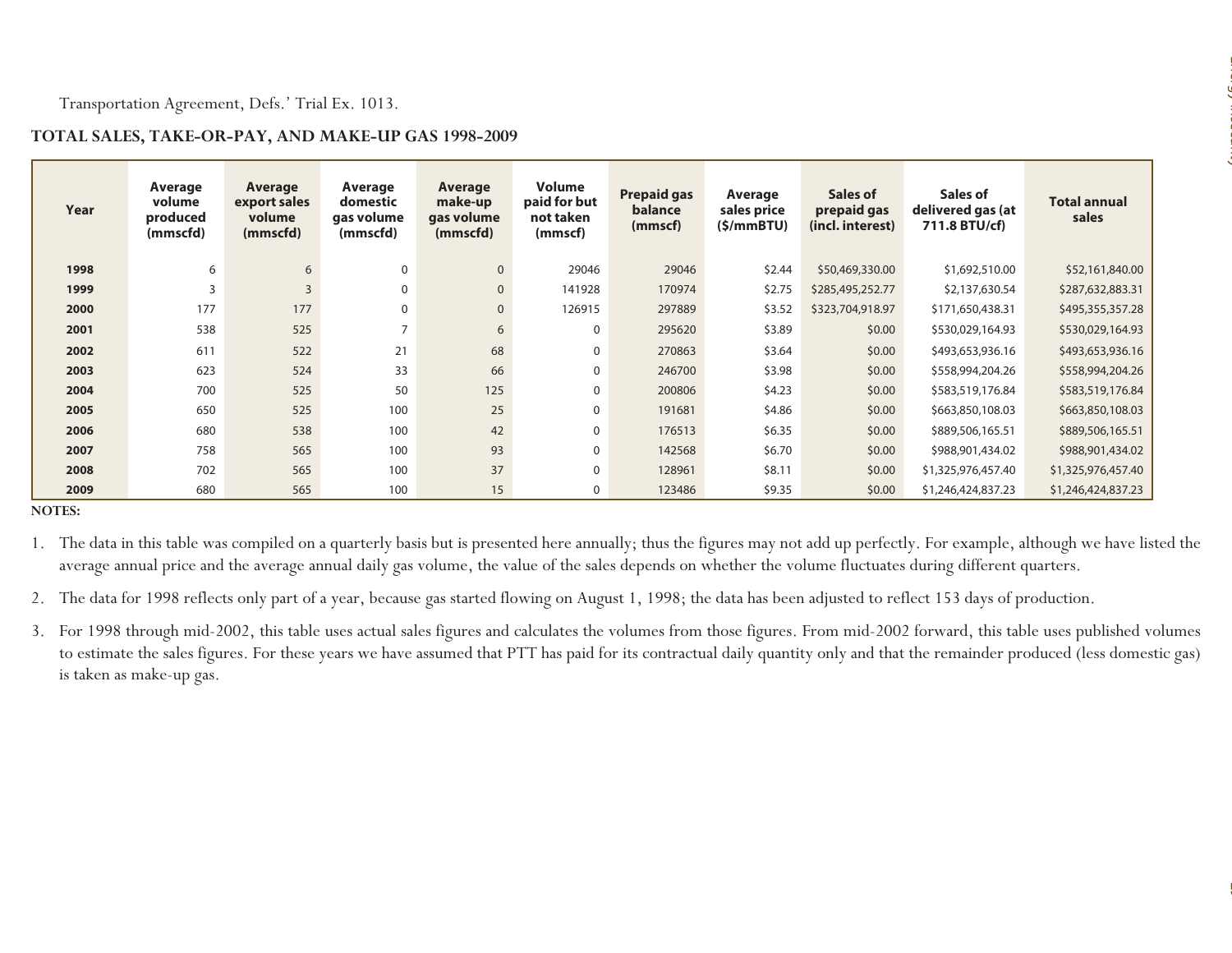### **TOTAL MGTC INCOME 1998-2009**

| Year | Average<br>sales<br>price (\$/<br>mmBTU) | Average<br>export<br>tariff<br>(38.8%<br>of sales<br>price, \$/<br>mmBTU) | Average<br>export<br>sales<br>volume<br>(mmscfd) | <b>Total annual</b><br>export tariff<br>(incl. take-or-<br>pay) | Average<br>domestic<br>gas volume<br>(mmscfd) | Average<br>domestic<br>tariff (86.8%<br>of export<br>tariff, $$/$<br>mmBTU) | Total annual<br>domestic<br>tariff (paid<br>on deliveries<br>above<br>20mmscfd) | <b>Total annual</b><br><b>MGTC</b> income |
|------|------------------------------------------|---------------------------------------------------------------------------|--------------------------------------------------|-----------------------------------------------------------------|-----------------------------------------------|-----------------------------------------------------------------------------|---------------------------------------------------------------------------------|-------------------------------------------|
| 1998 | \$2.44                                   | \$0.95                                                                    | 6                                                | \$20,238,793.93                                                 | 0                                             | \$0.82                                                                      | \$0.00                                                                          | \$20,238,793.93                           |
| 1999 | \$2.75                                   | \$1.07                                                                    | 3                                                | \$111,606,362.46                                                | 0                                             | \$0.93                                                                      | \$0.00                                                                          | \$111,606,362.46                          |
| 2000 | \$3.52                                   | \$1.37                                                                    | 177                                              | \$192,201,141.93                                                | 0                                             | \$1.19                                                                      | \$0.00                                                                          | \$192,201,141.93                          |
| 2001 | \$3.89                                   | \$1.51                                                                    | 525                                              | \$205,656,692.02                                                | 7                                             | \$1.31                                                                      | \$0.00                                                                          | \$205,656,692.02                          |
| 2002 | \$3.64                                   | \$1.41                                                                    | 522                                              | \$191,543,100.60                                                | 21                                            | \$1.23                                                                      | \$2,240,206.09                                                                  | \$193,783,306.69                          |
| 2003 | \$3.98                                   | \$1.59                                                                    | 524                                              | \$216,889,885.34                                                | 33                                            | \$1.38                                                                      | \$7,867,199.71                                                                  | \$224,757,085.05                          |
| 2004 | \$4.23                                   | \$1.66                                                                    | 525                                              | \$226,405,440.61                                                | 50                                            | \$1.44                                                                      | \$11,122,144.71                                                                 | \$237,527,585.32                          |
| 2005 | \$4.86                                   | \$1.89                                                                    | 525                                              | \$257,573,841.92                                                | 100                                           | \$1.64                                                                      | \$34,068,433.49                                                                 | \$291,642,275.41                          |
| 2006 | \$6.35                                   | \$2.46                                                                    | 538                                              | \$345,128,392.22                                                | 100                                           | \$2.14                                                                      | \$44,443,888.56                                                                 | \$389,572,280.77                          |
| 2007 | \$6.70                                   | \$2.61                                                                    | 565                                              | \$383,693,756.40                                                | 100                                           | \$2.27                                                                      | \$47,156,981.32                                                                 | \$430,850,737.72                          |
| 2008 | \$8.11                                   | \$3.49                                                                    | 565                                              | \$514,478,865.47                                                | 100                                           | \$3.03                                                                      | \$63,230,818.44                                                                 | \$577,709,683.91                          |
| 2009 | \$9.35                                   | \$3.30                                                                    | 565                                              | \$483,612,836.85                                                | 100                                           | \$2.86                                                                      | \$59,437,301.58                                                                 | \$543,050,138.42                          |

**NOTES:**

- 1. The data in this table was compiled on a quarterly basis but is presented here annually; thus the figures may not add up perfectly. For example, although we have listed the average annual price and the average annual daily gas volume, the value of the sales depends on whether the volume fluctuates during different quarters.
- 2. EarthRights International calculated both the export tariff and the domestic tariff from the payment figures. The domestic transportation tariff is actually paid to MGTC in cash.

### **TOTAL PRODUCTION JOINT VENTURE INCOME 1998-2009**

| Year | Average<br>sales price<br>(S/mm B T U) | Average net-<br>back value<br>(61.2% of<br>sales price)<br>(S/mm B T U) | Average<br>export<br>sales<br>volume<br>(mmscfd) | <b>Annual net-</b><br>back value from<br>export sales | Average<br>domestic<br>gas<br>volume<br>(mmscfd) | <b>Annual net-</b><br>back value<br>from domestic<br>gas | <b>Total annual</b><br>production<br>joint venture<br>income |
|------|----------------------------------------|-------------------------------------------------------------------------|--------------------------------------------------|-------------------------------------------------------|--------------------------------------------------|----------------------------------------------------------|--------------------------------------------------------------|
| 1998 | \$2.44                                 | \$1.49                                                                  | 6                                                | \$31,923,046.07                                       | $\Omega$                                         | \$0.00                                                   | \$31,923,046.07                                              |
| 1999 | \$2.75                                 | \$1.68                                                                  | 3                                                | \$176,026,520.85                                      | $\Omega$                                         | \$0.00                                                   | \$176,026,520.85                                             |
| 2000 | \$3.52                                 | \$2.15                                                                  | 177                                              | \$303,154,215.35                                      | $\Omega$                                         | \$0.00                                                   | \$303,154,215.35                                             |
| 2001 | \$3.89                                 | \$2.38                                                                  | 525                                              | \$324,372,472.91                                      | $\overline{7}$                                   | \$4,130,000.59                                           | \$328,502,473.50                                             |
| 2002 | \$3.64                                 | \$2.23                                                                  | 522                                              | \$302,110,835.56                                      | 21                                               | \$16,404,159.19                                          | \$318,514,994.75                                             |
| 2003 | \$3.98                                 | \$2.38                                                                  | 524                                              | \$342,104,318.92                                      | 33                                               | \$27,353,316.73                                          | \$369,457,635.66                                             |
| 2004 | \$4.23                                 | \$2.57                                                                  | 525                                              | \$357,113,736.23                                      | 50                                               | \$33,815,365.88                                          | \$390,929,102.11                                             |
| 2005 | \$4.86                                 | \$2.98                                                                  | 525                                              | \$406,276,266.12                                      | 100                                              | \$77,385,955.45                                          | \$483,662,221.57                                             |
| 2006 | \$6.35                                 | \$3.88                                                                  | 538                                              | \$544,377,773.29                                      | 100                                              | \$100,953,652.03                                         | \$645,331,425.32                                             |
| 2007 | \$6.70                                 | \$4.08                                                                  | 565                                              | \$605,207,677.62                                      | 100                                              | \$107,116,403.12                                         | \$712,324,080.74                                             |
| 2008 | \$8.11                                 | \$4.62                                                                  | 565                                              | \$811,497,591.93                                      | 100                                              | \$143,627,892.38                                         | \$955,125,484.31                                             |
| 2009 | \$9.35                                 | \$6.06                                                                  | 565                                              | \$762,812,000.39                                      | 100                                              | \$135,010,973.52                                         | \$897,822,973.91                                             |

**NOTES:**

1. The "net-back" is the term used in the contracts to express the remainder of the revenue after the transportation tariff is paid. Calculating the net-back is necessary for the valuation of the domestic gas, because the domestic gas is valued at the net-back price plus the domestic transportation tariff. The value of the net-back for the domestic gas is added to the total revenue of the joint venture for income distribution purposes.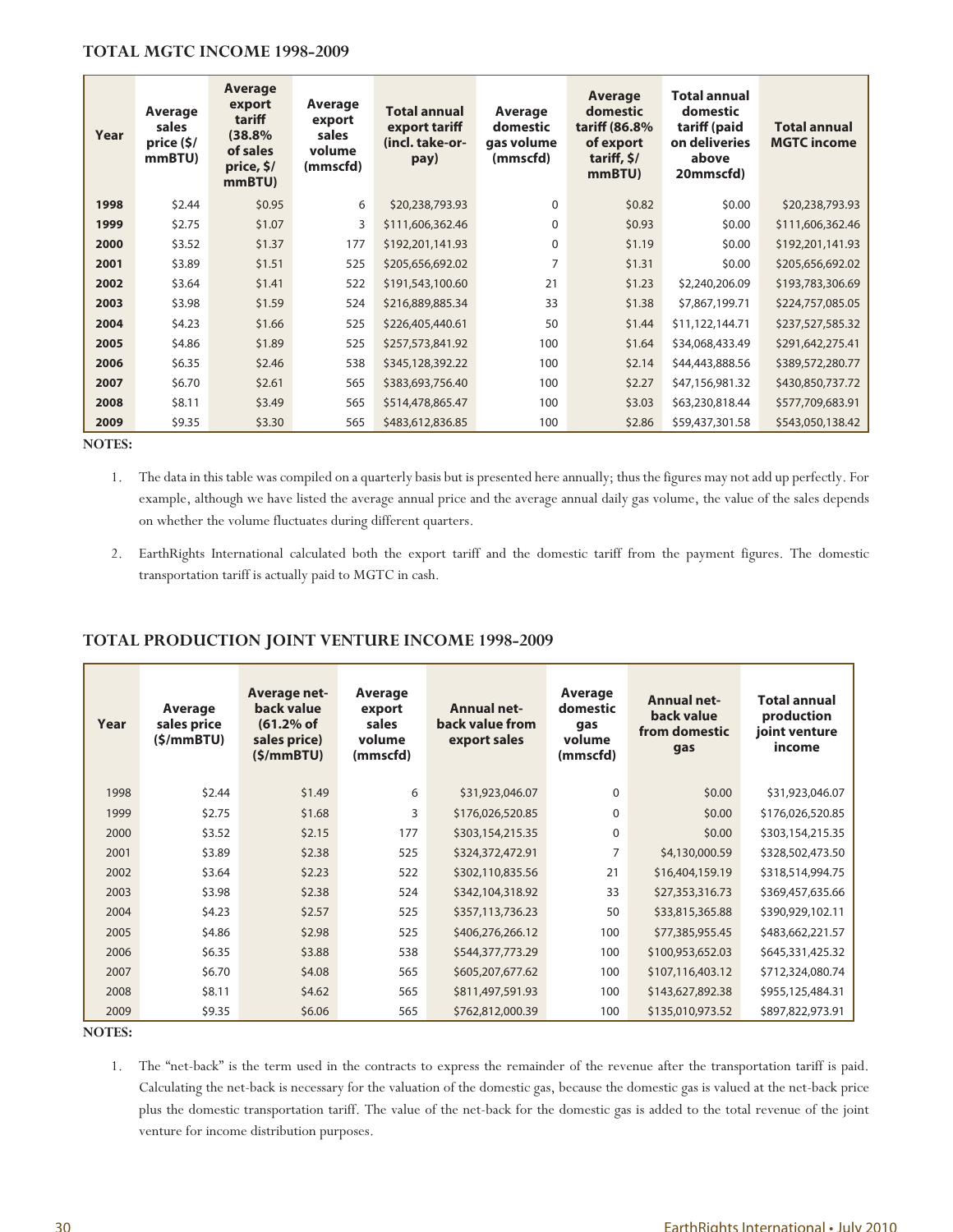### **TOTAL PROJECT REVENUE AND DOMESTIC GAS VALUE 1998-2009**

| Year | <b>Annual</b><br>net-back<br>value from<br>domestic gas | <b>Total annual</b><br>domestic<br>tariff (paid<br>on deliveries<br>above<br>20mmscfd) | <b>Total</b><br>domestic gas<br>value | <b>Total annual</b><br>sales | <b>Total annual</b><br><b>MGTC</b> income | <b>Total annual</b><br>production<br>joint venture<br>income | <b>Total project</b><br>revenue (incl.<br>domestic gas<br>value) |
|------|---------------------------------------------------------|----------------------------------------------------------------------------------------|---------------------------------------|------------------------------|-------------------------------------------|--------------------------------------------------------------|------------------------------------------------------------------|
| 1998 | \$0.00                                                  | \$0.00                                                                                 | \$0.00                                | \$52,161,840.00              | \$20,238,793.93                           | \$31,923,046.07                                              | \$52,161,840.00                                                  |
| 1999 | \$0.00                                                  | \$0.00                                                                                 | \$0.00                                | \$287,632,883.31             | \$111,606,362.46                          | \$176,026,520.85                                             | \$287,632,883.31                                                 |
| 2000 | \$0.00                                                  | \$0.00                                                                                 | \$0.00                                | \$495,355,357.28             | \$192,201,141.93                          | \$303,154,215.35                                             | \$495,355,357.28                                                 |
| 2001 | \$4,130,000.59                                          | \$0.00                                                                                 | \$4,130,000.59                        | \$530,029,164.93             | \$205,656,692.02                          | \$328,502,473.50                                             | \$534,159,165.52                                                 |
| 2002 | \$16,404,159.19                                         | \$2,240,206.09                                                                         | \$18,644,365.28                       | \$493,653,936.16             | \$193,783,306.69                          | \$318,514,994.75                                             | \$512,298,301.44                                                 |
| 2003 | \$27,353,316.73                                         | \$7,867,199.71                                                                         | \$35,220,516.44                       | \$558,994,204.26             | \$224,757,085.05                          | \$369,457,635.66                                             | \$594,214,720.70                                                 |
| 2004 | \$33,815,365.88                                         | \$11,122,144.71                                                                        | \$44,937,510.59                       | \$583,519,176.84             | \$237,527,585.32                          | \$390,929,102.11                                             | \$628,456,687.43                                                 |
| 2005 | \$77,385,955.45                                         | \$34,068,433.49                                                                        | \$111,454,388.94                      | \$663,850,108.03             | \$291,642,275.41                          | \$483,662,221.57                                             | \$775,304,496.97                                                 |
| 2006 | \$100,953,652.03                                        | \$44,443,888.56                                                                        | \$145,397,540.59                      | \$889,506,165.51             | \$389,572,280.77                          | \$645,331,425.32                                             | \$1,034,903,706.10                                               |
| 2007 | \$107,116,403.12                                        | \$47,156,981.32                                                                        | \$154,273,384.44                      | \$988,901,434.02             | \$430,850,737.72                          | \$712,324,080.74                                             | \$1,143,174,818.46                                               |
| 2008 | \$143,627,892.38                                        | \$63,230,818.44                                                                        | \$206,858,710.82                      | \$1,325,976,457.40           | \$577,709,683.91                          | \$955,125,484.31                                             | \$1,532,835,168.22                                               |
| 2009 | \$135,010,973.52                                        | \$59,437,301.58                                                                        | \$194,448,275.10                      | \$1,246,424,837.23           | \$543,050,138.42                          | \$897,822,973.91                                             | \$1,440,873,112.33                                               |

### **NOTES:**

- 1. Total project revenue may be calculated two ways: by adding the value of the domestic gas to the total sales, or by adding the total MGTC income to the total production joint venture income.
- 2. Although the domestic tariff is paid to MGTC in cash and the domestic net-back value is added to the joint venture's revenues, there is no cash income from the domestic gas; instead the total value of the domestic gas is taken from MOGE's share of the joint venture profits. We have calculated MOGE's share here without deducting the domestic gas, but the actual cash payout to MOGE would deduct this portion.

### **MGTC COSTS AND NET INCOME 1998-2009**

| Year | <b>Total annual</b><br><b>MGTC</b> income | Annual<br><b>MGTC</b><br>operating<br>costs | Income in<br>excess of<br>operating<br>costs | <b>Annual</b><br>share of<br>development<br>costs (12.5%)<br>of \$465.6<br>million) | <b>Development</b><br>costs carried<br>forward | <b>Total annual</b><br>costs paid | Net annual<br>income |
|------|-------------------------------------------|---------------------------------------------|----------------------------------------------|-------------------------------------------------------------------------------------|------------------------------------------------|-----------------------------------|----------------------|
| 1998 | \$20,238,793.93                           | \$4,166,666.67                              | \$16,072,127.26                              | \$58,200,000.00                                                                     | \$42,127,872.74                                | \$20,238,793.93                   | \$0.00               |
| 1999 | \$111,606,362.46                          | \$17,360,000.00                             | \$94,246,362.46                              | \$58,200,000.00                                                                     | \$6,081,510.27                                 | \$111,606,362.46                  | \$0.00               |
| 2000 | \$192,201,141.93                          | \$9,790,000.00                              | \$182,411,141.93                             | \$58,200,000.00                                                                     | \$0.00                                         | \$74,071,510.27                   | \$118,129,631.66     |
| 2001 | \$205,656,692.02                          | \$10,000,000.00                             | \$195,656,692.02                             | \$58,200,000.00                                                                     | \$0.00                                         | \$68,200,000.00                   | \$137,456,692.02     |
| 2002 | \$193,783,306.69                          | \$10,170,000.00                             | \$183,613,306.69                             | \$58,200,000.00                                                                     | \$0.00                                         | \$68,370,000.00                   | \$125,413,306.69     |
| 2003 | \$224,757,085.05                          | \$11,190,000.00                             | \$213,567,085.05                             | \$58,200,000.00                                                                     | \$0.00                                         | \$69,390,000.00                   | \$155,367,085.05     |
| 2004 | \$237,527,585.32                          | \$12,000,000.00                             | \$225,527,585.32                             | \$58,200,000.00                                                                     | \$0.00                                         | \$70,200,000.00                   | \$167,327,585.32     |
| 2005 | \$291,642,275.41                          | \$12,000,000.00                             | \$279,642,275.41                             | \$58,200,000.00                                                                     | \$0.00                                         | \$70,200,000.00                   | \$221,442,275.41     |
| 2006 | \$389,572,280.77                          | \$12,000,000.00                             | \$377,572,280.77                             | \$0.00                                                                              | \$0.00                                         | \$12,000,000.00                   | \$377,572,280.77     |
| 2007 | \$430,850,737.72                          | \$12,000,000.00                             | \$418,850,737.72                             | \$0.00                                                                              | \$0.00                                         | \$12,000,000.00                   | \$418,850,737.72     |
| 2008 | \$577,709,683.91                          | \$12,000,000.00                             | \$565,709,683.91                             | \$0.00                                                                              | \$0.00                                         | \$12,000,000.00                   | \$565,709,683.91     |
| 2009 | \$543,050,138.42                          | \$12,000,000.00                             | \$531,050,138.42                             | \$0.00                                                                              | \$0.00                                         | \$12,000,000.00                   | \$531,050,138.42     |

**NOTES:**

1. MGTC depreciates its assets at 12.5% per year; we assume that MGTC also amortizes its development costs in the same manner, such that the costs are repaid over the first eight years. We have assumed operating costs of US \$12 million from 2004 forward, when we do not have actual budget figures.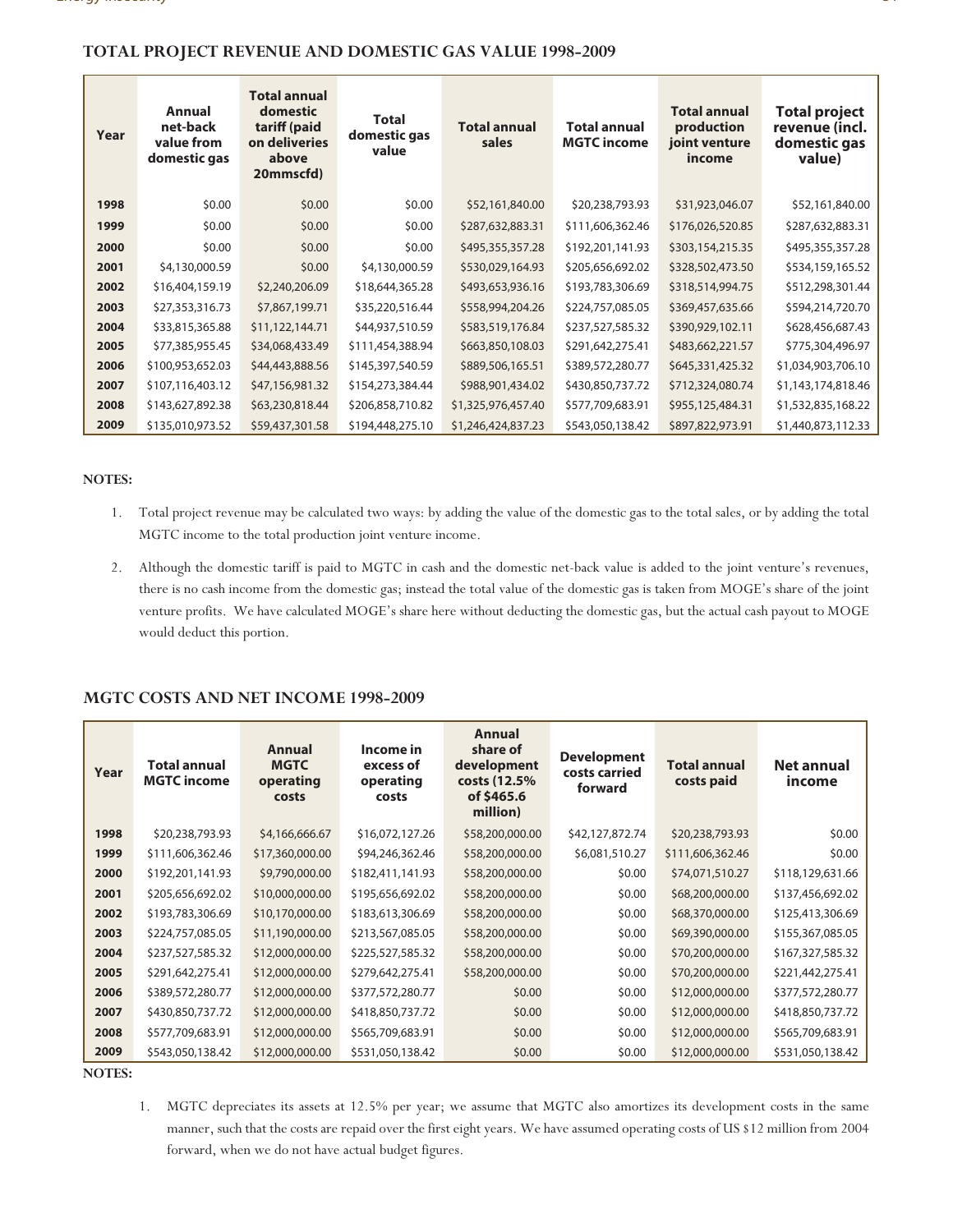### **MGTC TAXES AND SHAREHOLDERS' DISTRIBUTION 1998-2009**

| Year | Net annual<br>income | <b>Taxes (30%</b><br>after Aug. 1,<br>2001) | After tax<br>income | <b>Distribution</b><br>to TOTAL<br>(31.2375%) | <b>Distribution</b><br>to Chevron<br>(28.2625%) | <b>Distribution</b><br>to PTTEP<br>$(25.5\%)$ | <b>Distribution</b><br>to MOGE<br>(15%) |
|------|----------------------|---------------------------------------------|---------------------|-----------------------------------------------|-------------------------------------------------|-----------------------------------------------|-----------------------------------------|
| 1998 | \$0.00               | \$0.00                                      | \$0.00              | \$0.00                                        | \$0.00                                          | \$0.00                                        | \$0.00                                  |
| 1999 | \$0.00               | \$0.00                                      | \$0.00              | \$0.00                                        | \$0.00                                          | \$0.00                                        | \$0.00                                  |
| 2000 | \$118,129,631.66     | \$0.00                                      | \$118,129,631.66    | \$36,900,743.69                               | \$33,386,387.15                                 | \$30,123,056.07                               | \$17,719,444.75                         |
| 2001 | \$137,456,692.02     | \$17,182,086.50                             | \$120,274,605.52    | \$37,570,779.90                               | \$33,992,610.38                                 | \$30,670,024.41                               | \$18,041,190.83                         |
| 2002 | \$125,413,306.69     | \$37,623,992.01                             | \$87,789,314.68     | \$27,423,187.17                               | \$24,811,455.06                                 | \$22,386,275.24                               | \$13,168,397.20                         |
| 2003 | \$155,367,085.05     | \$46,595,372.63                             | \$108,771,712.41    | \$33,977,563.67                               | \$30,741,605.22                                 | \$27,736,786.67                               | \$16,315,756.86                         |
| 2004 | \$167,327,585.32     | \$50,411,242.61                             | \$116,916,342.72    | \$36,521,742.56                               | \$33,043,481.36                                 | \$29,813,667.39                               | \$17,537,451.41                         |
| 2005 | \$221,442,275.41     | \$66,638,807.37                             | \$154,803,468.04    | \$48,356,733.33                               | \$43,751,330.15                                 | \$39,474,884.35                               | \$23,220,520.21                         |
| 2006 | \$377,572,280.77     | \$96,005,426.71                             | \$281,566,854.07    | \$87,954,446.04                               | \$79,577,832.13                                 | \$71,799,547.79                               | \$42,235,028.11                         |
| 2007 | \$418,850,737.72     | \$108,383,744.54                            | \$310,466,993.18    | \$96,982,126.99                               | \$87,745,733.95                                 | \$79,169,083.26                               | \$46,570,048.98                         |
| 2008 | \$565,709,683.91     | \$152,422,859.55                            | \$413,286,824.36    | \$129,100,471.76                              | \$116,805,188.73                                | \$105,388,140.21                              | \$61,993,023.65                         |
| 2009 | \$531,050,138.42     | \$142,029,378.26                            | \$389,020,760.16    | \$121,520,359.96                              | \$109,946,992.34                                | \$99,200,293.84                               | \$58,353,114.02                         |

**NOTES:**

1. The three-year tax holiday ended on August 1, 2001. We estimated taxes for five months of the year in 2001.

### **PRODUCTION JOINT VENTURE COSTS, ROYALTY AND PROFIT 1998-2009**

| Year | Total annual<br>production<br>joint venture<br>revenue | "Cost gas"<br>(up to 50% of<br>revenue) | <b>Operating</b><br>costs | <b>Excess</b><br>"cost gas"<br>available for<br>development<br>costs | <b>Balance of</b><br>development<br>costs (from<br>\$734.4<br>million) | <b>Royalty</b><br>$(10\% \text{ of }$<br>revenue) | <b>Joint</b><br>venture<br>profit<br>(remainder) |
|------|--------------------------------------------------------|-----------------------------------------|---------------------------|----------------------------------------------------------------------|------------------------------------------------------------------------|---------------------------------------------------|--------------------------------------------------|
| 1998 | \$31,923,046.07                                        | \$15,961,523.04                         | \$11,340,000.00           | \$4,621,523.04                                                       | \$729,778,476.97                                                       | \$3,192,304.61                                    | \$12,769,218.43                                  |
| 1999 | \$176,026,520.85                                       | \$88,013,260.42                         | \$32,075,000.00           | \$55,938,260.42                                                      | \$673,840,216.54                                                       | \$17,602,652.08                                   | \$70,410,608.34                                  |
| 2000 | \$303,154,215.35                                       | \$151,577,107.68                        | \$23,425,000.00           | \$128,152,107.68                                                     | \$545,688,108.87                                                       | \$30,315,421.54                                   | \$121,261,686.14                                 |
| 2001 | \$328,502,473.50                                       | \$164,251,236.75                        | \$26,500,000.00           | \$137,751,236.75                                                     | \$407,936,872.12                                                       | \$32,850,247.35                                   | \$131,400,989.40                                 |
| 2002 | \$318,514,994.75                                       | \$159,257,497.38                        | \$26,825,000.00           | \$132,432,497.38                                                     | \$275,504,374.74                                                       | \$31,851,499.48                                   | \$127,405,997.90                                 |
| 2003 | \$369,457,635.66                                       | \$184,728,817.83                        | \$32,000,000.00           | \$152,728,817.83                                                     | \$122,775,556.91                                                       | \$36,945,763.57                                   | \$147,783,054.26                                 |
| 2004 | \$390,929,102.11                                       | \$154,775,556.91                        | \$32,000,000.00           | \$122,775,556.91                                                     | \$0.00                                                                 | \$39,092,910.21                                   | \$197,060,634.99                                 |
| 2005 | \$483,662,221.57                                       | \$32,000,000.00                         | \$32,000,000.00           | \$0.00                                                               | \$0.00                                                                 | \$48,366,222.16                                   | \$403,295,999.41                                 |
| 2006 | \$645,331,425.32                                       | \$32,000,000.00                         | \$32,000,000.00           | \$0.00                                                               | \$0.00                                                                 | \$64,533,142.53                                   | \$548,798,282.79                                 |
| 2007 | \$712,324,080.74                                       | \$32,000,000.00                         | \$32,000,000.00           | \$0.00                                                               | \$0.00                                                                 | \$71,232,408.07                                   | \$609,091,672.67                                 |
| 2008 | \$955,125,484.31                                       | \$32,000,000.00                         | \$32,000,000.00           | \$0.00                                                               | \$0.00                                                                 | \$95,512,548.43                                   | \$827,612,935.88                                 |
| 2009 | \$897,822,973.91                                       | \$32,000,000.00                         | \$32,000,000.00           | \$0.00                                                               | \$0.00                                                                 | \$89,782,297.39                                   | \$776,040,676.51                                 |

**NOTES:**

- 1. The contracts allow up to 50% of the joint venture revenue (including the domestic gas value) to be used to pay costs, including development costs. We have assumed that the partners did use the full 50% to pay costs until the development costs were paid down, which we estimate would have occurred at the end of the third quarter of 2004. Subsequent to this we have assumed that only the annual operating costs are deducted.
- 2. We have used actual budget figures for the 1998-2003 operating costs and an estimate of US \$32 million thereafter.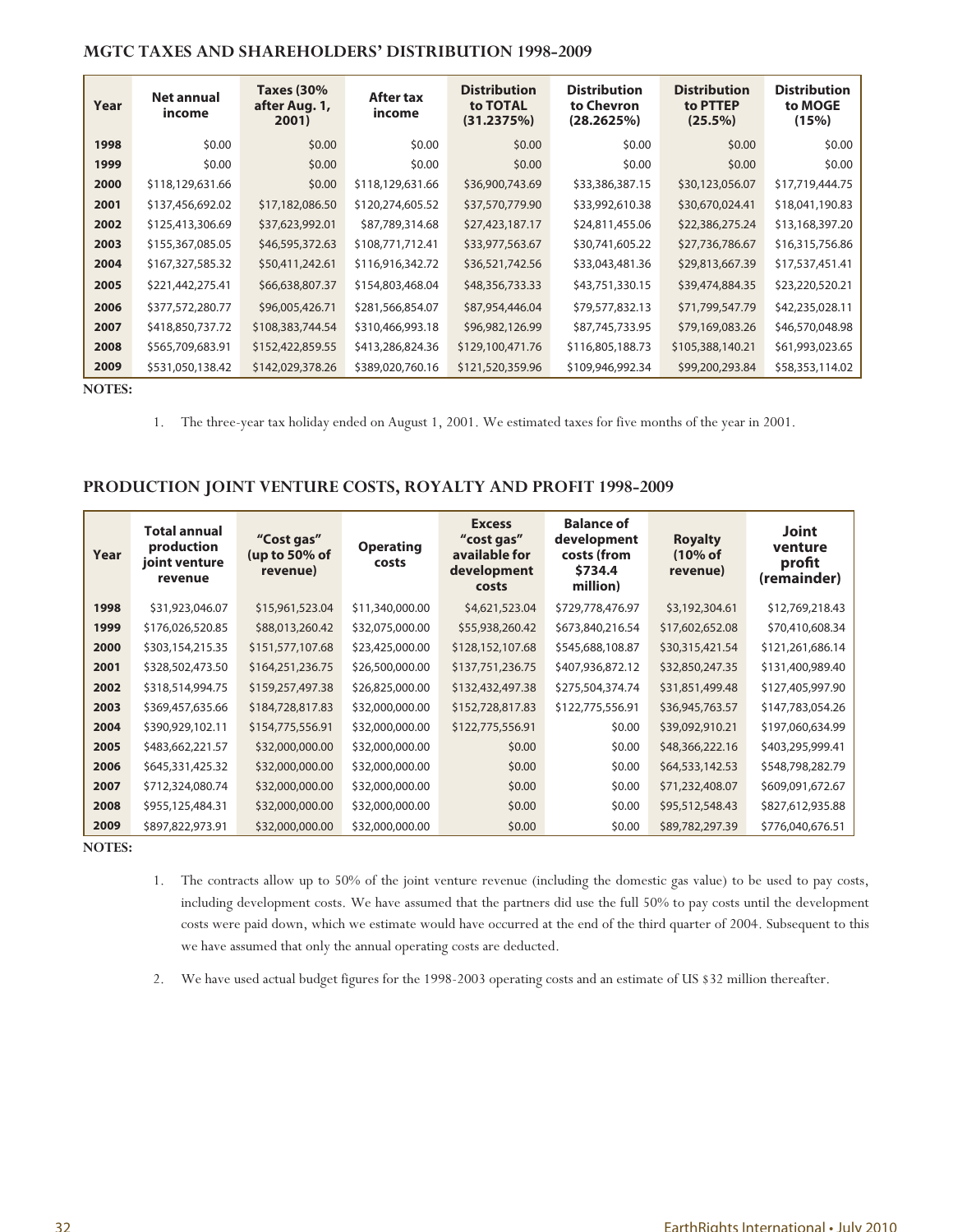| Year                                                                                         | <b>Joint venture</b><br>profit               | Past costs (paid<br>to MOGE)                                                         | <b>MOGE share of profit</b><br>(as government)                | Producers'<br>share of profit            | <b>TOTAL share (31.2375%</b><br>of producers' share)                                                                                                                                  | Chevron share (28.2625%<br>of producers' share) |                                       | PTTEP share (25.5%<br>of producers' share) | MOGE share (15% of<br>producers' share)                                                                                                                                                   |
|----------------------------------------------------------------------------------------------|----------------------------------------------|--------------------------------------------------------------------------------------|---------------------------------------------------------------|------------------------------------------|---------------------------------------------------------------------------------------------------------------------------------------------------------------------------------------|-------------------------------------------------|---------------------------------------|--------------------------------------------|-------------------------------------------------------------------------------------------------------------------------------------------------------------------------------------------|
| 1998                                                                                         | \$12,769,218.43                              | \$7,485,790.70                                                                       | \$5,107,826.90                                                | \$175,600.83                             | \$54,853.31                                                                                                                                                                           |                                                 | \$49,629.18                           | \$44,778.21                                | \$26,340.12                                                                                                                                                                               |
| 1999                                                                                         | \$70,410,608.34                              | \$21,908,882.19                                                                      | \$28,828,219.01                                               | \$19,673,507.14                          | \$6,145,511.79                                                                                                                                                                        |                                                 | \$5,560,224.96                        | \$5,016,744.32                             | \$2,951,026.07                                                                                                                                                                            |
| 2000                                                                                         | \$121,261,686.14                             | \$687,018.39                                                                         | \$66,173,473.21                                               | \$54,401,194.55                          | \$16,993,573.15                                                                                                                                                                       |                                                 | \$15,375,137.61                       | \$13,872,304.61                            | \$8,160,179.18                                                                                                                                                                            |
| 2001                                                                                         | \$131,400,989.40                             | \$0.00                                                                               | \$83,112,320.71                                               | \$48,288,668.69                          | \$15,084,172.88                                                                                                                                                                       |                                                 | \$13,647,584.99                       | \$12,313,610.52                            | \$7,243,300.30                                                                                                                                                                            |
| 2002                                                                                         | \$127,405,997.90                             | \$0.00                                                                               | \$70,620,612.15                                               | \$56,785,385.75                          | \$17,738,334.87                                                                                                                                                                       |                                                 | \$16,048,969.65                       | \$14,480,273.37                            | \$8,517,807.86                                                                                                                                                                            |
| 2003                                                                                         | \$147,783,054.26                             | \$0.00                                                                               | \$90,332,877.20                                               | \$57,450,177.06                          | \$17,945,999.06                                                                                                                                                                       |                                                 | \$16,236,856.29                       | \$14,649,795.15                            | \$8,617,526.56                                                                                                                                                                            |
| 2004                                                                                         | \$197,060,634.99                             | \$0.00                                                                               | \$118,236,380.99                                              | \$78,824,253.99                          | \$24,622,726.34                                                                                                                                                                       |                                                 | \$22,277,704.79                       | \$20,100,184.77                            | \$11,823,638.10                                                                                                                                                                           |
| 2005                                                                                         | \$403,295,999.41                             | \$0.00                                                                               | \$241,977,599.65                                              | \$161,318,399.76                         | \$50,391,835.13                                                                                                                                                                       |                                                 | \$45,592,612.73                       | \$41,136,191.94                            | \$24,197,759.96                                                                                                                                                                           |
| 2006                                                                                         | \$548,798,282.79                             | \$0.00                                                                               | \$329,278,969.67                                              | \$219,519,313.12                         | \$68,572,345.43                                                                                                                                                                       |                                                 | \$62,041,645.87                       | \$55,977,424.84                            | \$32,927,896.97                                                                                                                                                                           |
| 2007                                                                                         | \$609,091,672.67                             | \$0.00                                                                               | \$365,455,003.60                                              | \$243,636,669.07                         | \$76,106,004.50                                                                                                                                                                       |                                                 | \$68,857,813.60                       | \$62,127,350.61                            | \$36,545,500.36                                                                                                                                                                           |
| 2008                                                                                         | \$827,612,935.88                             | \$0.00                                                                               | \$496,567,761.53                                              | \$331,045,174.35                         | \$103,410,236.34                                                                                                                                                                      |                                                 | \$93,561,642.40                       | \$84,416,519.46                            | \$49,656,776.15                                                                                                                                                                           |
|                                                                                              |                                              |                                                                                      |                                                               |                                          |                                                                                                                                                                                       |                                                 |                                       |                                            |                                                                                                                                                                                           |
| 2009<br><b>NOTES:</b>                                                                        | \$776,040,676.51<br>2.<br><b>TOTAL share</b> | \$0.00<br>Past costs are taken from actual payment figures.<br><b>Taxes on TOTAL</b> | \$465,624,405.91<br>TAXES ON PRODUCTION JOINT VENTURE PROFITS | \$310,416,270.61<br><b>Chevron share</b> | \$96,966,282.53<br>1. The MOGE share of the profit is taken from actual figures from 1998 through mid-2003, and estimated at 60% of the profit thereafter.<br><b>Taxes on Chevron</b> |                                                 | \$87,731,398.48<br><b>PTTEP share</b> | \$79,156,149.00<br><b>Taxes on PTTEP</b>   | \$46,562,440.59                                                                                                                                                                           |
| Year                                                                                         | (31.2375% of<br>producers' share)            | share (30% after<br>Aug. 1, 2001)                                                    | <b>TOTAL share</b><br>after taxes                             | (28.2625% of<br>producers' share)        | share (30% after<br>Aug. 1, 2001)                                                                                                                                                     | <b>Chevron share</b><br>after taxes             | (25.5% of<br>producers' share)        | share (30% after<br>Aug. 1, 2001)          | <b>PTTEP share</b><br>after taxes                                                                                                                                                         |
|                                                                                              | \$54,853.31                                  |                                                                                      | \$0.00<br>\$54,853.31                                         | \$49,629.18                              | \$0.00                                                                                                                                                                                | \$49,629.18                                     | \$44,778.21                           |                                            | \$0.00                                                                                                                                                                                    |
|                                                                                              | \$6,145,511.79                               |                                                                                      | \$6,145,511.79<br>\$0.00                                      | \$5,560,224.96                           | \$0.00                                                                                                                                                                                | \$5,560,224.96                                  | \$5,016,744.32                        |                                            | \$0.00                                                                                                                                                                                    |
|                                                                                              | \$16,993,573.15                              |                                                                                      | \$16,993,573.15<br>\$0.00                                     | \$15,375,137.61                          | \$0.00                                                                                                                                                                                | \$15,375,137.61                                 | \$13,872,304.61                       |                                            | \$44,778.21<br>\$13,872,304.61<br>\$0.00                                                                                                                                                  |
|                                                                                              | \$15,084,172.88                              | \$1,838,385.85                                                                       | \$13,245,787.03                                               | \$13,647,584.99                          | \$1,663,301.48                                                                                                                                                                        | \$11,984,283.51                                 | \$12,313,610.52                       | \$1,500,723.14                             |                                                                                                                                                                                           |
|                                                                                              | \$17,738,334.87                              | \$5,321,500.46                                                                       | \$12,416,834.41                                               | \$16,048,969.65                          | \$4,814,690.89                                                                                                                                                                        | \$11,234,278.75                                 | \$14,480,273.37                       | \$4,344,082.01                             |                                                                                                                                                                                           |
|                                                                                              | \$17,945,999.06                              | \$5,383,799.72                                                                       | \$12,562,199.34                                               | \$16,236,856.29                          | \$4,871,056.89                                                                                                                                                                        | \$11,365,799.40                                 | \$14,649,795.15                       | \$4,394,938.55                             |                                                                                                                                                                                           |
|                                                                                              | \$24,622,726.34                              | \$7,386,817.90                                                                       | \$17,235,908.44                                               | \$22,277,704.79                          | \$6,683,311.44                                                                                                                                                                        | \$15,594,393.35                                 | \$20,100,184.77                       | \$6,030,055.43                             |                                                                                                                                                                                           |
|                                                                                              | \$50,391,835.13                              | \$15,117,550.54                                                                      | \$35,274,284.59                                               | \$45,592,612.73                          | \$13,677,783.82                                                                                                                                                                       | \$31,914,828.91                                 | \$41,136,191.94                       | \$12,340,857.58                            |                                                                                                                                                                                           |
|                                                                                              | \$68,572,345.43                              | \$20,571,703.63                                                                      | \$48,000,641.80                                               | \$62,041,645.87                          | \$18,612,493.76                                                                                                                                                                       | \$43,429,152.11                                 | \$55,977,424.84                       | \$16,793,227.45                            |                                                                                                                                                                                           |
|                                                                                              | \$76,106,004.50                              | \$22,831,801.35                                                                      | \$53,274,203.15                                               | \$68,857,813.60                          | \$20,657,344.08                                                                                                                                                                       | \$48,200,469.52                                 | \$62,127,350.61                       | \$18,638,205.18                            |                                                                                                                                                                                           |
| 1998<br>1999<br>2000<br>2001<br>2002<br>2003<br>2004<br>2005<br>2006<br>2007<br>2008<br>2009 | \$103,410,236.34<br>\$96,966,282.53          | \$31,023,070.90<br>\$29,089,884.76                                                   | \$72,387,165.44<br>\$67,876,397.77                            | \$93,561,642.40<br>\$87,731,398.48       | \$28,068,492.72<br>\$26,319,419.54                                                                                                                                                    | \$65,493,149.68<br>\$61,411,978.94              | \$84,416,519.46<br>\$79,156,149.00    | \$25,324,955.84<br>\$23,746,844.70         | \$5,016,744.32<br>\$10,812,887.37<br>\$10,136,191.36<br>\$10,254,856.61<br>\$14,070,129.34<br>\$28,795,334.36<br>\$39,184,197.39<br>\$43,489,145.43<br>\$59,091,563.62<br>\$55,409,304.30 |

| Year | <b>TOTAL share</b><br>$(31.2375%$ of<br>producers' share) | <b>Taxes on TOTAL</b><br>share (30% after<br>Aug. 1, 2001) | <b>TOTAL share</b><br>after taxes | <b>Chevron share</b><br>(28.2625% of<br>producers' share) | Taxes on Chevron<br>share (30% after<br>Aug. 1, 2001) | <b>Chevron share</b><br>after taxes | <b>PTTEP share</b><br>$(25.5%$ of<br>producers' share) | <b>Taxes on PTTEP</b><br>share (30% after<br>Aug. 1, 2001) | <b>PTTEP</b> share<br>after taxes |
|------|-----------------------------------------------------------|------------------------------------------------------------|-----------------------------------|-----------------------------------------------------------|-------------------------------------------------------|-------------------------------------|--------------------------------------------------------|------------------------------------------------------------|-----------------------------------|
| 1998 | \$54,853.31                                               | \$0.00                                                     | \$54,853.31                       | \$49,629.18                                               | \$0.00                                                | \$49,629.18                         | \$44,778.21                                            | \$0.00                                                     | \$44,778.21                       |
| 1999 | \$6,145,511.79                                            | \$0.00                                                     | \$6,145,511.79                    | \$5,560,224.96                                            | \$0.00                                                | \$5,560,224.96                      | \$5,016,744.32                                         | \$0.00                                                     | \$5,016,744.32                    |
| 2000 | \$16,993,573.15                                           | \$0.00                                                     | \$16,993,573.15                   | \$15,375,137.61                                           | \$0.00                                                | \$15,375,137.61                     | \$13,872,304.61                                        | \$0.00                                                     | \$13,872,304.61                   |
| 2001 | \$15,084,172.88                                           | \$1,838,385.85                                             | \$13,245,787.03                   | \$13,647,584.99                                           | \$1,663,301.48                                        | \$11,984,283.51                     | \$12,313,610.52                                        | \$1,500,723.14                                             | \$10,812,887.37                   |
| 2002 | \$17,738,334.87                                           | \$5,321,500.46                                             | \$12,416,834.41                   | \$16,048,969.65                                           | \$4,814,690.89                                        | \$11,234,278.75                     | \$14,480,273.37                                        | \$4,344,082.01                                             | \$10,136,191.36                   |
| 2003 | \$17,945,999.06                                           | \$5,383,799.72                                             | \$12,562,199.34                   | \$16,236,856.29                                           | \$4,871,056.89                                        | \$11,365,799.40                     | \$14,649,795.15                                        | \$4,394,938.55                                             | \$10,254,856.61                   |
| 2004 | \$24,622,726.34                                           | \$7,386,817.90                                             | \$17,235,908.44                   | \$22,277,704.79                                           | \$6,683,311.44                                        | \$15,594,393.35                     | \$20,100,184.77                                        | \$6,030,055.43                                             | \$14,070,129.34                   |
| 2005 | \$50,391,835.13                                           | \$15,117,550.54                                            | \$35,274,284.59                   | \$45,592,612.73                                           | \$13,677,783.82                                       | \$31,914,828.91                     | \$41,136,191.94                                        | \$12,340,857.58                                            | \$28,795,334.36                   |
| 2006 | \$68,572,345.43                                           | \$20,571,703.63                                            | \$48,000,641.80                   | \$62,041,645.87                                           | \$18,612,493.76                                       | \$43,429,152.11                     | \$55,977,424.84                                        | \$16,793,227.45                                            | \$39,184,197.39                   |
| 2007 | \$76,106,004.50                                           | \$22,831,801.35                                            | \$53,274,203.15                   | \$68,857,813.60                                           | \$20,657,344.08                                       | \$48,200,469.52                     | \$62,127,350.61                                        | \$18,638,205.18                                            | \$43,489,145.43                   |
| 2008 | \$103,410,236.34                                          | \$31,023,070.90                                            | \$72,387,165.44                   | \$93,561,642.40                                           | \$28,068,492.72                                       | \$65,493,149.68                     | \$84,416,519.46                                        | \$25,324,955.84                                            | \$59,091,563.62                   |
| 2009 | \$96,966,282.53                                           | \$29,089,884.76                                            | \$67,876,397.77                   | \$87,731,398.48                                           | \$26,319,419.54                                       | \$61,411,978.94                     | \$79,156,149.00                                        | \$23,746,844.70                                            | \$55,409,304.30                   |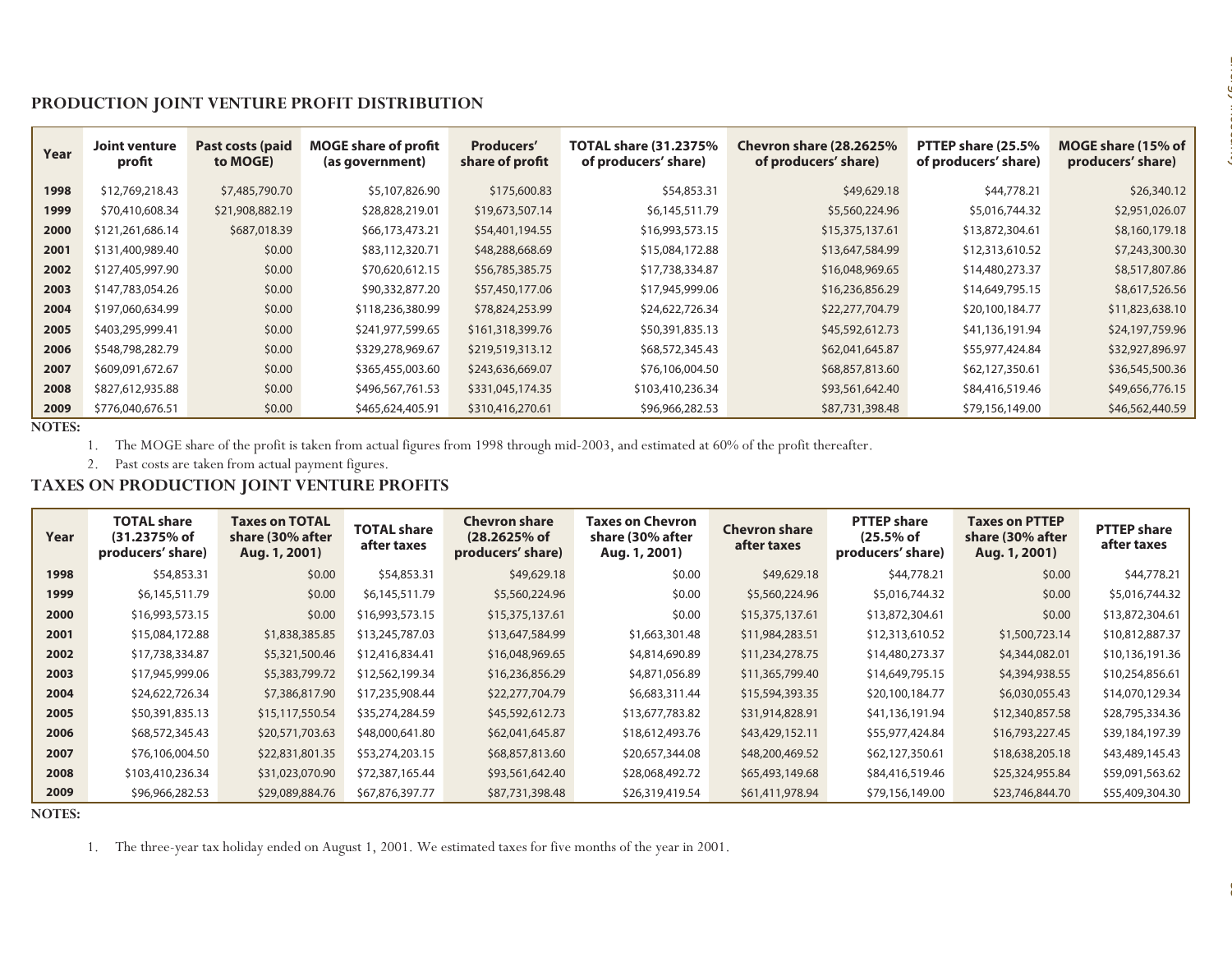| Year | <b>Taxes on TOTAL</b><br>share (30% after<br>Aug. 1, 2001) | <b>Taxes on Chevron</b><br>share (30% after<br>Aug. 1, 2001) |                                   | <b>Taxes on PTTEP</b><br>share (30% after<br>Aug. 1, 2001)                                                       | <b>Total taxes</b>                      | <b>TOTAL share</b><br>after taxes | <b>Chevron</b><br>share after<br>taxes            | <b>PTTEP</b> share<br>after taxes     | <b>Total private company</b><br>share after taxes                                                                                    |
|------|------------------------------------------------------------|--------------------------------------------------------------|-----------------------------------|------------------------------------------------------------------------------------------------------------------|-----------------------------------------|-----------------------------------|---------------------------------------------------|---------------------------------------|--------------------------------------------------------------------------------------------------------------------------------------|
| 1998 |                                                            | \$0.00                                                       | \$0.00                            | \$0.00                                                                                                           | \$0.00                                  | \$54,853.31                       | \$49,629.18                                       | \$44,778.21                           | \$149,260.70                                                                                                                         |
| 1999 |                                                            | \$0.00                                                       | \$0.00                            | \$0.00                                                                                                           | \$0.00                                  | \$6,145,511.79                    | \$5,560,224.96                                    | \$5,016,744.32                        | \$16,722,481.07                                                                                                                      |
| 2000 |                                                            | \$0.00                                                       | \$0.00                            | \$0.00                                                                                                           | \$0.00                                  | \$16,993,573.15                   | \$15,375,137.61                                   | \$13,872,304.61                       | \$46,241,015.36                                                                                                                      |
| 2001 | \$1,838,385.85                                             |                                                              | \$1,663,301.48                    | \$1,500,723.14                                                                                                   | \$5,002,410.47                          | \$13,245,787.03                   | \$11,984,283.51                                   | \$10,812,887.37                       | \$36,042,957.92                                                                                                                      |
| 2002 | \$5,321,500.46                                             |                                                              | \$4,814,690.89                    | \$4,344,082.01                                                                                                   | \$14,480,273.37                         | \$12,416,834.41                   | \$11,234,278.75                                   | \$10,136,191.36                       | \$33,787,304.52                                                                                                                      |
| 2003 | \$5,383,799.72                                             |                                                              | \$4,871,056.89                    | \$4,394,938.55                                                                                                   | \$14,649,795.15                         | \$12,562,199.34                   | \$11,365,799.40                                   | \$10,254,856.61                       | \$34,182,855.35                                                                                                                      |
| 2004 | \$7,386,817.90                                             |                                                              | \$6,683,311.44                    | \$6,030,055.43                                                                                                   | \$20,100,184.77                         | \$17,235,908.44                   | \$15,594,393.35                                   | \$14,070,129.34                       | \$46,900,431.13                                                                                                                      |
| 2005 | \$15,117,550.54                                            |                                                              | \$13,677,783.82                   | \$12,340,857.58                                                                                                  | \$41,136,191.94                         | \$35,274,284.59                   | \$31,914,828.91                                   | \$28,795,334.36                       | \$95,984,447.86                                                                                                                      |
| 2006 | \$20,571,703.63                                            |                                                              | \$18,612,493.76                   | \$16,793,227.45                                                                                                  | \$55,977,424.84                         | \$48,000,641.80                   | \$43,429,152.11                                   | \$39,184,197.39                       | \$130,613,991.30                                                                                                                     |
| 2007 | \$22,831,801.35                                            |                                                              | \$20,657,344.08                   | \$18,638,205.18                                                                                                  | \$62,127,350.61                         | \$53,274,203.15                   | \$48,200,469.52                                   | \$43,489,145.43                       | \$144,963,818.09                                                                                                                     |
|      |                                                            |                                                              |                                   |                                                                                                                  |                                         | \$72,387,165.44                   |                                                   | \$59,091,563.62                       | \$196,971,878.74                                                                                                                     |
| 2008 | \$31,023,070.90                                            |                                                              | \$28,068,492.72                   | \$25,324,955.84                                                                                                  | \$84,416,519.46                         |                                   | \$65,493,149.68                                   |                                       |                                                                                                                                      |
| 2009 | \$29,089,884.76<br><b>Taxes (30%</b>                       | <b>MGTC</b>                                                  | \$26,319,419.54<br><b>Royalty</b> | \$23,746,844.70<br>GLOBAL MOGE/BURMESE REGIME REVENUE (AFTER COSTS, INCLUDING DOMESTIC GAS)<br><b>Past costs</b> | \$79,156,149.00<br><b>MOGE share of</b> | \$67,876,397.77                   | \$61,411,978.94<br><b>MOGE share of</b>           | \$55,409,304.30<br><b>Total joint</b> | <b>Total Burmese</b>                                                                                                                 |
| Year | after Aug. 1,<br>2001)                                     | distribution to<br><b>MOGE (15%)</b>                         | (10% of<br>revenue)               | (paid to<br><b>MOGE)</b>                                                                                         | joint venture profit<br>(as government) |                                   | producers' share of joint<br>venture profit (15%) | venture<br>company taxes              |                                                                                                                                      |
| 1998 | \$0.00                                                     | \$0.00                                                       | \$3,192,304.61                    | \$7,485,790.70                                                                                                   |                                         | \$5,107,826.90                    | \$26,340.12                                       |                                       | \$0.00                                                                                                                               |
| 1999 | \$0.00                                                     | \$0.00                                                       | \$17,602,652.08                   | \$21,908,882.19                                                                                                  | \$28,828,219.01                         |                                   | \$2,951,026.07                                    |                                       | \$0.00                                                                                                                               |
| 2000 | \$0.00                                                     | \$17,719,444.75                                              | \$30,315,421.54                   | \$687,018.39                                                                                                     | \$66,173,473.21                         |                                   | \$8,160,179.18                                    |                                       | \$184,697,681.01<br>regime revenue (incl.<br>domestic gas value)<br>\$15,812,262.33<br>\$71,290,779.35<br>\$0.00<br>\$123,055,537.06 |
| 2001 | \$17,182,086.50                                            | \$18,041,190.83                                              | \$32,850,247.35                   | \$0.00                                                                                                           | \$83,112,320.71                         |                                   | \$7,243,300.30                                    | \$5,002,410.47                        | \$163,431,556.16                                                                                                                     |
| 2002 | \$37,623,992.01                                            | \$13,168,397.20                                              | \$31,851,499.48                   | \$0.00                                                                                                           | \$70,620,612.15                         |                                   | \$8,517,807.86                                    | \$14,480,273.37                       | \$176,262,582.06                                                                                                                     |
| 2003 | \$46,595,372.63                                            | \$16,315,756.86                                              | \$36,945,763.57                   | \$0.00                                                                                                           | \$90,332,877.20                         |                                   | \$8,617,526.56                                    | \$14,649,795.15                       | \$213,457,091.97                                                                                                                     |
| 2004 | \$50,411,242.61                                            | \$17,537,451.41                                              | \$39,092,910.21                   | \$0.00                                                                                                           | \$118,236,380.99                        |                                   | \$11,823,638.10                                   | \$20,100,184.77                       | \$257,201,808.09                                                                                                                     |
| 2005 | \$66,638,807.37                                            | \$23,220,520.21                                              | \$48,366,222.16                   | \$0.00                                                                                                           | \$241,977,599.65                        |                                   | \$24,197,759.96                                   | \$41,136,191.94                       | \$445,537,101.28                                                                                                                     |
| 2006 | \$96,005,426.71                                            | \$42,235,028.11                                              | \$64,533,142.53                   | \$0.00                                                                                                           | \$329,278,969.67                        |                                   | \$32,927,896.97                                   | \$55,977,424.84                       | \$620,957,888.84                                                                                                                     |
| 2007 | \$108,383,744.54                                           | \$46,570,048.98                                              | \$71,232,408.07                   | \$0.00                                                                                                           | \$365,455,003.60                        |                                   | \$36,545,500.36                                   | \$62,127,350.61                       | \$690,314,056.17                                                                                                                     |
| 2008 | \$152,422,859.55                                           | \$61,993,023.65                                              | \$95,512,548.43                   | \$0.00                                                                                                           | \$496,567,761.53                        |                                   | \$49,656,776.15                                   | \$84,416,519.46                       | \$940,569,488.78                                                                                                                     |

| Year | <b>Taxes (30%</b><br>after Aug. 1,<br>2001) | <b>MGTC</b><br>distribution to<br><b>MOGE (15%)</b> | <b>Royalty</b><br>$(10\% \text{ of }$<br>revenue) | <b>Past costs</b><br>(paid to<br><b>MOGE</b> ) | <b>MOGE share of</b><br>joint venture profit<br>(as government) | <b>MOGE share of</b><br>producers' share of joint<br>venture profit (15%) | <b>Total joint</b><br>venture<br>company taxes | <b>Total Burmese</b><br>regime revenue (incl.<br>domestic gas value) |
|------|---------------------------------------------|-----------------------------------------------------|---------------------------------------------------|------------------------------------------------|-----------------------------------------------------------------|---------------------------------------------------------------------------|------------------------------------------------|----------------------------------------------------------------------|
| 1998 | \$0.00                                      | \$0.00                                              | \$3,192,304.61                                    | \$7,485,790.70                                 | \$5,107,826.90                                                  | \$26,340.12                                                               | \$0.00                                         | \$15,812,262.33                                                      |
| 1999 | \$0.00                                      | \$0.00                                              | \$17,602,652.08                                   | \$21,908,882.19                                | \$28,828,219.01                                                 | \$2,951,026.07                                                            | \$0.00                                         | \$71,290,779.35                                                      |
| 2000 | \$0.00                                      | \$17,719,444.75                                     | \$30,315,421.54                                   | \$687,018.39                                   | \$66,173,473.21                                                 | \$8,160,179.18                                                            | \$0.00                                         | \$123,055,537.06                                                     |
| 2001 | \$17,182,086.50                             | \$18,041,190.83                                     | \$32,850,247.35                                   | \$0.00                                         | \$83,112,320.71                                                 | \$7,243,300.30                                                            | \$5,002,410.47                                 | \$163,431,556.16                                                     |
| 2002 | \$37,623,992.01                             | \$13,168,397.20                                     | \$31,851,499.48                                   | \$0.00                                         | \$70,620,612.15                                                 | \$8,517,807.86                                                            | \$14,480,273.37                                | \$176,262,582.06                                                     |
| 2003 | \$46,595,372.63                             | \$16,315,756.86                                     | \$36,945,763.57                                   | \$0.00                                         | \$90,332,877.20                                                 | \$8,617,526.56                                                            | \$14,649,795.15                                | \$213,457,091.97                                                     |
| 2004 | \$50,411,242.61                             | \$17,537,451.41                                     | \$39,092,910.21                                   | \$0.00                                         | \$118,236,380.99                                                | \$11,823,638.10                                                           | \$20,100,184.77                                | \$257,201,808.09                                                     |
| 2005 | \$66,638,807.37                             | \$23,220,520.21                                     | \$48,366,222.16                                   | \$0.00                                         | \$241,977,599.65                                                | \$24,197,759.96                                                           | \$41,136,191.94                                | \$445,537,101.28                                                     |
| 2006 | \$96,005,426.71                             | \$42,235,028.11                                     | \$64,533,142.53                                   | \$0.00                                         | \$329,278,969.67                                                | \$32,927,896.97                                                           | \$55,977,424.84                                | \$620,957,888.84                                                     |
| 2007 | \$108,383,744.54                            | \$46,570,048.98                                     | \$71,232,408.07                                   | \$0.00                                         | \$365,455,003.60                                                | \$36,545,500.36                                                           | \$62,127,350.61                                | \$690,314,056.17                                                     |
| 2008 | \$152,422,859.55                            | \$61,993,023.65                                     | \$95,512,548.43                                   | \$0.00                                         | \$496,567,761.53                                                | \$49,656,776.15                                                           | \$84,416,519.46                                | \$940,569,488.78                                                     |
| 2009 | \$142,029,378.26                            | \$58,353,114.02                                     | \$89,782,297.39                                   | \$0.00                                         | \$465,624,405.91                                                | \$46,562,440.59                                                           | \$79,156,149.00                                | \$881,507,785.18                                                     |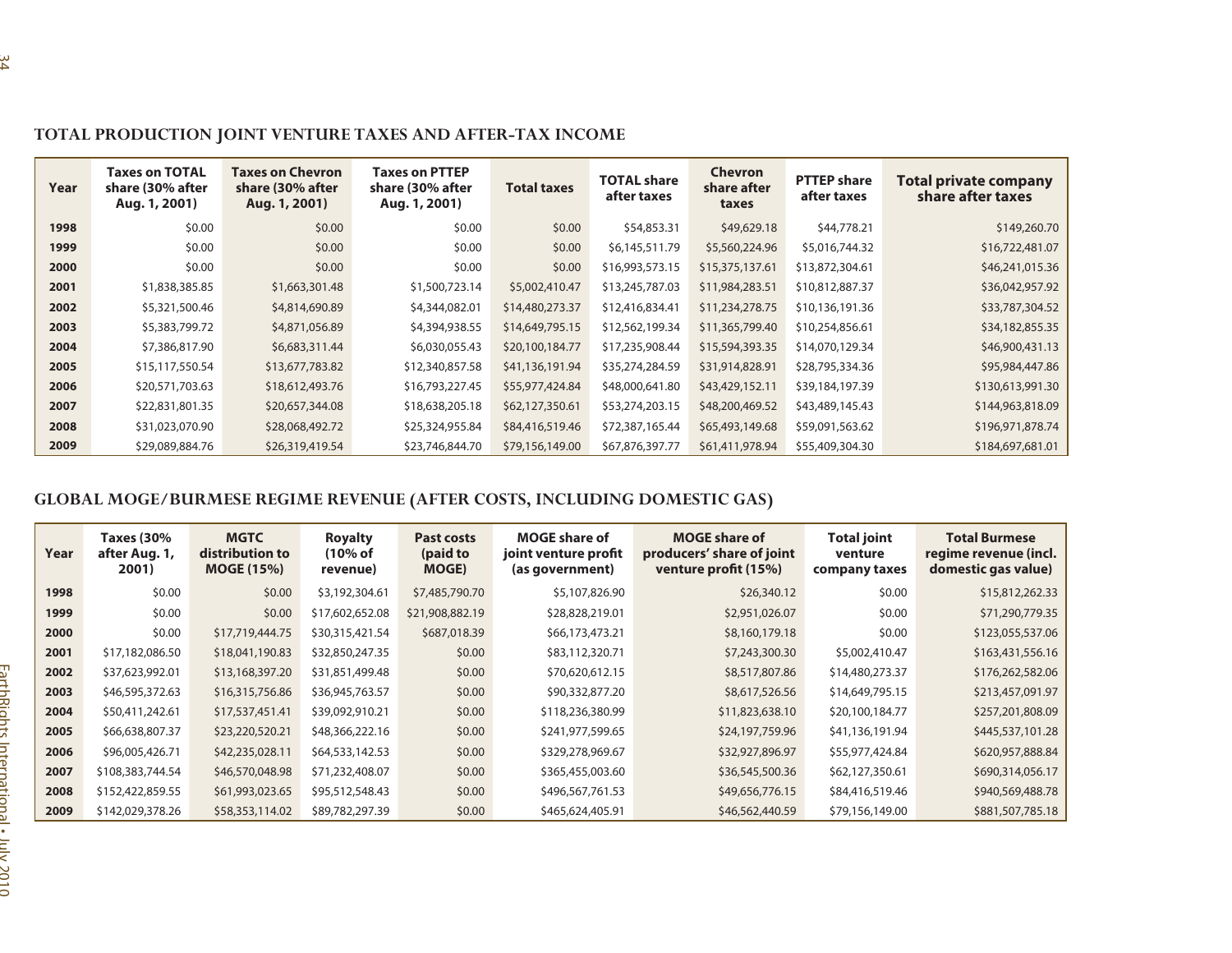| Year | <b>MGTC</b><br>distribution<br>to TOTAL<br>(31.2375%) | <b>TOTAL share of</b><br>joint venture profit<br>after taxes | <b>Net TOTAL</b><br>revenue | <b>Distribution</b><br>to Chevron<br>(28.2625%) | <b>Chevron share</b><br>of joint venture<br>profit after taxes | <b>Net Chevron</b><br>revenue | <b>Distribution to</b><br><b>PTTEP (25.5%)</b> | <b>PTTEP share of</b><br>joint venture<br>profit after taxes | <b>Net PTTEP</b><br>revenue |
|------|-------------------------------------------------------|--------------------------------------------------------------|-----------------------------|-------------------------------------------------|----------------------------------------------------------------|-------------------------------|------------------------------------------------|--------------------------------------------------------------|-----------------------------|
| 1998 | \$0.00                                                | \$54,853.31                                                  | \$54,853.31                 | \$0.00                                          | \$49,629.18                                                    | \$49,629.18                   | \$0.00                                         | \$44,778.21                                                  | \$44,778.21                 |
| 1999 | \$0.00                                                | \$6,145,511.79                                               | \$6,145,511.79              | \$0.00                                          | \$5,560,224.96                                                 | \$5,560,224.96                | \$0.00                                         | \$5,016,744.32                                               | \$5,016,744.32              |
| 2000 | \$36,900,743.69                                       | \$16,993,573.15                                              | \$53,894,316.83             | \$33,386,387.15                                 | \$15,375,137.61                                                | \$48,761,524.75               | \$30,123,056.07                                | \$13,872,304.61                                              | \$43,995,360.68             |
| 2001 | \$37,570,779.90                                       | \$13,245,787.03                                              | \$50,816,566.93             | \$33,992,610.38                                 | \$11,984,283.51                                                | \$45,976,893.89               | \$30,670,024.41                                | \$10,812,887.37                                              | \$41,482,911.78             |
| 2002 | \$27,423,187.17                                       | \$12,416,834.41                                              | \$39,840,021.59             | \$24,811,455.06                                 | \$11,234,278.75                                                | \$36,045,733.82               | \$22,386,275.24                                | \$10,136,191.36                                              | \$32,522,466.60             |
| 2003 | \$33,977,563.67                                       | \$12,562,199.34                                              | \$46,539,763.01             | \$30,741,605.22                                 | \$11,365,799.40                                                | \$42,107,404.62               | \$27,736,786.67                                | \$10,254,856.61                                              | \$37,991,643.27             |
| 2004 | \$36,521,742.56                                       | \$17,235,908.44                                              | \$53,757,651.00             | \$33,043,481.36                                 | \$15,594,393.35                                                | \$48,637,874.71               | \$29,813,667.39                                | \$14,070,129.34                                              | \$43,883,796.73             |
| 2005 | \$48,356,733.33                                       | \$35,274,284.59                                              | \$83,631,017.92             | \$43,751,330.15                                 | \$31,914,828.91                                                | \$75,666,159.07               | \$39,474,884.35                                | \$28,795,334.36                                              | \$68,270,218.71             |
| 2006 | \$87,954,446.04                                       | \$48,000,641.80                                              | \$135,955,087.84            | \$79,577,832.13                                 | \$43,429,152.11                                                | \$123,006,984.24              | \$71,799,547.79                                | \$39,184,197.39                                              | \$110,983,745.18            |
| 2007 | \$96,982,126.99                                       | \$53,274,203.15                                              | \$150,256,330.14            | \$87,745,733.95                                 | \$48,200,469.52                                                | \$135,946,203.46              | \$79,169,083.26                                | \$43,489,145.43                                              | \$122,658,228.69            |
| 2008 | \$129,100,471.76                                      | \$72,387,165.44                                              | \$201,487,637.19            | \$116,805,188.73                                | \$65,493,149.68                                                | \$182,298,338.41              | \$105,388,140.21                               | \$59,091,563.62                                              | \$164,479,703.83            |
|      |                                                       |                                                              |                             |                                                 |                                                                |                               |                                                |                                                              |                             |

 $\ldots$  . The second  $\ell$ 

| Year                                                         | <b>MGTC</b><br>distribution<br>to TOTAL<br>(31.2375%) | <b>TOTAL share of</b><br>joint venture profit<br>after taxes | <b>Net TOTAL</b><br>revenue        | <b>Distribution</b><br>to Chevron<br>(28.2625%) | <b>Chevron share</b><br>of joint venture<br>profit after taxes | <b>Net Chevron</b><br>revenue        | <b>Distribution to</b><br>PTTEP (25.5%)        | <b>PTTEP share of</b><br>joint venture<br>profit after taxes | <b>Net PTTEP</b><br>revenue                                                                                                     |
|--------------------------------------------------------------|-------------------------------------------------------|--------------------------------------------------------------|------------------------------------|-------------------------------------------------|----------------------------------------------------------------|--------------------------------------|------------------------------------------------|--------------------------------------------------------------|---------------------------------------------------------------------------------------------------------------------------------|
| 1998                                                         | \$0.00                                                | \$54,853.31                                                  | \$54,853.31                        | \$0.00                                          | \$49,629.18                                                    | \$49,629.18                          | \$0.00                                         | \$44,778.21                                                  | \$44,778.21                                                                                                                     |
| 1999                                                         | \$0.00                                                | \$6,145,511.79                                               | \$6,145,511.79                     | \$0.00                                          | \$5,560,224.96                                                 | \$5,560,224.96                       | \$0.00                                         | \$5,016,744.32                                               | \$5,016,744.32                                                                                                                  |
| 2000                                                         | \$36,900,743.69                                       | \$16,993,573.15                                              | \$53,894,316.83                    | \$33,386,387.15                                 | \$15,375,137.61                                                | \$48,761,524.75                      | \$30,123,056.07                                | \$13,872,304.61                                              | \$43,995,360.68                                                                                                                 |
| 2001                                                         | \$37,570,779.90                                       | \$13,245,787.03                                              | \$50,816,566.93                    | \$33,992,610.38                                 | \$11,984,283.51                                                | \$45,976,893.89                      | \$30,670,024.41                                | \$10,812,887.37                                              | \$41,482,911.78                                                                                                                 |
| 2002                                                         | \$27,423,187.17                                       | \$12,416,834.41                                              | \$39,840,021.59                    | \$24,811,455.06                                 | \$11,234,278.75                                                | \$36,045,733.82                      | \$22,386,275.24                                | \$10,136,191.36                                              | \$32,522,466.60                                                                                                                 |
| 2003                                                         | \$33,977,563.67                                       | \$12,562,199.34                                              | \$46,539,763.01                    | \$30,741,605.22                                 | \$11,365,799.40                                                | \$42,107,404.62                      | \$27,736,786.67                                | \$10,254,856.61                                              | \$37,991,643.27                                                                                                                 |
| 2004                                                         | \$36,521,742.56                                       | \$17,235,908.44                                              | \$53,757,651.00                    | \$33,043,481.36                                 | \$15,594,393.35                                                | \$48,637,874.71                      | \$29,813,667.39                                | \$14,070,129.34                                              | \$43,883,796.73                                                                                                                 |
| 2005                                                         | \$48,356,733.33                                       | \$35,274,284.59                                              | \$83,631,017.92                    | \$43,751,330.15                                 | \$31,914,828.91                                                | \$75,666,159.07                      | \$39,474,884.35                                | \$28,795,334.36                                              | \$68,270,218.71                                                                                                                 |
| 2006                                                         | \$87,954,446.04                                       | \$48,000,641.80                                              | \$135,955,087.84                   | \$79,577,832.13                                 | \$43,429,152.11                                                | \$123,006,984.24                     | \$71,799,547.79                                | \$39,184,197.39                                              | \$110,983,745.18                                                                                                                |
| 2007                                                         | \$96,982,126.99                                       | \$53,274,203.15                                              | \$150,256,330.14                   | \$87,745,733.95                                 | \$48,200,469.52                                                | \$135,946,203.46                     | \$79,169,083.26                                | \$43,489,145.43                                              | \$122,658,228.69                                                                                                                |
|                                                              |                                                       |                                                              | \$201,487,637.19                   | \$116,805,188.73                                | \$65,493,149.68                                                | \$182,298,338.41                     | \$105,388,140.21                               | \$59,091,563.62                                              | \$164,479,703.83                                                                                                                |
|                                                              | \$129,100,471.76                                      | \$72,387,165.44                                              |                                    |                                                 |                                                                |                                      |                                                |                                                              |                                                                                                                                 |
| 2008<br>2009                                                 | \$121,520,359.96<br><b>GLOBAL COSTS AND REVENUE</b>   | \$67,876,397.77<br><b>Joint venture</b>                      | \$189,396,757.73                   | \$109,946,992.34                                | \$61,411,978.94<br><b>Net Chevron</b>                          | \$171,358,971.28<br><b>Net PTTEP</b> | \$99,200,293.84<br><b>Total Burmese regime</b> | \$55,409,304.30                                              |                                                                                                                                 |
| Year                                                         | <b>MGTC costs</b>                                     | costs ("cost gas")                                           | <b>Total costs</b>                 | <b>Net TOTAL revenue</b>                        | revenue                                                        | revenue                              | revenue (incl. domestic<br>gas value)          |                                                              | (incl. domestic gas<br>value)                                                                                                   |
|                                                              | \$20,238,793.93                                       | \$15,961,523.04                                              | \$36,200,316.97                    | \$54,853.31                                     | \$49,629.18                                                    | \$44,778.21                          |                                                | \$15,812,262.33                                              |                                                                                                                                 |
|                                                              | \$111,606,362.46                                      | \$88,013,260.42                                              | \$199,619,622.89                   | \$6,145,511.79                                  | \$5,560,224.96                                                 | \$5,016,744.32                       |                                                | \$71,290,779.35                                              |                                                                                                                                 |
|                                                              | \$74,071,510.27                                       | \$151,577,107.68                                             | \$225,648,617.95                   | \$53,894,316.83                                 | \$48,761,524.75                                                | \$43,995,360.68                      |                                                | \$123,055,537.06                                             |                                                                                                                                 |
|                                                              | \$68,200,000.00                                       | \$164,251,236.75                                             | \$232,451,236.75                   | \$50,816,566.93                                 | \$45,976,893.89                                                | \$41,482,911.78                      |                                                | \$163,431,556.16                                             | \$154,609,598.14<br><b>Total project revenue</b><br>\$52,161,840.00<br>\$287,632,883.31<br>\$495,355,357.28<br>\$534,159,165.52 |
|                                                              | \$68,370,000.00                                       | \$159,257,497.38                                             | \$227,627,497.38                   | \$39,840,021.59                                 | \$36,045,733.82                                                | \$32,522,466.60                      |                                                | \$176,262,582.06                                             | \$512,298,301.44                                                                                                                |
|                                                              | \$69,390,000.00                                       | \$184,728,817.83                                             | \$254,118,817.83                   | \$46,539,763.01                                 | \$42,107,404.62                                                | \$37,991,643.27                      |                                                | \$213,457,091.97                                             | \$594,214,720.70                                                                                                                |
|                                                              | \$70,200,000.00                                       | \$154,775,556.91                                             | \$224,975,556.91                   | \$53,757,651.00                                 | \$48,637,874.71                                                | \$43,883,796.73                      |                                                | \$257,201,808.09                                             | \$628,456,687.43                                                                                                                |
| 1998<br>1999<br>2000<br>2001<br>2002<br>2003<br>2004<br>2005 | \$70,200,000.00                                       | \$32,000,000.00                                              | \$102,200,000.00                   | \$83,631,017.92                                 | \$75,666,159.07                                                | \$68,270,218.71                      |                                                | \$445,537,101.28                                             |                                                                                                                                 |
|                                                              | \$12,000,000.00                                       | \$32,000,000.00                                              | \$44,000,000.00                    | \$135,955,087.84                                | \$123,006,984.24                                               | \$110,983,745.18                     |                                                | \$620,957,888.84                                             |                                                                                                                                 |
|                                                              | \$12,000,000.00                                       | \$32,000,000.00                                              | \$44,000,000.00                    | \$150,256,330.14                                | \$135,946,203.46                                               | \$122,658,228.69                     |                                                | \$690,314,056.17                                             |                                                                                                                                 |
| 2006<br>2007<br>2008<br>2009                                 | \$12,000,000.00<br>\$12,000,000.00                    | \$32,000,000.00<br>\$32,000,000.00                           | \$44,000,000.00<br>\$44,000,000.00 | \$201,487,637.19<br>\$189,396,757.73            | \$182,298,338.41<br>\$171,358,971.28                           | \$164,479,703.83<br>\$154,609,598.14 |                                                | \$940,569,488.78<br>\$881,507,785.18                         | \$775,304,496.97<br>\$1,034,903,706.10<br>\$1,143,174,818.46<br>\$1,532,835,168.22<br>\$1,440,873,112.33                        |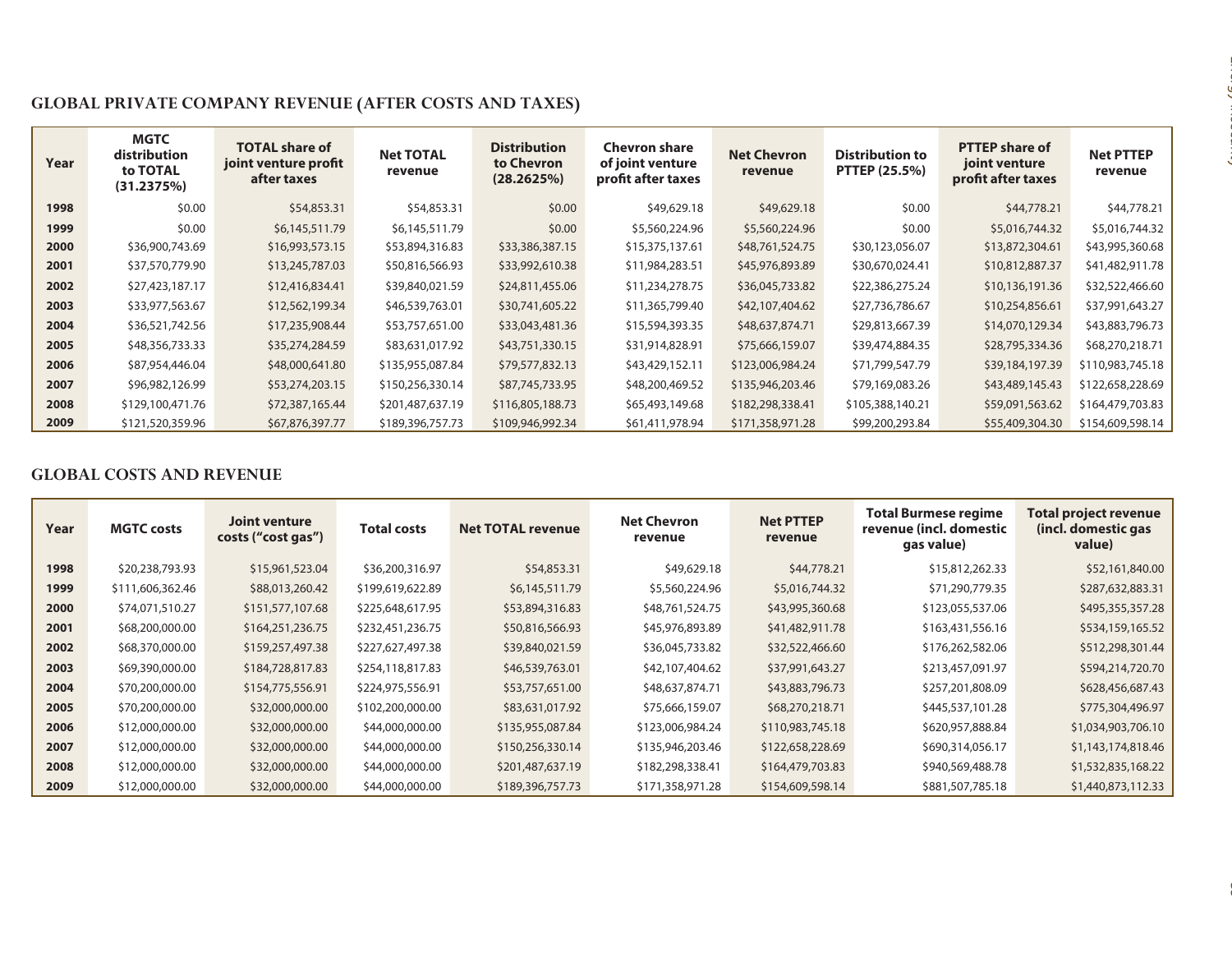### **REVENUE IN CASH AND DOMESTIC GAS**

| Year | <b>Total Burmese</b><br>regime revenue<br>(incl. domestic gas<br>value) | Regime revenue taken<br>"in kind" (domestic<br>gas value) | Regime revenue taken<br>in cash |
|------|-------------------------------------------------------------------------|-----------------------------------------------------------|---------------------------------|
| 1998 | \$15,812,262.33                                                         | \$0.00                                                    | \$15,812,262.33                 |
| 1999 | \$71,290,779.35                                                         | \$0.00                                                    | \$71,290,779.35                 |
| 2000 | \$123,055,537.06                                                        | \$0.00                                                    | \$123,055,537.06                |
| 2001 | \$163,431,556.16                                                        | \$4,130,000.59                                            | \$159,301,555.58                |
| 2002 | \$176,262,582.06                                                        | \$18,644,365.28                                           | \$157,618,216.78                |
| 2003 | \$213,457,091.97                                                        | \$35,220,516.44                                           | \$178,236,575.53                |
| 2004 | \$257,201,808.09                                                        | \$44,937,510.59                                           | \$212,264,297.49                |
| 2005 | \$445,537,101.28                                                        | \$111,454,388.94                                          | \$334,082,712.34                |
| 2006 | \$620,957,888.84                                                        | \$145,397,540.59                                          | \$475,560,348.25                |
| 2007 | \$690,314,056.17                                                        | \$154,273,384.44                                          | \$536,040,671.73                |
| 2008 | \$940,569,488.78                                                        | \$206,858,710.82                                          | \$733,710,777.96                |
| 2009 | \$881,507,785.18                                                        | \$194,448,275.10                                          | \$687,059,510.08                |

### **ANNUAL AND TOTAL PERCENTAGES OF REVENUE**

| Year         | <b>Total</b><br>costs | <b>Net</b><br><b>TOTAL</b><br>revenue | <b>Net</b><br>Chevron<br>revenue | <b>Net</b><br><b>PTTEP</b><br>revenue | <b>Regime</b><br>revenue taken<br>"in kind"<br>(domestic gas<br>value) | <b>Regime</b><br>revenue<br>taken in<br>cash | <b>Total Burmese</b><br>regime<br>revenue (incl.<br>domestic gas<br>value) | <b>Total project</b><br>revenue (incl.<br>domestic gas<br>value) |
|--------------|-----------------------|---------------------------------------|----------------------------------|---------------------------------------|------------------------------------------------------------------------|----------------------------------------------|----------------------------------------------------------------------------|------------------------------------------------------------------|
| 1998         | 69.40%                | 0.11%                                 | 0.10%                            | 0.09%                                 | 0.00%                                                                  | 30.31%                                       | 30.31%                                                                     | 100.00%                                                          |
| 1999         | 69.40%                | 2.14%                                 | 1.93%                            | 1.74%                                 | 0.00%                                                                  | 24.79%                                       | 24.79%                                                                     | 100.00%                                                          |
| 2000         | 45.55%                | 10.88%                                | 9.84%                            | 8.88%                                 | 0.00%                                                                  | 24.84%                                       | 24.84%                                                                     | 100.00%                                                          |
| 2001         | 43.52%                | 9.51%                                 | 8.61%                            | 7.77%                                 | 0.77%                                                                  | 29.82%                                       | 30.60%                                                                     | 100.00%                                                          |
| 2002         | 44.43%                | 7.78%                                 | 7.04%                            | 6.35%                                 | 3.64%                                                                  | 30.77%                                       | 34.41%                                                                     | 100.00%                                                          |
| 2003         | 42.77%                | 7.83%                                 | 7.09%                            | 6.39%                                 | 5.93%                                                                  | 30.00%                                       | 35.92%                                                                     | 100.00%                                                          |
| 2004         | 35.80%                | 8.55%                                 | 7.74%                            | 6.98%                                 | 7.15%                                                                  | 33.78%                                       | 40.93%                                                                     | 100.00%                                                          |
| 2005         | 13.18%                | 10.79%                                | 9.76%                            | 8.81%                                 | 14.38%                                                                 | 43.09%                                       | 57.47%                                                                     | 100.00%                                                          |
| 2006         | 4.25%                 | 13.14%                                | 11.89%                           | 10.72%                                | 14.05%                                                                 | 45.95%                                       | 60.00%                                                                     | 100.00%                                                          |
| 2007         | 3.85%                 | 13.14%                                | 11.89%                           | 10.73%                                | 13.50%                                                                 | 46.89%                                       | 60.39%                                                                     | 100.00%                                                          |
| 2008         | 2.87%                 | 13.14%                                | 11.89%                           | 10.73%                                | 13.50%                                                                 | 47.87%                                       | 61.36%                                                                     | 100.00%                                                          |
| 2009         | 3.05%                 | 13.14%                                | 11.89%                           | 10.73%                                | 13.50%                                                                 | 47.68%                                       | 61.18%                                                                     | 100.00%                                                          |
| <b>TOTAL</b> | 18.59%                | 11.20%                                | 10.14%                           | 9.15%                                 | 10.14%                                                                 | 40.79%                                       | 50.93%                                                                     | 100.00%                                                          |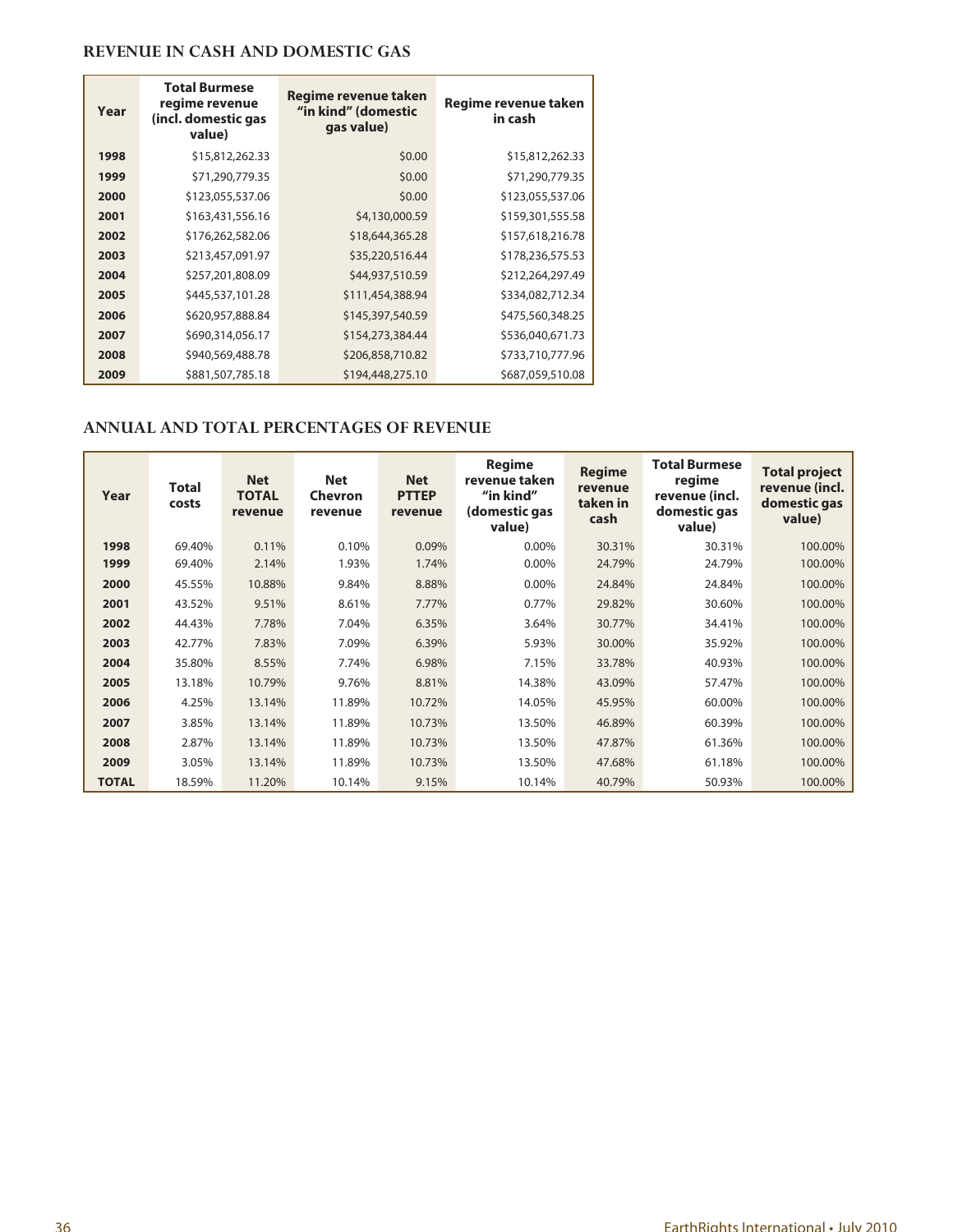## Appendix B: A Call for Total, Chevron, and PTTEP to Practice Revenue Transparency in Burma (Myanmar), April 27, 2010

The oil companies Total, Chevron, and the Petroleum Authority of Thailand Exploration and Production (PTTEP) have an opportunity to promote transparency and accountability in the extractives sector in Burma by becoming the first oil companies to voluntarily publish their payments to the Burmese authorities. We the undersigned policy leaders, non-governmental organizations, unions, investment firms, and academics call on Total, Chevron, and PTTEP to seize this opportunity and publish detailed information about their revenue payments to the Burmese authorities since 1992, including but not limited to taxes, fees, royalties, bonuses, and social benefits.

In 1992, Total signed a production sharing contract with the Myanmar Oil and Gas Enterprise (MOGE) to explore, develop, and market natural gas deposits in Burma's Andaman Sea. The company is now the principal stakeholder in a consortium including Chevron, PTTEP, and MOGE operating the *Yadana* ("treasure") gas pipeline that transports natural gas from Burma to neighboring Thailand.

Preparations for the *Yadana* pipeline began in the early 1990s and it was officially constructed in Burma from 1996- 1999; gas sales to the Petroleum Authority of Thailand (PTT) commenced in 2000 and continue to date. The pipeline project transports natural gas to the Thailand border, from where it feeds into two power plants in Thailand, which in turn provide electricity to the Bangkok metropolitan area. The project is currently one of the single largest sources of revenue for the Burmese authorities.

In October 2009, Total disclosed that its portion of the *Yadana* natural gas project in Burma generated US\$254 million for the Burmese authorities in 2008.<sup>1</sup>

We the undersigned commend the company on this step in the right direction and take this opportunity to urge Total, Chevron, and PTTEP to commit to practice full revenue transparency in Burma in the future, and to publish all payments made to the Burmese authorities since 1992. We also encourage Total to disclose payments made in support of its socio-economic projects in the local area of the *Yadana* project, including information about the flow and amount of payments, and the origins of the revenue financing the socio-economic projects.

We the undersigned believe that if Total, Chevron, and PTTEP publish comprehensive data and information about their payments to the Burmese authorities since 1992, the companies would send a positive message to the people of Burma and help contribute to a more constructive presence of their company in the country. Moreover, revenue transparency will help the companies and their home states avoid the appearance of complicity in mismanagement of the gas revenue generated for the Burmese authorities, which could also improve shareholder value. The companies' revenue transparency will also send an important and constructive message to other oil companies involved in new extractive projects in Burma.

Revenue transparency in Burma is within Total, Chevron, and PTTEP's ability. Total's contracts with MOGE, to which Chevron and PTTEP are parties, became public documents through human rights litigation in U.S. courts between Burmese citizens and Total's partner Unocal Corporation.<sup>2</sup> The governing contracts do not prohibit Total, Chevron, or PTTEP from practicing full revenue transparency in payments to the Burmese authorities. The aggregate figures published by Total in October 2009 likewise confirm the company's ability to disclose payment figures.

Moreover, Total has publicly expressed that generally it is "committed to strict [financial] transparency," recognizing that the benefits from natural resource wealth are often "distributed unequally among the populace" of resource-rich

<sup>1</sup> This figure was published by Total in a response to a 106-page report released on September 10, 2009 by the non-governmental organization EarthRights International. It follows previous recommendations from numerous investors as well as the International Federation for Human Rights, Info Birmanie, and the Burma Campaign UK calling on Total to disclose monies paid to the Burmese authorities. 2 In 2005, Unocal Corporation was acquired in full by Chevron.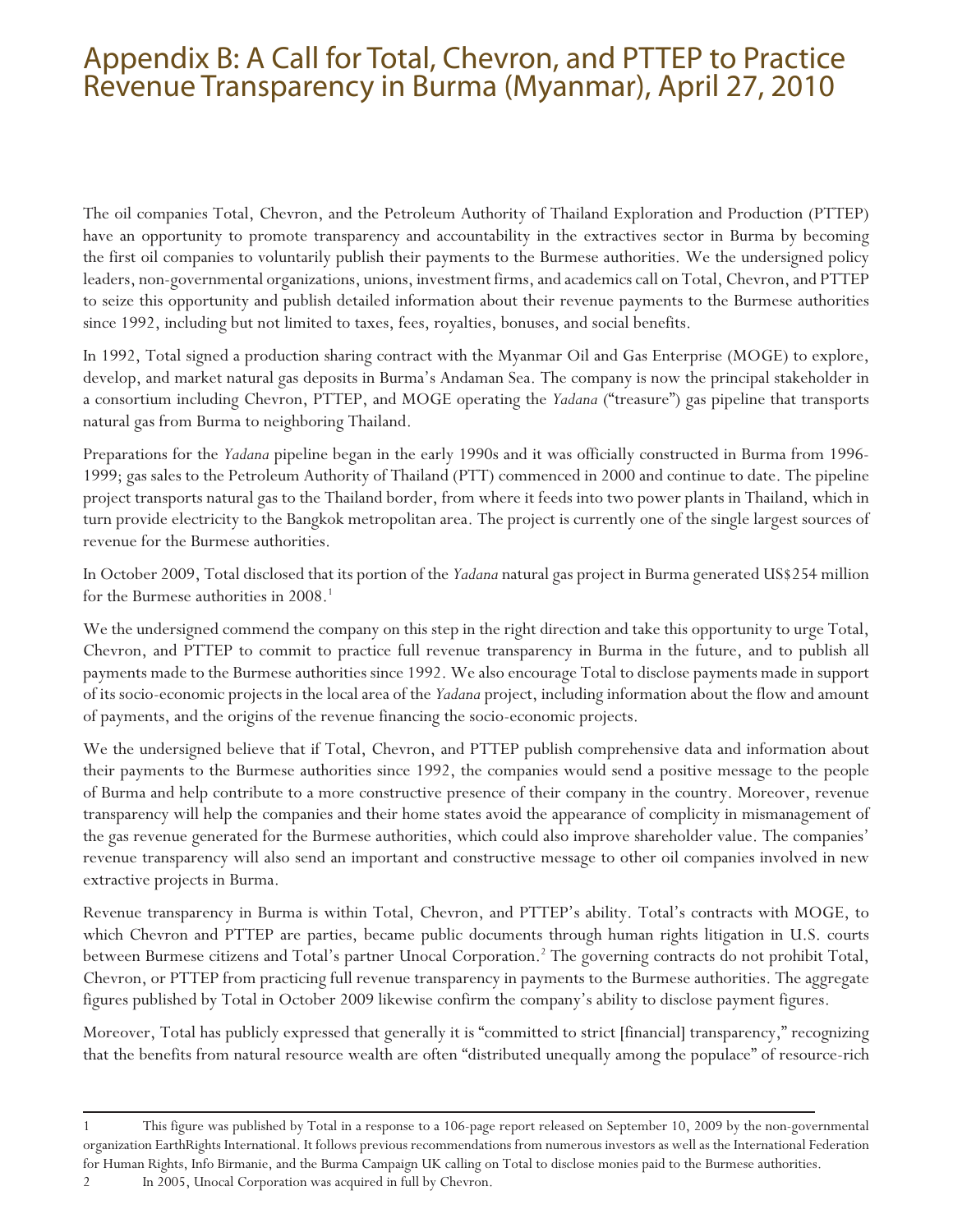states, and that a "lack of transparency reflects weak institutions and feeds conflict" in host states.<sup>3</sup> Former Total CEO and current chairman of the board Thierry Desmarest noted definitively and correctly that "[t]ransparency is in Total's interest."<sup>4</sup> While Total and Chevron each play a leading role in the Extractive Industries Transparency Initiative (EITI), neither at present publish payments to governments on a country-by-country basis.

Revenue transparency in the extractive industries has become an element of corporate responsibility, promoting stability and good governance in resource-rich developing countries and contributing to long-term energy security. Transparency in foreign companies' payments to host states promotes responsible management of revenues by host states and increases the likelihood that host-country citizens will benefit from the wealth generated from their country's natural resources.

Likewise, we the undersigned acknowledge that transparency from host states is equally important. The Burmese authorities should take immediate steps to disclose all revenues received from extractive projects, adopt the Extractive Industries Transparency Initiative (EITI), and require all oil, gas, mining, and hydropower companies operating in the country to practice disaggregated revenue transparency.

In Burma, a nexus of factors underscores the critical need for revenue transparency in the extractive industries, including the relatively large percentage of national income from natural gas sales; the lack of good governance and documented corruption by state authorities; and the consistent allegations of serious human rights abuses associated with oil and gas development projects in the country.

We the undersigned believe the initial investment in the Yadana gas project in Burma was not advisable for Total, Chevron (formerly Unocal), and PTTEP, given the subsequent, well-documented and widespread human rights violations committed by the Burmese military against the local population. Total, Chevron, and PTTEP should now practice revenue transparency as a core element of corporate responsibility in Burma.

This statement will remain open to endorsements until Total, Chevron and PTTEP practice revenue transparency in Burma. To endorse this statement email transparency@earthrights.org.

<sup>3</sup> Total, "About Total: Group Presentation: Financial transparency," available at http://www.total.com/en/about-total/grouppresentation/business-principles/financial-transparency-940523.html (last visited January 11, 2010). 4 *Id*.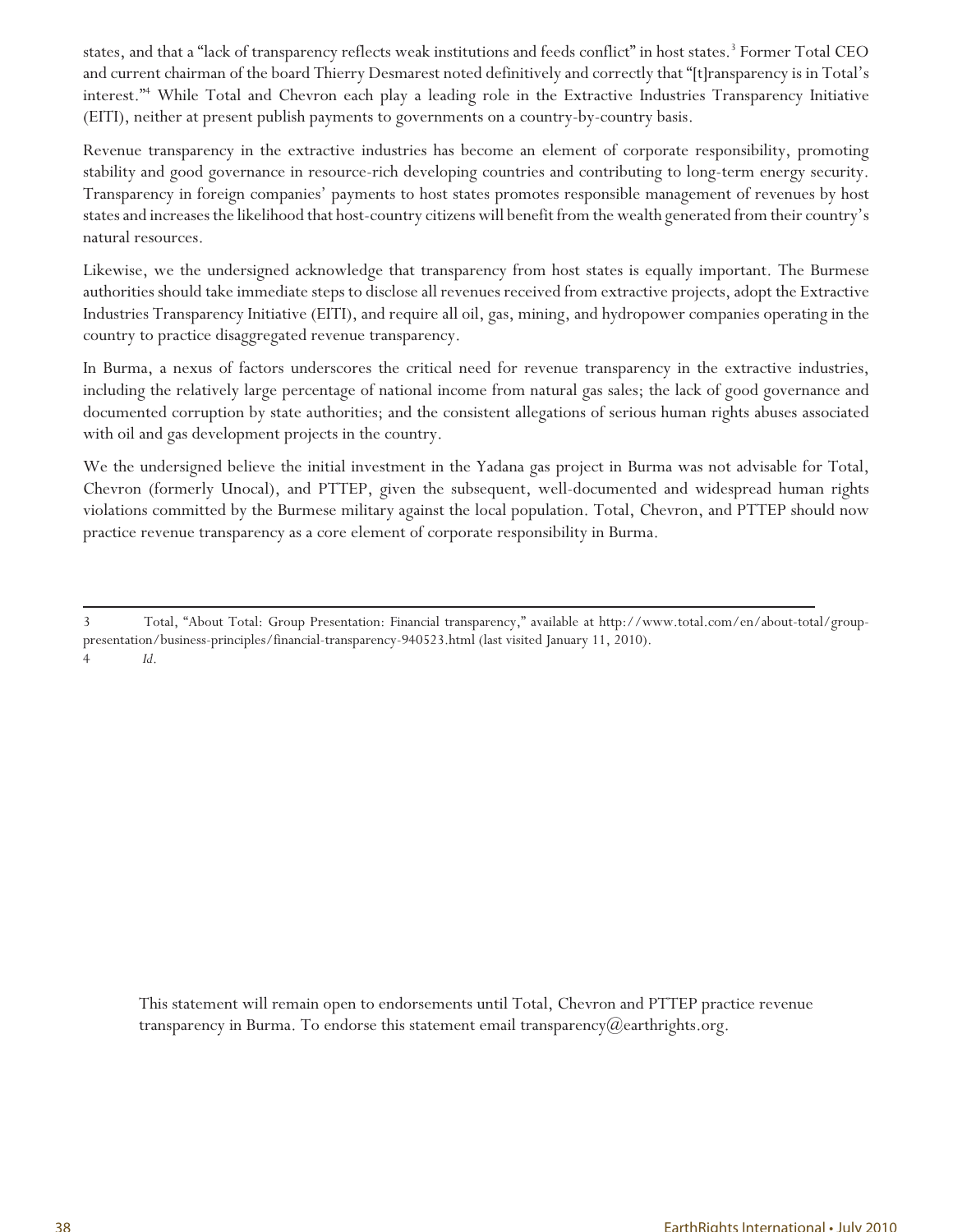## Signatories to "A Call for Total, Chevron, and PTTEP to Practice Revenue Transparency in Burma (Myanmar)," as of June 19, 2010.

### Policy Leaders

- 1. Kjell Magne Bondevik *former Prime Minister of Norway; President, The Oslo Center for Peace and Human Rights*
- 2. Mary Robinson *former President of Ireland; former United Nations High Commissioner for Human Rights; President, Realizing Rights*
- 3. Tony Baldry *former Foreign Minister of the United Kingdom*
- 4. The Baroness Cox *CEO Humanitarian Aid Relief Trust*

### Non-Governmental Organizations

- 8. Amnesty International
- 9. Academics Stand Against Poverty
- 10. African Centre for Sustainable Livelihoods
- 11. ASEAN Inter-Parliamentary Myanmar Caucus
- 12. Asociación Civil por la Igualdad y la Justicia
- 13. Burma Action Ireland
- 14. Burma Economic Watch, Maquarie University
- 15. Burmese American Democratic Alliance
- 16. Castan Centre for Human Rights Law, Monash University, Australia
- 17. Center for Energy Politics (Republic of Korea), 연구실장 이정필
- 18. Christian Solidarity Worldwide
- 19. Citizens Action for Responsibility Enterprise (CARE), Seoul, South Korea
- 20. Citizens for Justice-Malawi
- 21. CorpWatch
- 22. Crude Accountability
- 23. Debt and Development Coalition Ireland
- 24. Digital Democracy
- 25. EarthRights International (ERI)
- 26. Free Burma Rangers
- 27. Friends of the Earth US
- 28. Future in Our Hands
- 29. Global Competitiveness Empowerment Forum
- 30. Global Exchange
- 31. Global Financial Integrity
- 5. Kerry Kennedy *founder of the Robert F. Kennedy Center for Justice and Human Rights*
- 6. Dr. Robert Goodland *former Environmental Advisor, the World Bank Group*
- 7. Zac Goldsmith *former Editor,* The Ecologist*, and UK Parliamentary Candidate*
- 32. Global Witness
- 33. HELIO International
- 34. Human Orientation Movement for Environment (HOME), Nigeria
- 35. Humanitarian Aid Relief Trust
- 36. Inter Pares
- 37. Justice in Nigeria Now
- 38. Kairos Europe (Brussels Office)
- 39. Korea Federation for Environmental Movements
- 40. Korean House for International Solidarity
- 41. Korean Public Interest Lawyers Group (GOGGANGAM)
- 42. Lumière Synergie Développement, Sénégal
- 43. Luta Hamutuk Institute-Timor Leste
- 44. Missionary Oblates of Mary Immaculate: Justice Peace/Integrity of Creation Office
- 45. Norwegian Church Aid
- 46. Norwegian Burma Committee
- 47. Norwegian Mission to the East
- 48. Open Society Institute
- 49. Partners Relief & Development
- 50. People's Solidarity for Participatory Democracy, South Korea
- 51. PLATFORM UK
- 52. Project Maje
- 53. Publish What You Pay France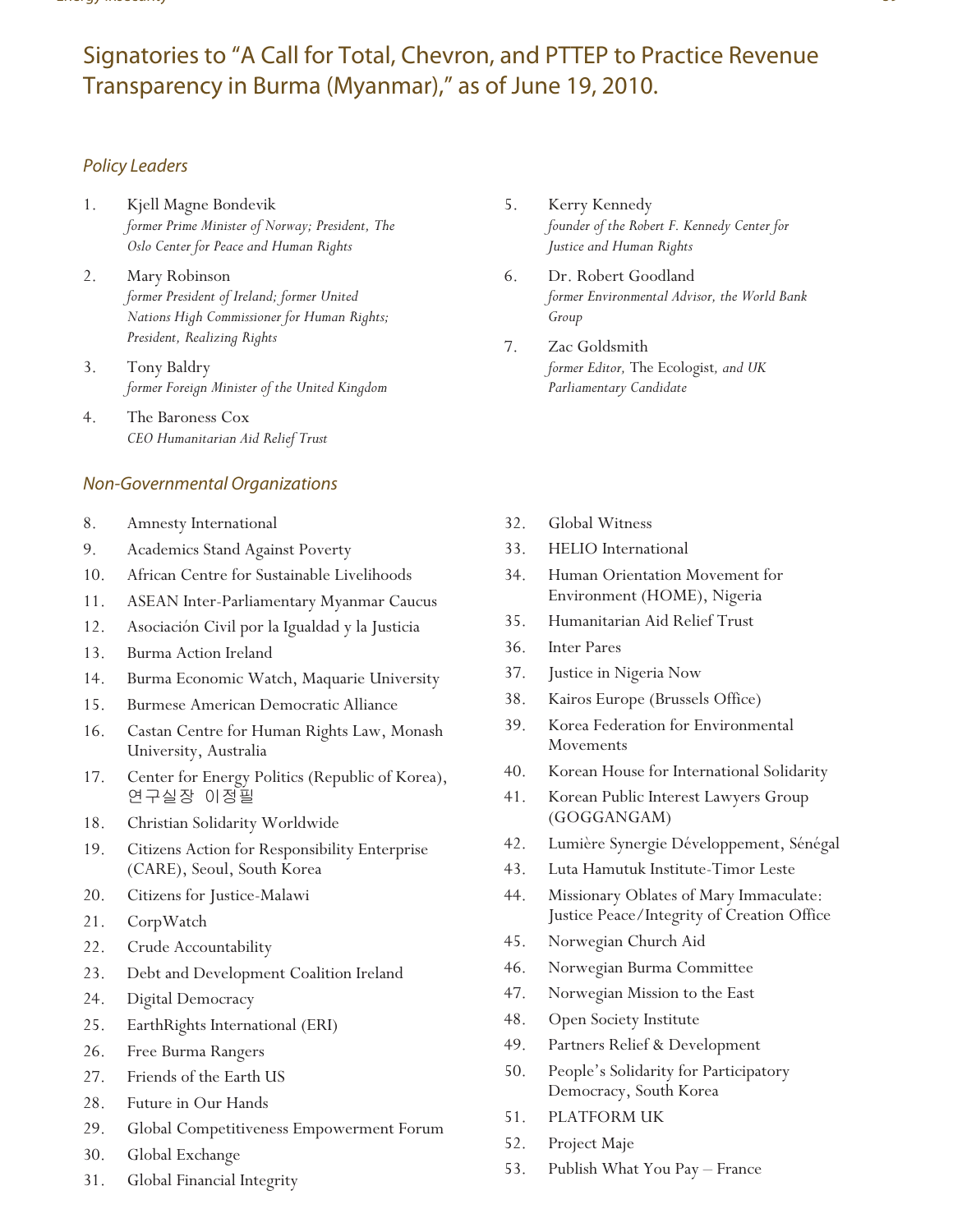### Non-Governmental Organizations (cont.)

- 54. Remember Saro-Wiwa
- 55. Revenue Watch Institute
- 56. Rohingya Community in Norway
- 57. Save My Future (SAMFU) Foundation, Liberia
- 58. Secours Catholique / Caritas France
- 59. Sierra Club
- 60. Swedish Burma Committee

### Burma Non-Governmental Organizations

- 68. All Arakan Students' and Youths' Congress \* †
- 69. All Burma Federation of Student Unions °
- 70. All Burma Students' Democratic Front \*
- 71. All Burma Students League \*
- 72. All Kachin Student and Youth Union \* †
- 73. ALTSEAN Burma
- 74. Arakan National Council ◊ *(comprised of all Arakanese political parties and civil society organizations)*
- 75. Arakan League for Democracy Liberated Area (Youth) \*
- 76. Arakan League for Democracy (Youth Wing Exile)
- 77. Arakan Rohingya National Organization
- 78. Arakan Youth Network Group †
- 79. Assistance Association for Political Prisoners (Burma)
- 80. Backpack Health Worker Team
- 81. Burma Centre Delhi
- 82. Burma Ethnic Nationalities Network Canada
- 83. Burma Office (Australia)
- 84. Burmese Women's Union ‡ °
- 85. Canadian Friends of Burma
- 86. Canadian Campaign for Free Burma
- 87. Chin Human Rights Organization
- 88. Chin National Council ♦ *(comprised of all Chin political parties and civil society organizations)*
- 89. Chin Student Union †
- 90. Chinland Guardian
- 91. Democratic Party for a New Society \*  $^{\circ}$
- 92. Free Burma Campaign Singapore
- 93. Human Rights Education Institute of Burma
- 61. Swedish Burma Human Rights Association
- 62. The Oslo Center for Peace and Human Rights
- 63. The Other Media, India
- 64. Timor Leste Core Group on Transparency
- 65. Tiri
- 66. US Campaign for Burma
- 67. Worldwide Impact Now
- 94. Human Rights Foundation of Monland
- 95. Kachin National Organization ♦ *(comprised of all Kachin political parties and civil society organizations)*
- 96. Kachin Women's Association Thailand ‡
- 97. Karen Community Canada
- 98. Karen Human Rights Group
- 99. Karen State Coordinating Body ◊ *(including Karen National Union and all Karen civil society organizations)*
- 100. Karen Teacher Working Group
- 101. Karen Women's Organization ‡
- 102. Karen Youth Organization † \*
- 103. Karenni National Women's Organization ‡
- 104. Karrenni National Youth Organization †
- 105. Karenni State Coordinating Body ◊ *(including Karenni National Progressive Party and all Karenni civil society organizations)*
- 106. Karenni Students Union †
- 107. Kayan New Generation Youth †
- 108. Kuki Students Democratic Front \*
- 109. Kuki Women's Human Rights Organization ‡
- 110. Lahu National Development Organization
- 111. Lahu Women's Organization ‡
- 112. Mon Unity League †
- 113. Mon State Coordinating Body ◊ *(comprised of all Mon political parties and civil society organizations)*
- 114. Mon Youth Progressive Organization \*
- 115. Naga National League for Democracy (Youth) \*
- 116. National League for Democracy- Liberated Area (Youth) \*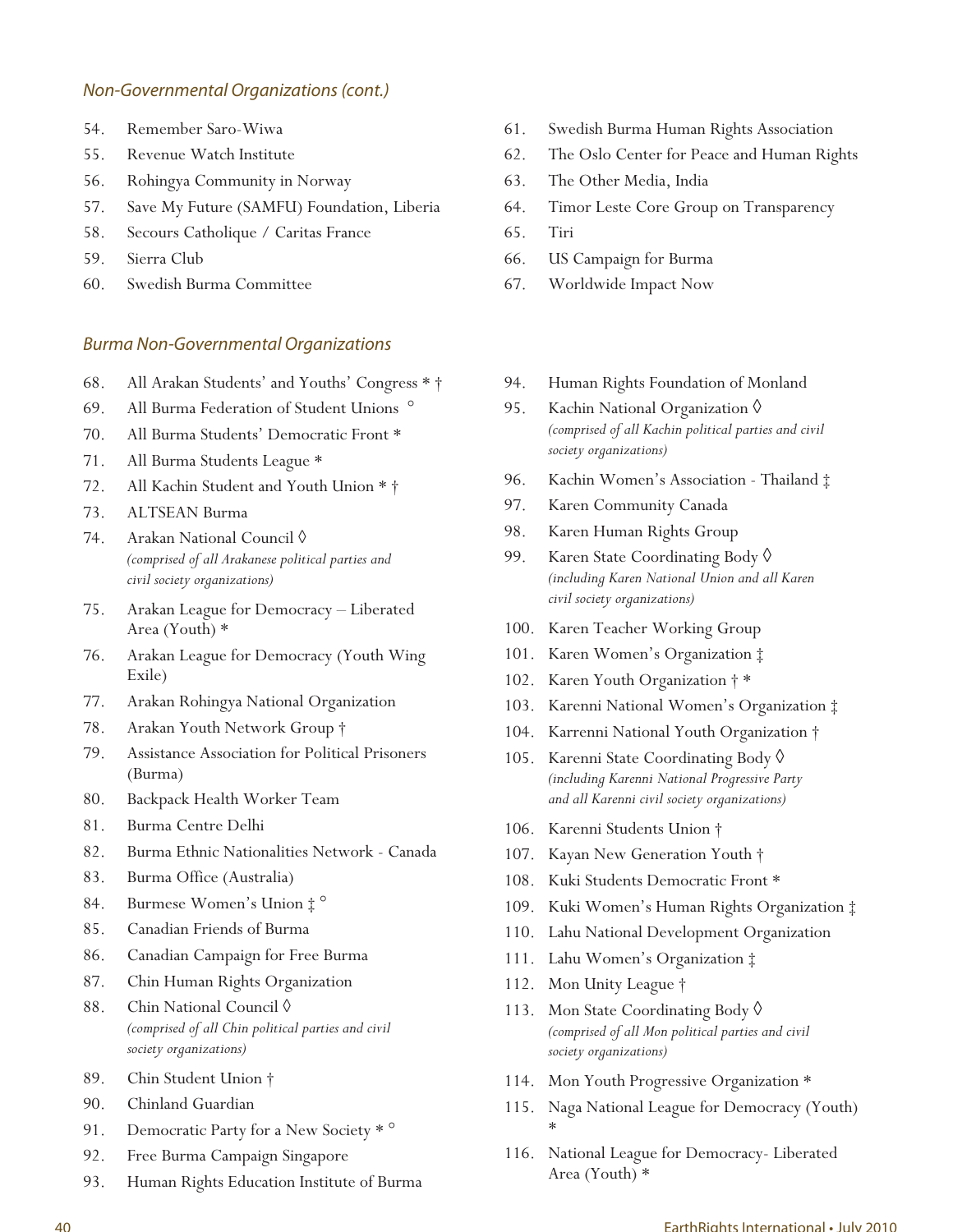### Burma Non-Governmental Organizations (cont.)

- 117. Network for Democracy and Development<sup>o</sup>
- 118. Palaung Women's Organization ‡
- 119. Palaung Youth Network group † \*
- 120. Pa-O Women's Union ‡
- 121. Pa-O Youth Organization \* †
- 122. People's Defence Force °
- 123. Rakhaing Women's Union ‡
- 124. Rakhaing Environment and Human Rights Watch (REHRW)
- 125. Shan State Representative Council ◊ *(comprised of all ethnic nationalities' organizations in Shan State)*

### Academics & Scholars (listed alphabetically, by surname)

- 136. Dr. Daniel Aguirre *Human Rights Law Lecturer, Centre for Human Rights Studies, Mahidol University*
- 137. Saleem H. Ali, PhD *Associate Professor of Environmental Planning and Asian Studies, Rubenstein School of Environment and Natural Resources, University of Vermont*
- 138. Desmond Ball, PhD *Professor, Strategic & Defence Studies Centre, School of International, Political & Strategic Studies, Australia National University*
- 139. Chris Beyrer, MD, MPH *Professor of Epidemiology, International Health, and Health, Behavior, and Society, Johns Hopkins Bloomberg School of Public Health*
- 140. Patrick Bond *University of KwaZulu-Natal Centre for Civil Society (Environmental Justice Project)*
- 141. Paul Collier *Professor of Economics, University of Oxford; Director, Centre for the Study of African Economies; Professorial Fellow of St. Anthony's College*
- 142. John G. Dale *Professor, Department of Sociology and Anthropology, George Mason University*
- 143. Christina Fink *Independent Scholar*
- 144. Nancy Hudson-Rodd, PhD *Honorary Research Fellow, Edith Cowan University*
- 126. Shan Women's Action Network ‡
- 127. Shwe Gas Movement
- 128. Ta'ang Students and Youth Organization \*
- 129. Tavoy Women's Union ‡
- 130. Tavoyan Youth Organization \*
- 131. United Lahu Youth Organization †
- 132. Women's League of Chinland ‡
- 133. Women's Rights & Welfare Association of Burma ‡
- 134. Young Chi Oo Workers Association °
- 135. Zomi Student and Youth Organization \*
- 145. Macartan Humphreys *Associate Professor of Political Science, Columbia University*
- 146. Kyung Soo Jung *Professor, College of Law, Sookmyung Women's University, Seoul, Republic of Korea*
- 147. Stuart Kirsch *Associate Professor of Anthropology, University of Michigan*
- 148. Michael Klare *Professor of Peace and World Security Studies, Hampshire College, Amherst, Mass.*
- 149. Ken MacLean *Assistant Professor of International and Social Change, Clark University*
- 150. Dr. Adam McBeth *Senior Lecturer, Faculty of Law, Monash University, Australia*
- 151. Tun Myint *Assistant Professor, Department of Political Science & Environmental Studies, Carleton College*
- 152. Christiana Ochoa *Professor of Law, Indiana University Maurer School of Law - Bloomington*
- 153. Scott Pegg *Associate Professor, Department of Political Science, IUPUI*
- 154. Thomas Pogge *Leitner Professor of Philosophy and International Affairs, Yale University; Oslo and Australia National Universities*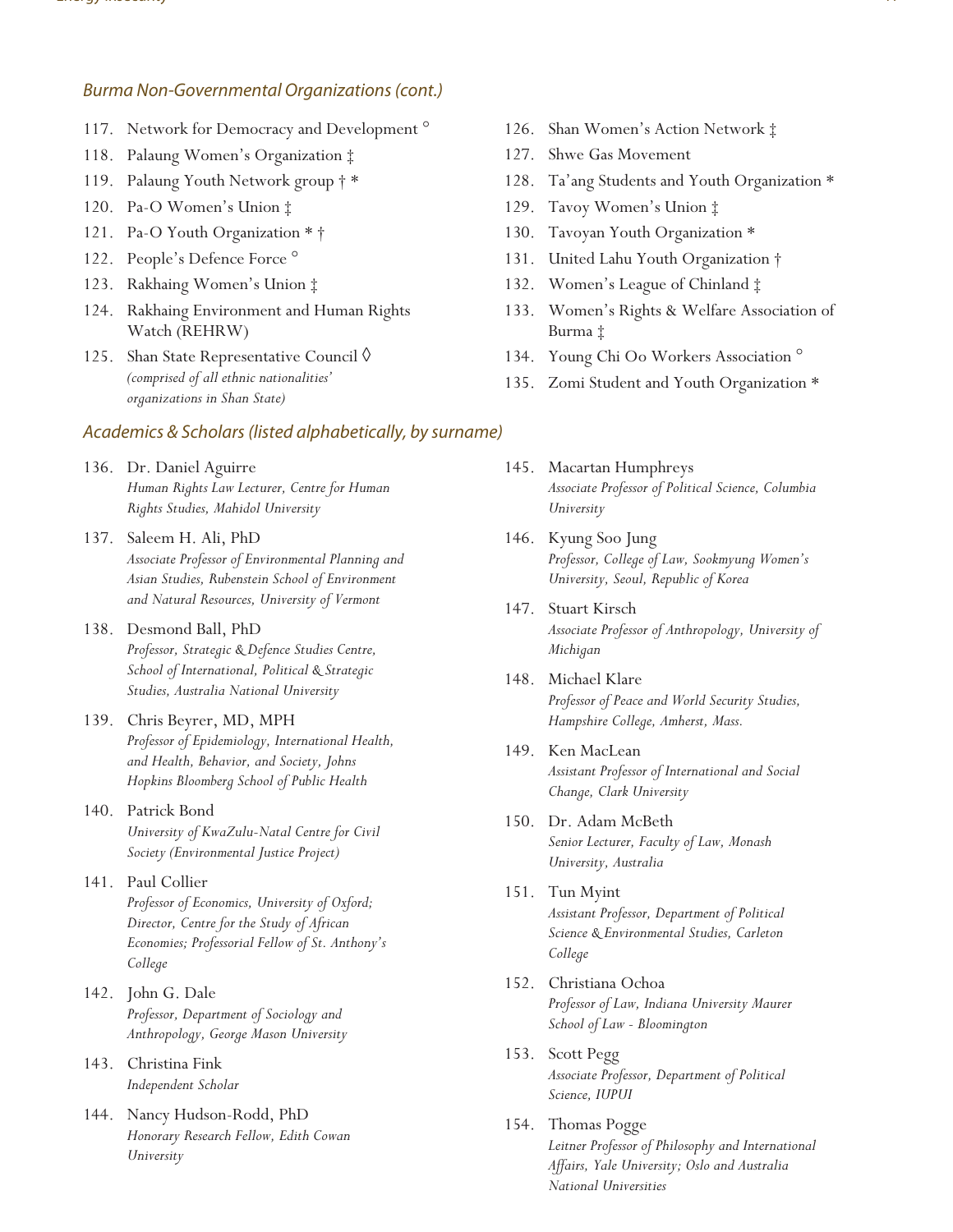### Academics & Scholars (cont.)

- 155. Michael Ross *Professor of Political Science and Director of the Center for Southeast Asian Studies, University of California, Los Angeles (UCLA)*
- 156. Martin Sandbu, PhD *Senior Research Fellow, Zicklin Center for Business Ethics, Wharton School, University of Pennsylvania; and Economics Leader Writer, Financial Times.*
- 157. Benjamin Smith *Associate Professor and Associate Chair, Department of Political Science, University of*

### Trade Unions

- 161. The American Federation of Labor and Congress of Industrial Organizations (AFL-CIO)
- 162. International Brotherhood of Teamsters
- 163. Korean Confederation of Trade Unions (KCTU)

### Investment Firms

- 167. Boston Common Asset Management
- 168. Calvert Asset Management, Co., Inc.
- 169. Newground Social Investments

### *Florida*

- 158. Voravit Suwanvanichkij, MD, MPH *Research Associate, Center for Public Health and Human Rights, Johns Hopkins Bloomberg School of Public Health*
- 159. Sean Turnell *Associate Professor of Economics, Macquarie University*
- 160. Tony Venables *BP Professor of Economics, University of Oxford; Director of Oxford Centre for the Study of Resource Rich Economies*
- 164. Service Employees International Union (SEIU)
- 165. Trade Union Congress (TUC)
- 166. Unite

- 170. Northwest Coalition for Responsible Investment
- 171. Outcrop Research Consulting
- 172. Trillium Asset Management

### Individuals

A list of individual endorsements can be viewed at http://www.earthrights.org/campaigns/transparency/endorsements

<sup>\*</sup> This organization is a member of the Student and Youth Congress of Burma (SYCB).

<sup>†</sup> This organization is a member of the Nationalities Youth Forum (NY Forum).

<sup>‡</sup> This organization is a member of the Women's League of Burma (WLB).

<sup>°</sup> This organization is a member of the Forum for Democracy in Burma (FDB).

<sup>◊</sup> This organization is a member of the Ethnic Nationalities Council (ENC).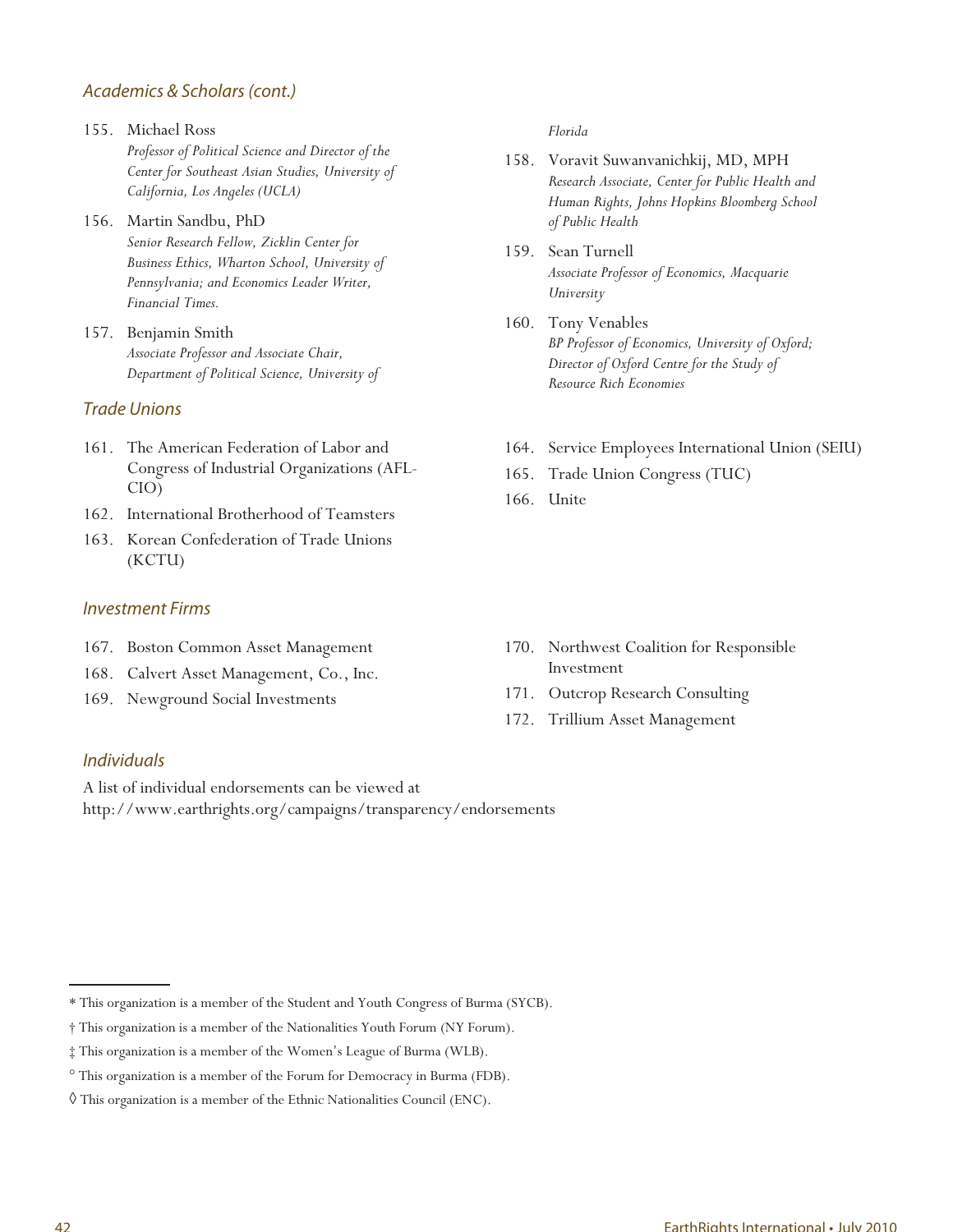## Appendix C: Total and Chevron's Responses to the Global **Call for Revenue Transparency**

In May 2010, the Business & Human Rights Resource Centre invited Total, Chevron, and the Petroleum Authority of Thailand Exploration & Production (PTTEP) to respond to an appeal for revenue transparency from their operations in Burma:

- "A Call for Total, Chevron, and PTTEP to Practice Revenue Transparency in Burma (Myanmar) [PDF]" – signed by 168 policy leaders, academics & scholars, Burmese & international NGOs, trade unions, 27 Apr 2010
- "Oil Companies in Burma Urged to Open Their Books" – EarthRights Intl. & Shwe Gas Movement, 27 Apr 2010
- "Pressure Mounts on Energy Giant Chevron to Disclose Revenue" – Marwaan Macan-Markar, Inter Press Service, 29 Apr 2010
- "ERI Releases Burma Pipeline Contracts" EarthRights International, 5 May 2010

The companies responded as follows.

## Chevron's Response, 25 May 2010

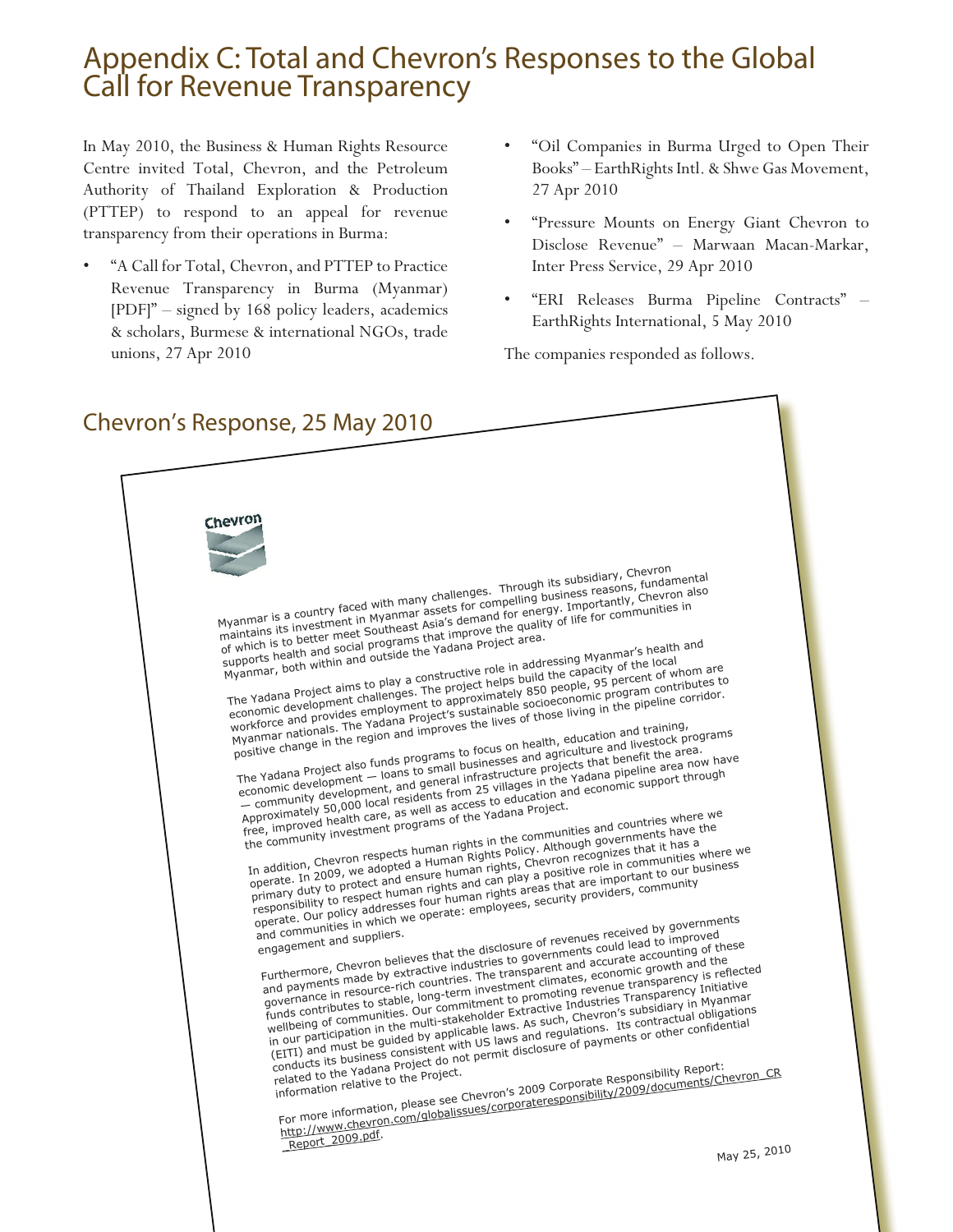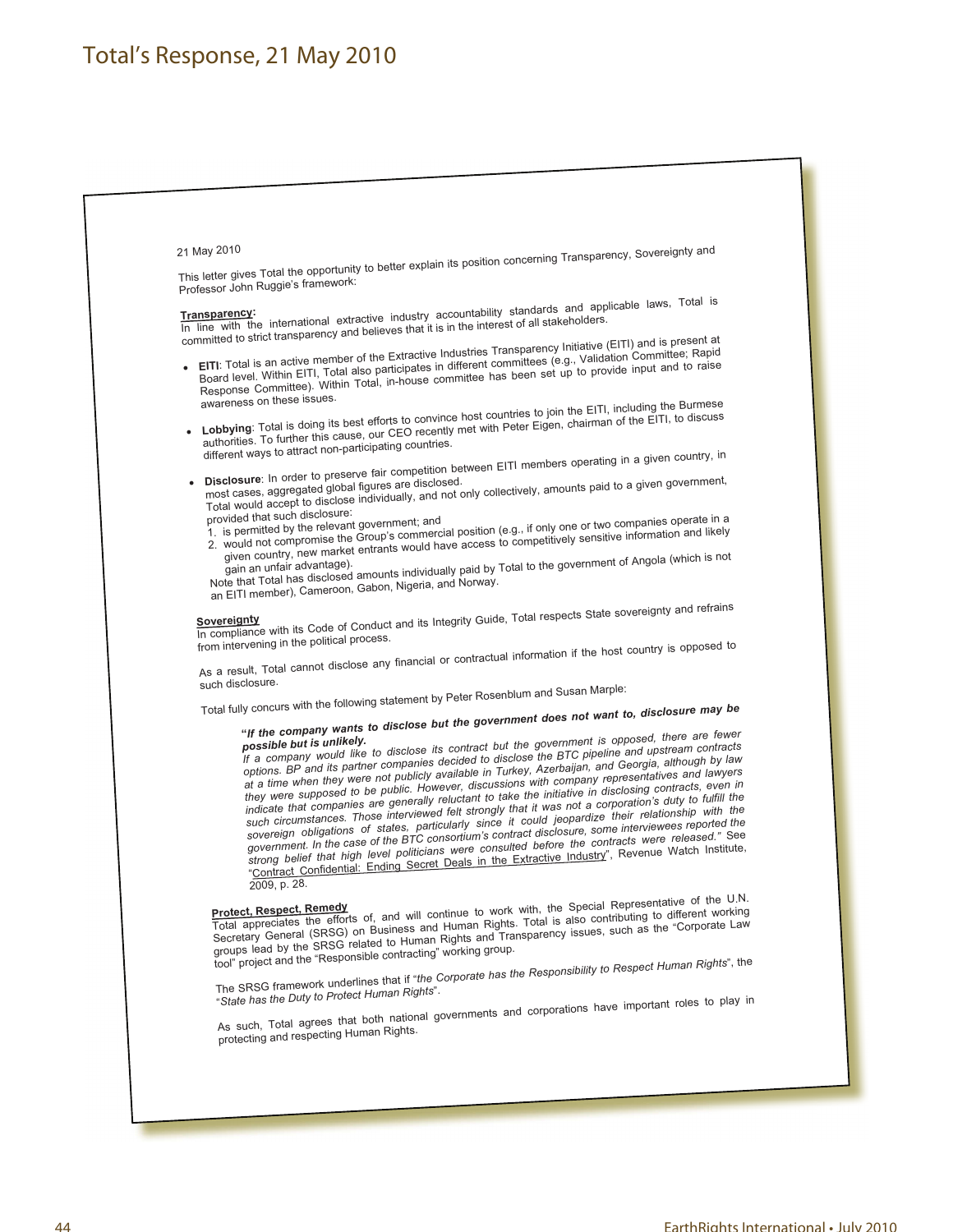## Endnotes

- 1 Unocal Corporation compensated villagers in 2005 before being acquired by Chevron, which inherited not only Unocal's assets, but also its legal liabilities. Chevron could still face legal liabilities for complicity in ongoing human rights abuses in connection to the Yadana Project. *See* Chapter I, section vi of this report. *See also* EARTHRIGHTS INTERNATIONAL, THE HUMAN COST OF ENERGY (April 2008), *available at* http:// www.earthrights.org/publication/human-cost-energychevron-s-continuing-role-financing-oppression-andprofiting-human-rig. *See also Why Total Agrees to Compensation in Forced Labor Suit*, THE IRRAWADDY, Dec. 1, 2005, *available at* http://www.irrawaddy.org/interview\_show.php?art\_ id=5235&page=1.
- 2 Some of the Yadana gas is diverted for domestic use in Burma through a separate pipeline – the Kanbauk-Mikalay pipeline – to a cement factory in Karen State. Like Yadana, the pipeline has been plagued with severe human rights abuses. *See* HUMAN RIGHTS FOUNDATION OF MONLAND (HURFOM), LAID WASTE: HUMAN RIGHTS ALONG THE KANBAUK TO MYAING KALAY GAS PIPELINE (May 2009), *available at* http://rehmonnya.org/ data/Laid-Waste.pdf. Yet another new pipeline transports gas from the offshore Yadana deposits to Rangoon (Yangon), operated by Total. *See Total-operated Pipeline Begins Ops in Myanmar*, DEUTSCHE PRESSE-AGENTUR (DPA), June 14, 2010, *available at* http://rigzone.com/news/article.asp?a\_ id=94684.
- 3 EARTHRIGHTS INTERNATIONAL, TOTAL IMPACT: THE HUMAN RIGHTS, ENVIRONMENTAL, AND FINANCIAL IMPACTS OF TOTAL AND CHEVRON'S YADANA GAS PROJECT IN MILITARY-RULED BURMA (MYANMAR), (Sept. 10, 2009), *available at* http://www. earthrights.org/publication/total-impact-human-rightsenvironmental-and-financial-impacts-total-and-chevron-syadana.
- 4 Overall natural gas exports have in the last decade accounted for on average approximately 40 percent of export revenues. According to Burma's official statistics, export gas sales in 2007/08 amounted to US \$2.5 billion out of that year's total export revenue of US \$6.4 billion. *See* Sean Turnell, *Dissecting the Data: Burma's Macroeconomy at the Cusp of the 2010 'Elections'* (Economics Dept., Macquarie University: Sydney, Australia, June 2010), at 10 (citing statistics from the Myanmar Central Statistical Office).
- 5 The UN Special Rapporteur on Human Rights in Myanmar, Tomas Ojea Quintana, recently recommended that UN agencies consider an official commission of inquiry into possible crimes against humanity and war crimes in Burma ("United Nations institutions may consider the possibility to establish a commission of inquiry with a specific factfinding mandate to address the question of international crimes."). *See* U.N. Human Rights Council, *Human Rights Situations that Require the Council's Attention*, at 21, U.N. Doc. A/HRC/13/48 (March 2010) (prepared by Tomas Ojea Quintana, Special Rapporteur), *available at* http://www2. ohchr.org/english/bodies/hrcouncil/docs/13session/A-HRC-13-48.pdf (hereinafter "Quintana's Report").
- 6 Robert Kelley, *Expert says Burma 'planning nuclear bomb,'* DEMOCRATIC VOICE OF BURMA , June 3, 2010, *available*

*at* http://www.dvb.no/news/expert-says-burma- %E2%80%98planning-nuclear-bomb%E2%80%99/9527.

- 7 See ERI, Total Impact, supra note 3, at 41–46.
- 8 *Id*. at 43.
- 9 *See Report: Pipelines Pumps Billions in Myanmar Junta's Summary*, DEUTSCHE PRESS-AGENTUR (DPA), Sept. 10, 2010, *available at* http://www.business-humanrights.org/Docum ents/2009EarthRightsreportsreBurma.
- 10 *See* Appendix A of this report; *see also* EarthRights International, *A Call for Total, Chevron, and PTTEP to Practice Revenue Transparency in Burma (Myanmar)* (Open letter published April 27, 2010), *available at* http://www. earthrights.org/sites/default/files/documents/call-forrevenue-transparency.pdf (hereinafter "Transparency Initiative"); Burma has been ranked the third most corrupt country in the world, behind Afghanistan and Somalia. Transparency International's *Corruption Perception Index* 2009, *at* http://www.transparency.org/policy\_research/ surveys\_indices/cpi/2009/cpi\_2009\_table (hereinafter "CPI 2009").
- 11 Business and Human Rights Resource Centre, *Call for oil companies to practice revenue transparency in Burma & company responses*, *at* http://www.business-humanrights.org/ Documents/Burmatransparency (last updated June 17, 2010).
- 12 *Id. infra* note 81; *Id*. *infra* note 97.
- 13 ERI interviews and field reports from the Yadana pipeline area, Burma (2010). On file with ERI.
- 14 Email communication with ILO Liaison Officer in Burma (June 9, 2010). On file with EarthRights International.
- 15 *See* Quintana's Report, *supra* note 5, at 2.
- 16 Interview #043-2009 with community member, in Michaunglaung, Burma (2009). On file with ERI.
- 17 *See* ERI, TOTAL IMPACT, *supra* note 3, at 34–40.
- 18 *See* Quintana's Report, *supra* note 5 at 27.
- 19 *Id.* at 2; *See also* Matthew Smith, *The UN Singles Out Big Oil in Burma, with Good Reason*, THE HUFFINGTON POST, Apr. 12, 2010, *available at* http://www.huffingtonpost.com/ matthew-smith/the-un-singles-out-big-oi\_b\_534426.html.
- 20 Quintana's Report, *supra* note 5, at 27.
- 21 *Id.*
- 22 *Id*.
- 23 For seven years, Total publicly claimed on its website and to shareholders that the company "eradicated" forced labor in its project area in Burma, and that the ILO had certified the claim. The ILO never made such a claim and publicly disavowed it, as ERI revealed in TOTAL IMPACT, *supra* note 3. After the company's dishonesty was exposed, the statement was quietly removed from its website. *See* EARTHRIGHTS INTERNAIONAL, GETTING IT WRONG: FLAWED "CORPORATE SOCIAL RESPONSIBILITY" AND MISREPRESENTATION SURROUNDING TOTAL AND CHEVRON'S YADANA GAS PIPELINE IN MILITARY-RULED BURMA (MYANMAR) (Sept. 2009), at 42–43, *available at* http://www.earthrights.org/publication/gettingit-wrong-flawed-corporate-social-responsibility-andmisrepresentations-surroundi.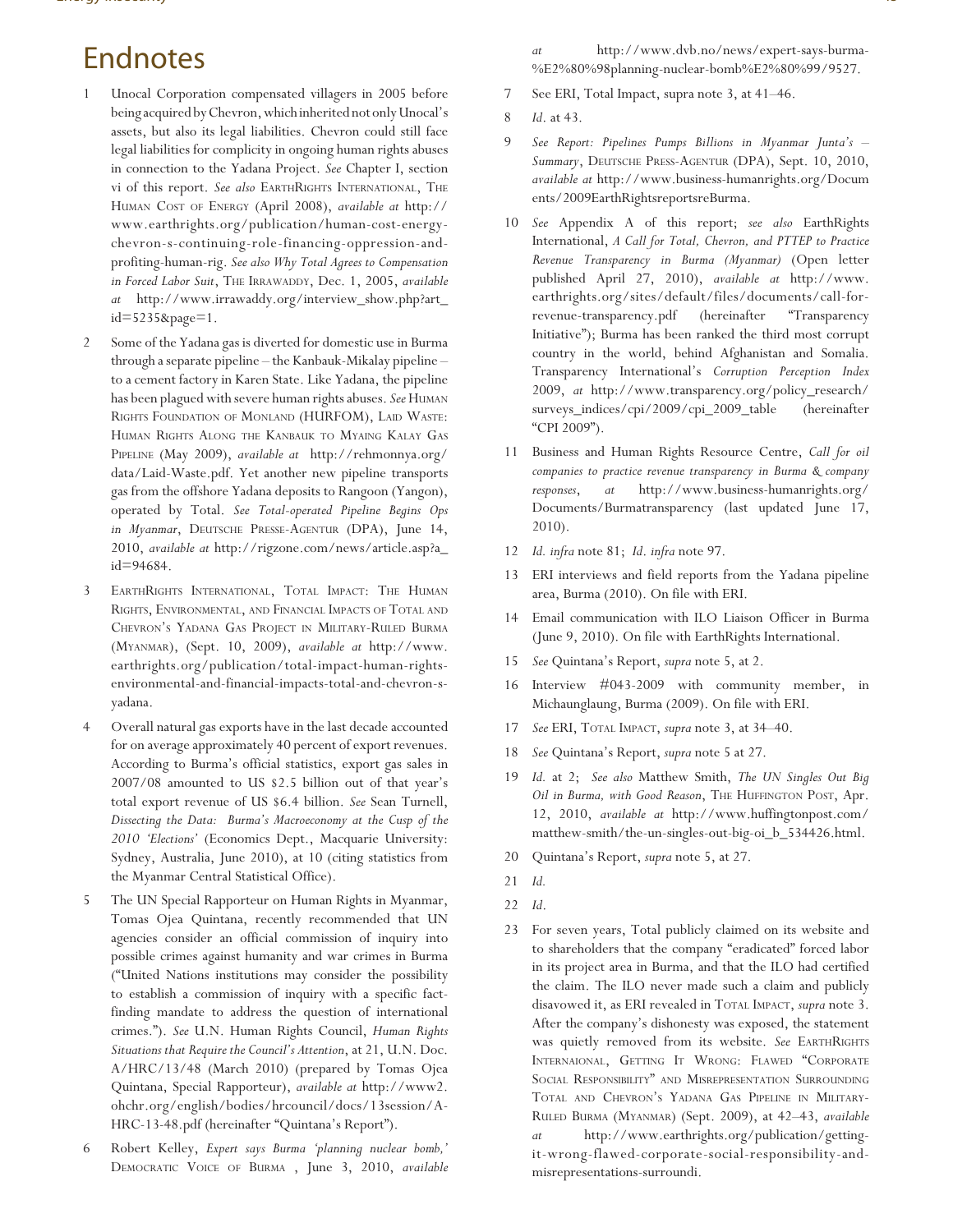- 24 EARTHRIGHTS INTERNATIONAL AND SOUTHEAST ASIA INFORMATION NETWORK, TOTAL DENIAL: A REPORT ON THE YADANA PIPELINE PROJECT IN BURMA (July 1996), *available at* http://www. earthrights.org/files/Reports/TotalDenial96.pdf.
- 25 Unocal Corporation compensated villagers in 2005 before being acquired by Chevron, which inherited not only Unocal's assets, but also its legal liabilities. Chevron could still face legal liabilities for complicity in ongoing human rights abuses in connection to the Yadana Project. *See* ERI, THE HUMAN COST OF ENERGY, *supra* note 1; *Why Total Agrees to Compensation in Forced Labor Suit*, THE IRRAWADDY, *supra* note 1.
- 26 Interview # yp-s-001 with community member, in Lawther, Burma (2010). On file with ERI.
- 27 *See* Universal Declaration of Human Rights*,* art. 3, G.A. Res. 217(A)III, U.N. GAOR, 3d Sess., 1st plen. mtg., U.N. Doc. A/810 (Dec. 12, 1948) (hereinafter "UDHR"); International Covenant on Civil and Political Rights, Mar. 23, 1976, art. 6, 999 U.N.T.S. 171(hereinafter "ICCPR"); The Geneva Convention Relative to the Protection of Civilian Persons in Time of War, Aug. 12, 1949, art. 3(1)(a), 6 U.S.T. 3516, 75 U.N.S.T. 287; Convention on the Rights of the Child, Nov. 20, 1989, 1577 U.N.T.S. 3; *see also* United Nations Office of the High Commissioner of Human Rights, *Fact Sheet No 11 (Rev. 1), Extrajudicial, Summary or Arbitrary Executions*, *available at* http://www.ohchr.org/Documents/ Publications/FactSheet11rev.1en.pdf (last visited June 14, 2010).
- 28 *See* g*enerally* ERI & SAIN, TOTAL DENIAL, *supra* note 24; EarthRights International, TOTAL DENIAL CONTINUES: EARTH RIGHTS ABUSES ALONG THE YADANA AND YETAGUN PIPELINES IN BURMA (1st ed. 2000; 2nd ed.2003) *available at* http://www. earthrights.org/files/Reports/TotalDenialContinues.pdf; EarthRights International, *Supplemental Report: Forced Labor Along the Yadana and Yetagun Pipelines* (supplement to MORE OF THE SAME: FORCED LABOR CONTINUES IN BURMA) (2001), *available at* http://www.earthrights.org/files/Reports/ supp.pdf; EARTHRIGHTS INTERNATIONAL, FUELING ABUSE: UNOCAL, PREMIER & TOTALFINAELF'S GAS PIPELINES IN BURMA (2002), *available at* http://www.earthrights.org/files/ Reports/fuelingabusenglish.pdf; ERI, THE HUMAN COST OF ENERGY, *supra* note 1; ERI, TOTAL IMPACT, *supra* note 3.
- 29 Total, *Our Response to the Allegations Contained in the ERI Report* (Sept. 2009) (hereinafter "Total's response to ERI"), at 6, *available at* http://burma.total.com/en/publications/ Total%20\_in\_Myanmar\_update.pdf (hereinafter "Total's Response to ERI").
- 30 *Id*.
- 31 Third parties in dialogue with Total claim the company's responses to allegations of ongoing abuses are crafted not necessarily to reflect the truth but to avoid the weight of potential legal liabilities. "They're scared to death of being sued," one prominent UN official told EarthRights International.
- Interview  $\#$  yp-s-001 with community member, in Lawther, Burma (2010). On file with ERI.
- 33 *Id*.
- 34 Interview # yp-s-003 with community member, in Michaunglaung, Burma (2010). On file with ERI.
- 35 Interview # yp-s-002 with community member, in Zinba, Burma (2010). On file with ERI.
- 36 Interview # yp-s-003 with community member, in Michaunglaung, Burma (2010). On file with ERI.
- 37 *See* HURFOM, *supra* note 2.
- 38 Interview # yp-s-001 with community member, in Lawther, Burma (2010). On file with ERI.
- 39 See ERI, TOTAL IMPACT*, supra* note 3, at 20-29.
- 40 *See* ICCPR, *supra* note 27, art. 8. 165 countries are currently parties to the ICCPR. United Nations Treaty Collection, *International Covenant on Civil and Political Rights*, *at* http://treaties.un.org/Pages/ViewDetails. aspx?src=TREATY&mtdsg\_no=IV-4&chapter=4&lang=en (last visited June 17, 2010). *See also Doe v. Unocal Corp,* 395 F.3d at 945 (9th Cir. 2002).
- 41 UDHR, *supra* note 27, art. 4.
- 42 International Labour Organization, *Declaration on Fundamental Principles and Rights at Work,* para. 2, 86th Session, Geneva (June 1998), *available at* http://www.ilo.org/public/ english/standards/relm/ilc/ilc86/com-dtxt.htm ("[a]ll Members, even if they have not ratified the Conventions in question, have an obligation arising from the very fact of membership in the Organization to respect, to promote and to realize, in good faith and in accordance with the Constitution, the principles concerning the fundamental rights which are the subject of those Conventions, namely . . . the elimination of all forms of forced or compulsory labour.").
- The Union of Myanmar, The State Peace and Development Council, Letter No. 04/Na Ya Ka (U)/Ma Nya, *Subject: Prohibiting Requisition of Forced Labour*, Nov. 1, 2000, *available at* http://www.mol.gov.mm/8.Home/Home\_ link/spdc(Eng).pdf; *Order Supplementing Order No. 1/99* (HURFOM, trans.), Aug. 30, 2001*, available at* http:// www.burmalibrary.org/docs/HURFOM's\_Forced\_ Labour\_Report.htm.
- 44 Rome Statute of the International Criminal Court, *adopted*  July 17, 1998, art. 7.1(c), 2187 U.N.T.S 3.
- 45 Email communication with ILO Liaison Officer in Burma (June 9, 2010). On file with EarthRights International.
- 46 *Id*.
- 47 Interview # yp-s-002 with community member, in Zinba, Burma (2010). On file with ERI, *also* Interview # yp-s-003 with community member, in Zinba, name, Burma (2010). On file with ERI.
- 48 Interview # yp-s-002 with community member, in Zinba, Burma (2010). On file with ERI.
- 49 Interview # yp-s-003 with community member, in Michauglaung, Burma (2010). On file with ERI.
- 50 Interview # yp-s-005 with community member, in Yapu, Burma (2010). On file with ERI.
- 51 Interview # yp-s-005 with community member, in Yapu, Burma (2010). On file with ERI.
- 52 Interview # yp-s-003 with community member, in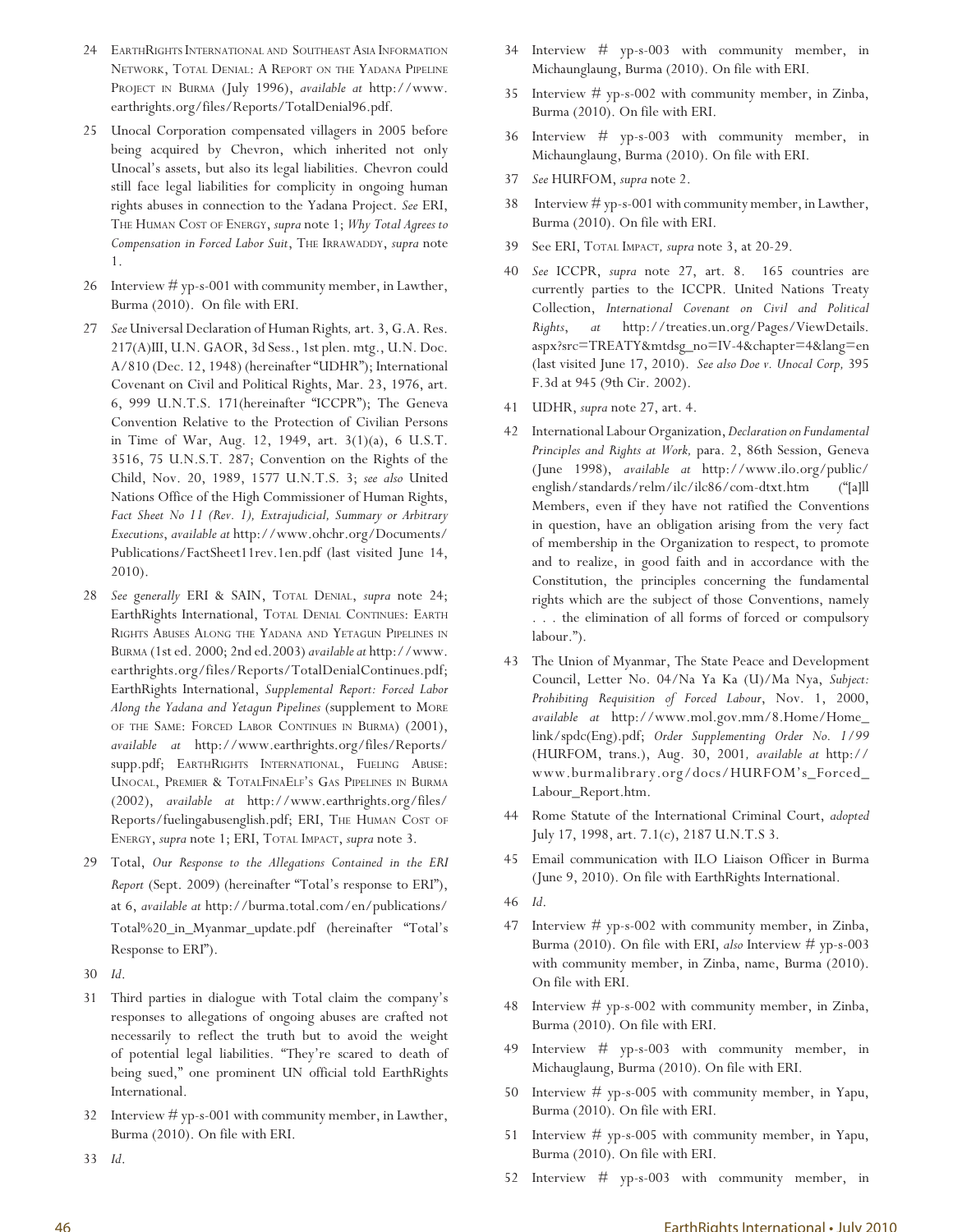Michauglaung, Burma (2010). On file with ERI.

- 53 *Id*.
- 54 Interview # yp-s-002 with community member, in Zinba, Burma (2010). On file with ERI.
- 55 *See* UDHR, *supra* note 27, art*.* 17; ICCPR, *supra* note 27, arts*.* 26 & 27; International Convention on the Elimination of All Forms of Racial Discrimination art*.* 5(d)(v), Dec. 21, 1965, 660 U.N.T.S. 195 [hereinafter CERD]; Convention on the Elimination of All Forms of Discrimination Against Women art. 16.1(h), Dec. 18, 1979, 1249 U.N.T.S. 13 [hereinafter CEDAW]; Convention Relating to the Status of Refugees arts. 13 & 14, Apr. 22, 1954, 189 U.N.T.S. 150; Convention Relating to the Status of Stateless Persons arts. 13 & 14, Sept. 28, 1954, 360 U.N.T.S. 117; International Convention on the Protection of the Rights of All Migrant Workers and Members of Their Families art. 15, G.A. Res. 45/158, annex, 45 U.N. GAOR Supp. (No. 49A) at 262, U.N. Doc. A/45/49 (1990) (hereinafter "Migrant Workers Convention").
- 56 *See* The Land Acquisition Act (1894) arts. 16 & 17, *cited in* SCOTT LECKIE & EZEKIEL SIMPERINGHAM (2009), HOUSING, LAND AND PROPERTY RIGHTS IN BURMA: THE CURRENT LEGAL FRAMEWORK at 193–209 (Geneva: Displacement Solutions and the HLP institute, 2009).
- 57 *Id.* arts. 18–28.
- 58 *Earth rights* are those rights that demonstrate the connection between human well-being and a sound environment, and include the right to a healthy environment, the right to speak out and act to protect the environment, and the right to participate in development decisions. See JED GREER & TYLER GIANNINI, EARTH RIGHTS: LINKING THE QUEST FOR HUMAN RIGHTS AND ENVIRONMENTAL PROTECTION 20 (1999).
- 59 ERI, TOTAL IMPACT*, supra* note 3, at 63–70.
- 60 *Id*. at 69-70.
- 61 Interview # yp-s-002 with community member, in Zinba, Burma (2010). On file with ERI.
- 62 ERI, TOTAL IMPACT*, supra* note 3, at 69.
- 63 Interview # yp-s-002 with community member, in Zinba, Burma (2010). On file with ERI.
- 64 *See John Doe I v. Unocal Corp*., 395 F.3d 932 (9th Cir. 2002). This was just the first of a number of decisions making clear that companies can be held liable for complicity in (or direct perpetration of) internationally recognized human rights abuses. *See, e.g., Romero v. Drummond Co.*, 552 F.3d 1303, 1315 (11th Cir. 2008).
- 65 *See Doe v. Unocal Corp.*, 248 F.3d 915 (9th Cir. 2001).
- 66 *See Total settles rights case*, INTERNATIONAL HERALD TRIBUNE, Nov. 29, 2005, *available at* http://www.nytimes. com/2005/11/29/business/worldbusiness/29iht-total. html.
- 67 *See, e.g.,* Rachel Nicolson, *What Corporations Need to Know About the Charter* (Paper for the 'Everyday People Everyday Rights' Conference, Victorian Equal Opportunity and Human Rights Commission, 16 – 17 March 2009) , *available at* http://www.humanrightscommission.vic.gov.au/ conference/RachaelNicolson.pdf
- 68 Press Release, EarthRights International, Oil Companies in Burma Urged to Open Their Books: Total, Chevron, and PTTEP Would Become First Oil Companies to Practice Revenue Transparency in Burma (April 27, 2010), *available at* http://www.earthrights.org/sites/default/files/ documents/press-release-burma-revenue-transparency.pdf.
- 69 *Id*.
- 70 *Id*.
- 71 *See* Appendix A of this report; ERI, *A Call for Total, Chevron, and PTTEP to Practice Revenue Transparency in Burma (Myanmar)*  (April 27, 2010) (hereinafter "Transparency Initiative"), *available at* http://www.earthrights.org/sites/default/ files/documents/call-for-revenue-transparency.pdf.
- 72 The former President of Ireland is Mary Robinson; the former Prime Minister of Norway is Kjell Magne Bondevik.
- 73 *See* CPI 2009, *supra* note 10.
- 74 Jeffrey D. Sachs & Andrew M. Warner, *Natural Resource Abundance and Economic Growth*, Development Discussion Paper No. 517a (Cambridge: Harvard Institute for International Development, 1995), *available at* http:// www.cid.harvard.edu/hiid/517.pdf ; Jeffrey D. Sachs & Andrew M. Warner, *The Big Push, Natural Resource Booms and Growth*, 59 J. DEV. ECON. 43(Feb. 1999); Carlos Leite & Jens Weidmann, *Does Mother Nature Corrupt? Natural Resources, Corruption, and Economic Growth* (IMF, Working Paper WP/99/85, 1999); Michael L. Ross, *The Political Economy of the Resource Curse*, 51 WORLD POL. 297 (Jan. 1999); RESOURCE ABUNDANCE AND ECONOMIC DEVELOPMENT (Richard M. Auty ed., Oxford: Oxford University Press, 2001).
- 75 Paul Collier & Anke Hoeffler, *On Economic Causes of Civil War*, OXFORD ECONOMIC PAPERS 50 (Oct. 1998); Indra de Soysa, *The Resource Curse: Are Civil Wars Driven by Rapacity or Paucity?, in* GREED AND GRIEVANCE: ECONOMIC AGENDAS IN CIVIL WARS (Mats Berdal & David M. Malone, eds., Boulder, Colo.: Lynne Rienner Publishers, 2000); Macartan Humphreys, *Natural Resources, Conflict, and Conflict Resolution*, 49(4) J. OF CONFLICT RESOL. 508 (2005).
- 76 Xavier Sala-i-Martin & Arvind Subramanian, *Addressing the Natural Resource Curse: An Illustration from Nigeria* (NBER, Working Paper No. 9804, June 2003).
- 77 Michael L. Ross, *Oil, Islam, and Women*, 102(1) AM. POL. SCI. REV. 107 (Feb. 2008), *available at* http://www.sscnet. ucla.edu/polisci/faculty/ross/Oil%20Islam%20and%20 Women%20-%20apsr%20final.pdf.
- 78 Michael L. Ross, *Does Oil Hinder Democracy?* 53 WORLD POL. 325 (April 2001), *available at* http://www.sscnet.ucla.edu/ polisci/faculty/ross/doesoil.pdf.
- 79 ERI, *Oil Companies in Burma Urged to Open Their Books*, *supra*  note 68.
- 80 Publish What You Pay, *Energy Security Through Transparency Act of 2009, available at* https://org2.democracyinaction. org/o/5399/images/ESTT%20backgrounder.pdf.
- 81 Total, *Total response to "A Call for Total, Chevron, and PTTEP to Practice revenue Transparency in Burma (Myanmar)*, at 1 (May 21, 2010), *available at* http://www.business-humanrights. org/Links/Repository/1001019 (hereinafter "Total's Transparency Response").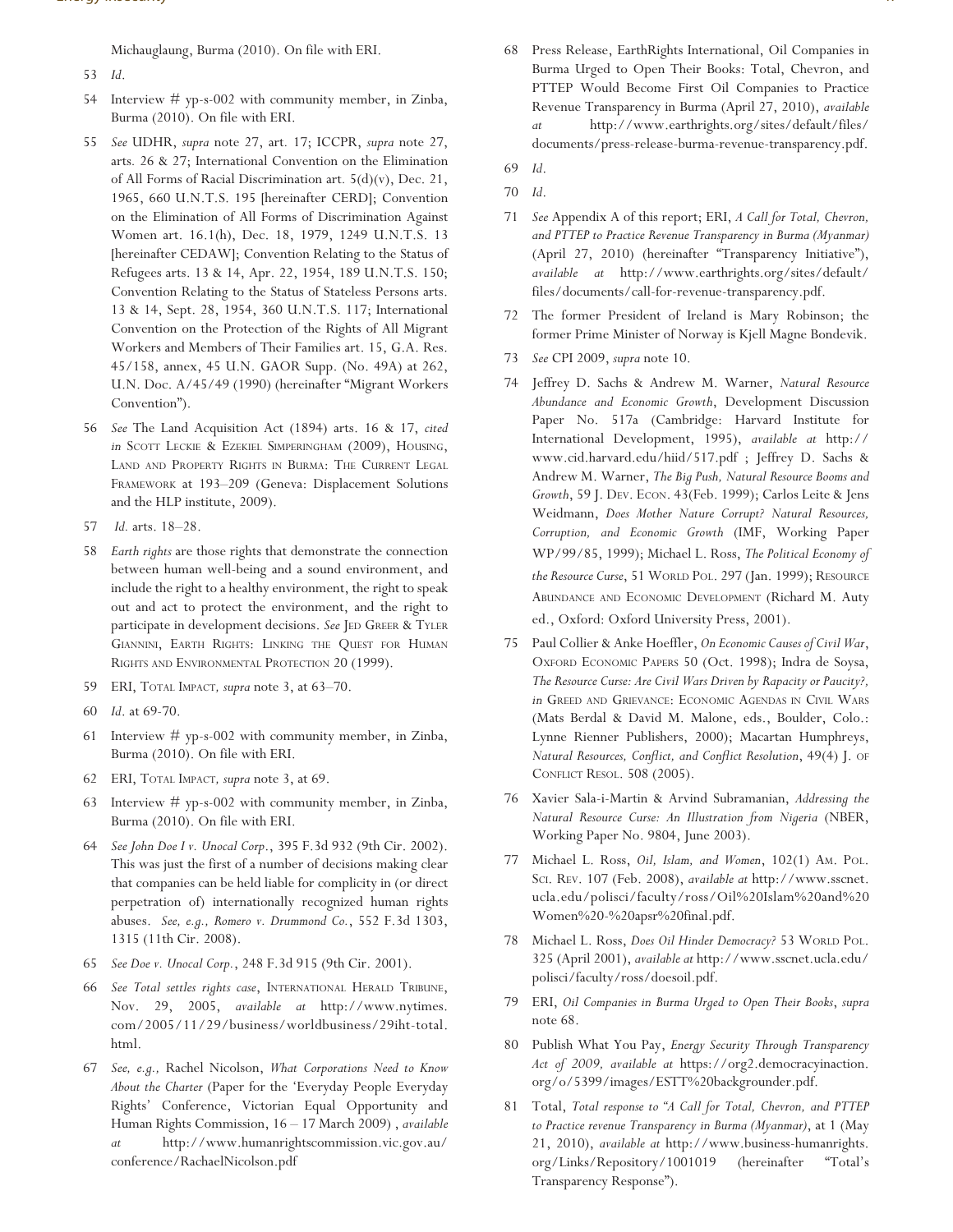- 82 EARTHRIGHTS INTERNATIONAL, TOTAL IMPACT 2.0: A RESPONSE TO THE FRENCH OIL COMPANY TOTAL REGARDING ITS YADANA NATURAL GAS PIPELINE IN MILITARY-RULED BURMA (MYANMAR), at 7 (Dec. 2009), *available at* http://www.earthrights.org/ publication/total-impact-20-response-french-oil-companytotal-regarding-its-yadana-natural-gas-pipel.
- 83 *Total Chief: Critics Can 'Go to Hell',* THE IRRAWADDY, Aug. 4, 2009, *available at* http://irrawaddyonline.com/article. php?art\_id=16479.
- 84 Total's Transparency Response, *supra* note 81, at 1.
- 85 *Id.* at 1–2.
- 86 EarthRights International, *ERI Releases Burma Pipeline Contracts*, *at* http://www.earthrights.org/campaigns/erireleases-burma-pipeline-contracts (May 5, 2010).
- 87 Transparency Initiative, *supra* note 10.
- 88 *See* Matthew Smith, *Newsflash: Oil Companies Sometimes Lie*, THE HUFFINGTON POST (May 14, 2010), *at* http://www. huffingtonpost.com/matthew-smith/news-flash-oilcompanies\_b\_571158.html.
- 89 Total, Total's response, *supra* note 42, at 1.
- 90 Total, *Our Response to the Allegations Contained in the ERI Report*  (Oct. 2009), at 11, *available at* http://burma.total.com/ en/publications/Total%20\_in\_Myanmar\_update.pdf

(last visited June 14, 2010).

- 91 The company has told inquiring third parties that it is contractually restricted from practicing transparency in Burma, and that it is restricted from sharing its contracts. ERI has demonstrated that neither of these claims is true. According to ERI Legal Director Marco Simons, "While these contracts do require the partners to keep confidential information that they have acquired from MOGE, nothing in them suggests that payments to the regime would qualify as confidential information, or even that the contracts themselves need to be kept confidential." EarthRights International, *ERI Releases Burma Pipeline Contracts*, *supra* note 86.
- 92 Total, *Financial transparency*, *at* http://www.total.com/ en/about-total/grouppresentation/business-principles/ financial-transparency-940523.html.
- 93 Total's Transparency Response, *supra* note 84, at 1.
- 94 James Kanter, "For Total, Pulling Out of Myanmar Not the Answer," New York Times (September 27, 2007). Available at http://www.nytimes.com/2007/09/27/business/ worldbusiness/27iht-total.html?\_r=1 (last visited June 12, 2010).
- 95 James Kanter, *For Total, pulling out of Myanmar not the answer*, NEW YORK TIMES, Sept. 27, 2007, a*vailable at* http://www. nytimes.com/2007/09/27/business/worldbusiness/27iht $total.html?$   $r=1.$
- 96 ERI, GETTING IT WRONG, *supra* note 23, at 33–36.
- 97 Chevron Corp., *Response to "A Call for Total, Chevron, and PTTEP to Practice revenue Transparency in Burma (Myanmar)* (May 15, 2010), *available at* http://www.reports-and-materials. org/Chevron-response-re-revenue-transparency-Burma-24-May-2010.pdf (hereinafter "Chevron's Response").

98 *Id*.

- 99 Defs.' Trial Exs. 2473-2537.
- 100 Treaty on the Non-Proliferation of Nuclear Weapons ("Non-Proliferation Treaty"), March 5, 1970, *at* http://www. un.org/disarmament/WMD/Nuclear/pdf/NPTEnglish\_ Text.pdf (last visited June 18, 2010). *See also* United Nations Office for Disarmament Affairs (UNODA) at http:// www.un.org/disarmament/WMD/Nuclear/NPT.shtml (last visited June 18, 2010). EarthRights International, *ERI Releases Burma Pipeline Contracts*, *supra* note 86.
- 101 Non-Proliferation Treaty, *supra* note 100, arts. 1& 2
- 102 Treaty on the Southeast Asia Nuclear Weapon-Free Zone, art. 3, December 15, 1995, *at* http://www.aseansec. org/2082.htm (last visited June 18, 2010).
- 103 Daniel Flitton, *Burma's Nuclear Secrets,* SYDNEY MORNING HERALD, Aug. 1, 2009, *available at* http://www.smh.com. au/world/burmax2019s-nuclear-secrets-20090731-e4fv. html (based on investigative reporting by Phil Thornton and Desmond Ball). *See also* Phil Thornton and Desmond Ball, *Burma's nuclear bomb alive and ticking*, BANGKOK POST, Aug. 2, 2009, *available at* http://www.bangkokpost.com/news/ investigation/21362/burma-s-nuclear-bomb-alive-andticking. The organization Dictator Watch has been tracking Burma's nuclear ambitions for several years. *See* www. dictatorwatch.org.
- 104 Robert Kelley and Ali Fowle, *Nuclear Related Activities in Burma*, DEMOCRATIC VOICE OF BURMA, *at* http://www.dvb. no/burmas-nuclear-ambitions/burmas-nuclear-ambitionsnuclear/expert-analysis/9297 (May 2010).
- 105 *Myanmar's Military Ambitions* (Al Jazeera documentary, June 5, 2010), *available at* http://www.youtube.com/user/ AlJazeeraEnglish#p/search/3/oUa\_OODAjNQ.
- 106 Kelley, *Expert says Burma 'planning nuclear bomb*,*' supra* note 6.
- 107 Edith M. Lederer, *North Korea Exporting Nuke Technology to Burma: UN Experts*ASSOCIATED PRESS, May 28, 2010, *available at* http://www.irrawaddy.org/highlight.php?art\_id=18575.
- 108 Democratic Voice of Burma, *Burma's Nuclear Ambitions: About the Bunkers*, *at* http://www.dvb.no/burmas-nuclearambitions-bunkers (last visited June 17, 2010).
- 109 ERI, TOTAL IMPACT, *supra* note 3, at 43.
- 110 Paul Moreira Interview with Jean-François Lassalle, Vice President of Public Affairs, Total, in Paris, France (PLTV Broadcast 2009).
- 111 Burma is not the first nuclear threat financed by Total. In May 2010, a *Wall Street Journal* article exposed how Total was disguising its oil purchases from Iran. The company failed to comment. *See* Steve Stecklow et al., *Oil Trade with Iran Thrives, Discreetly*, WALL STREET JOURNAL, May 20, 2010, *available at* http://online.wsj.com/article/SB1000142405 2748703691804575254554231664686.html?mod=WSJ\_ hps\_LEFTTopStories.
- 112 The current calculations differ from the previous calculations in several ways. First, we have used actual payment data for the first four years of the project, from 1998 through mid-2003. Second, we have used this payment data to correct the formulas we use to estimate the subsequent payments; the most significant correction is in dividing the